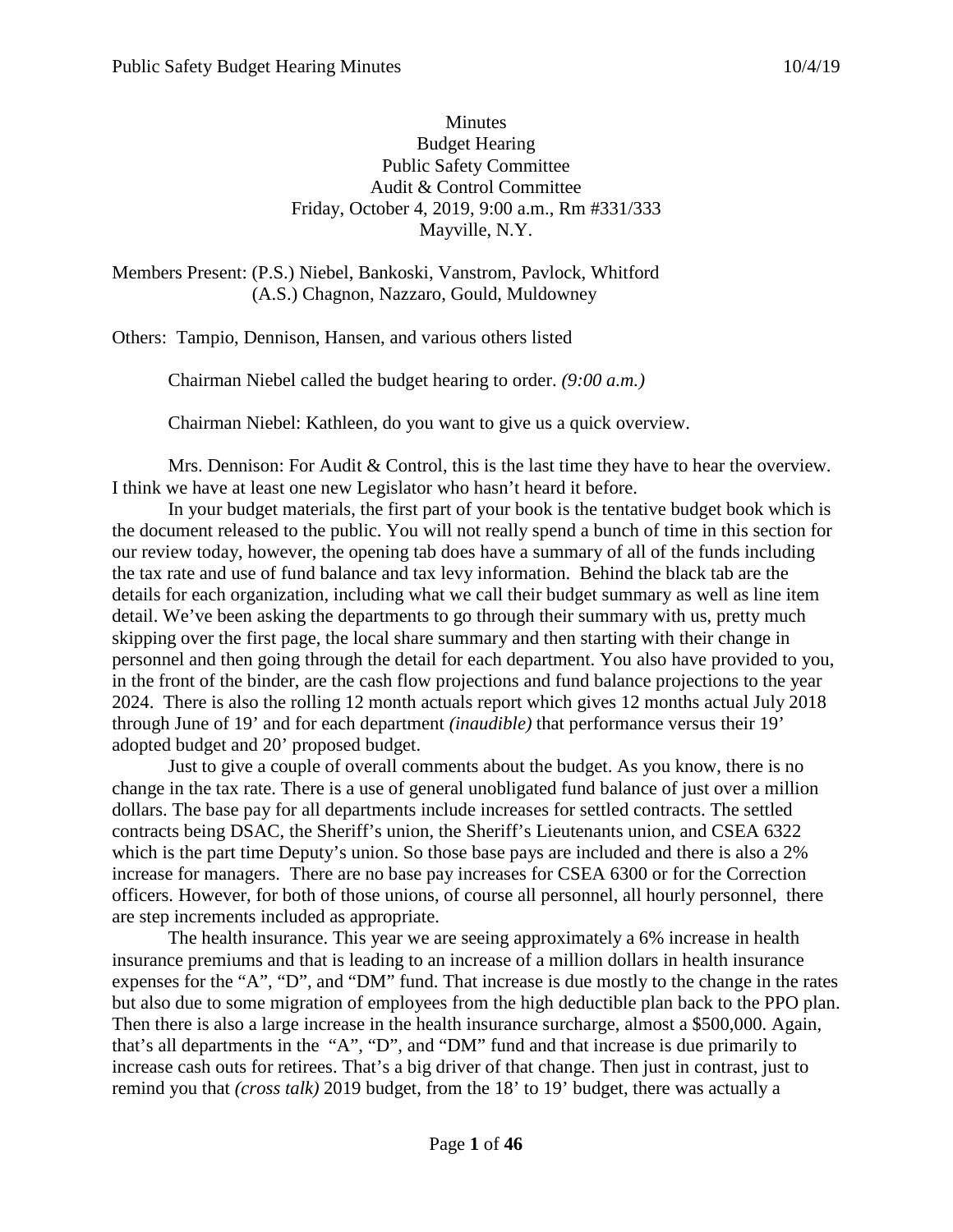\$700,000 decrease in health insurance premiums. So we're going from a \$700,000 decrease this year to a million dollar increase. Then just one other bookkeeping, kind of an accounting note in the benefits area, you'll see that retirement is now budgeted as one account rather than all the separate tiers and plans. So it looks a little bit different on the page but it will streamline our accounting going forward. We're going to record the actuals that way starting in 2020. So that is the overview.

Chairman Niebel: Thank you Kathleen. With that, we'll get into Unified Courts.

## **Unified Courts** *(Dennison)*

Mrs. Dennison: Unified Courts, tab 2, and as I said, we will *(inaudible)* forward with the local share, operating, and also the second page which is the summary of all the departments. The first tab we're looking at is, department A.1162.1125. Indigent Services/Child Custody. This is a contract that the County has to provide indigent legal services for Family Court cases. That is that contract amount is provided by the County Attorney so he's projecting *(cross talk)* percent increase in that cost.

Moving onto the next page, this is the courts and this page combines Supreme, Family, Surrogate Courts and the Library. The only expense in these departments now is insurance. Starting in 19', we used to charge occupancy expenses for the courts to these departments. The occupancy charges are now all consolidated into Buildings & Grounds department. That is why you see a big change from the 2018 actual to the 19' budget. So just an increase in insurance cost which is developed by the Finance Department and then we do get a payment from New York State to cover the occupancy costs. I did budget a little bit less just because we have not been achieving the – we have not been getting the \$250,000 for the last couple of years so we are expecting a little bit of a drop in revenue there.

Legislator Bankoski: Is there a reason why?

Mrs. Dennison: I believe it's because – I mean, we do file claims for reimbursement which are based primarily on expenses at the facilities, different expenses so it could be because there is less expense. As I say, unfortunately, you can't see the direct correspondence to that here because those *(inaudible)* expenses and other expenses reside in the Buildings & Grounds department.

Chairman Niebel: Kathleen, is two fifty the max that we could apply for?

Mrs. Dennison: I actually don't know. I can check with Buildings & Grounds because they are the ones that actually do the claims for that. That's a good question so I'll try and find that out from them.

The last tab, Justices and Constables, this is fees that we are assessed by New York State felony fees that are paid to the towns and villages. This one probably is not a big dollar amount but it probably warrants a little investigation because I've asked our legal department if they know why we are charged this and nobody seems to know. But it's on the bill that we get from the New York Justice Courts.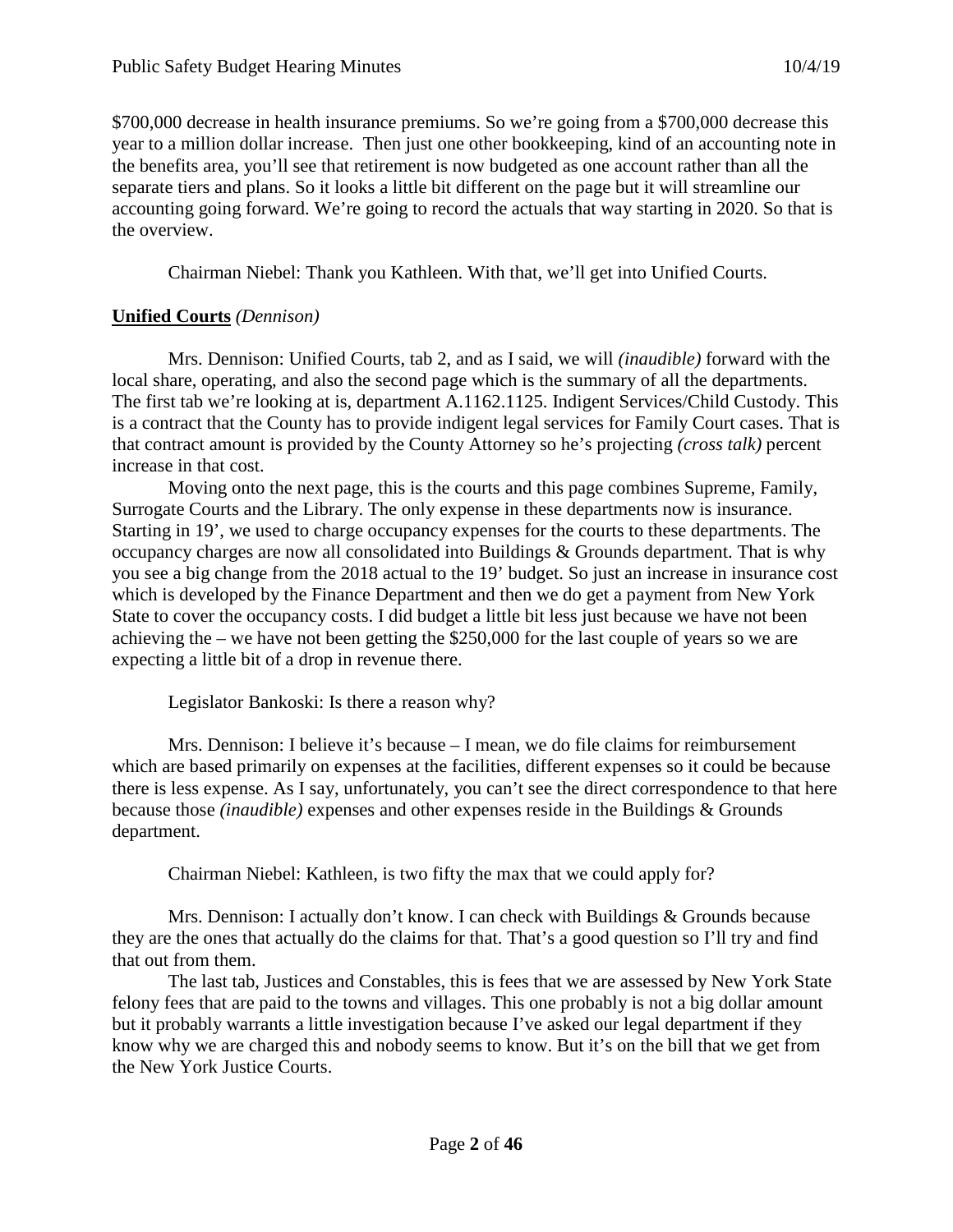Legislator Muldowney: The \$3,500, is that what you are talking about?

Legislator Whitford: How do they disburse the check?

Mrs. Dennison: The New York Justice Court sends us a quarterly statement and some of it is revenue. For example, the Justice Court disburses revenue for DWI fines and fees but then there is a small charge on that for *(inaudible).* I think what it is, is, the towns and villages pay this and then we have to reimburse them. But like I say, unfortunately, I can't get a lot of information on how that works.

Chairman Niebel: Kathleen, anything else on that?

Mrs. Dennison: Nothing that I can offer, no.

Chairman Niebel: Committee, any questions of Kathleen? Audit & Control, any questions? If not, thanks Kathleen.

## **Probation** *(Narraway, Taylor)*

Mr. Narraway: I've been here a couple of times, you all know me but this is Gilbert Taylor. He's been officially appointed Deputy Director of the Probation Department.

Chairman Niebel: Tom, do you want to just – well, you just have one account and that's 1340, so do you just want to go over this briefly?

Mr. Narraway: The real story of our budget this year is State mandates that come from New York with Raise the Age changes and bail reform that's coming as of January 1, 2020. It ended where we ended up adding 3 FTE's to the department. It's kind of a long twisted story but for Raise the Age, New York State committed to covering all the expense, we submitted a plan, they approved the plan and now it's in the process of going through the contract stage. We submitted to add 3 Probation officers and a Probation officer Supervisor. That was approved. The other position that we proposed in this budget is an additional position for the work that we're going to incur through the bail reform. I'm not sure how aware everybody is with that but essentially very few people are going to be sent to jail upon arraignment and there is a high likelihood that many of them will be put on a pre-trial supervision which is something that the Probation department handles as well. So we added an FTE for that. Some of you may recall back in 2018, we were having discussions with the Department of Health & Human Services to come up with a MOU to get some funding for our staff, their staff, and that fell through. In those discussions we ended up talking about the possibility of just pushing the PINS diversion program to the Department of Health & Human Services. Across the State it's about split in half. Half of it is done by the Probation department and half of it is done by Social Services. The difference being is that we receive no extra funding for doing that whereas they would receive approximately 65% reimbursement for their staffing. So, that and the fact that many of these cases are based on abuse and neglect, it made sense to put that under one umbrella, in the Department of Health & Human Services. So we're in the process of doing that. Given that we would not be doing that work, it would be appropriate for us to lose approximately 2 positions.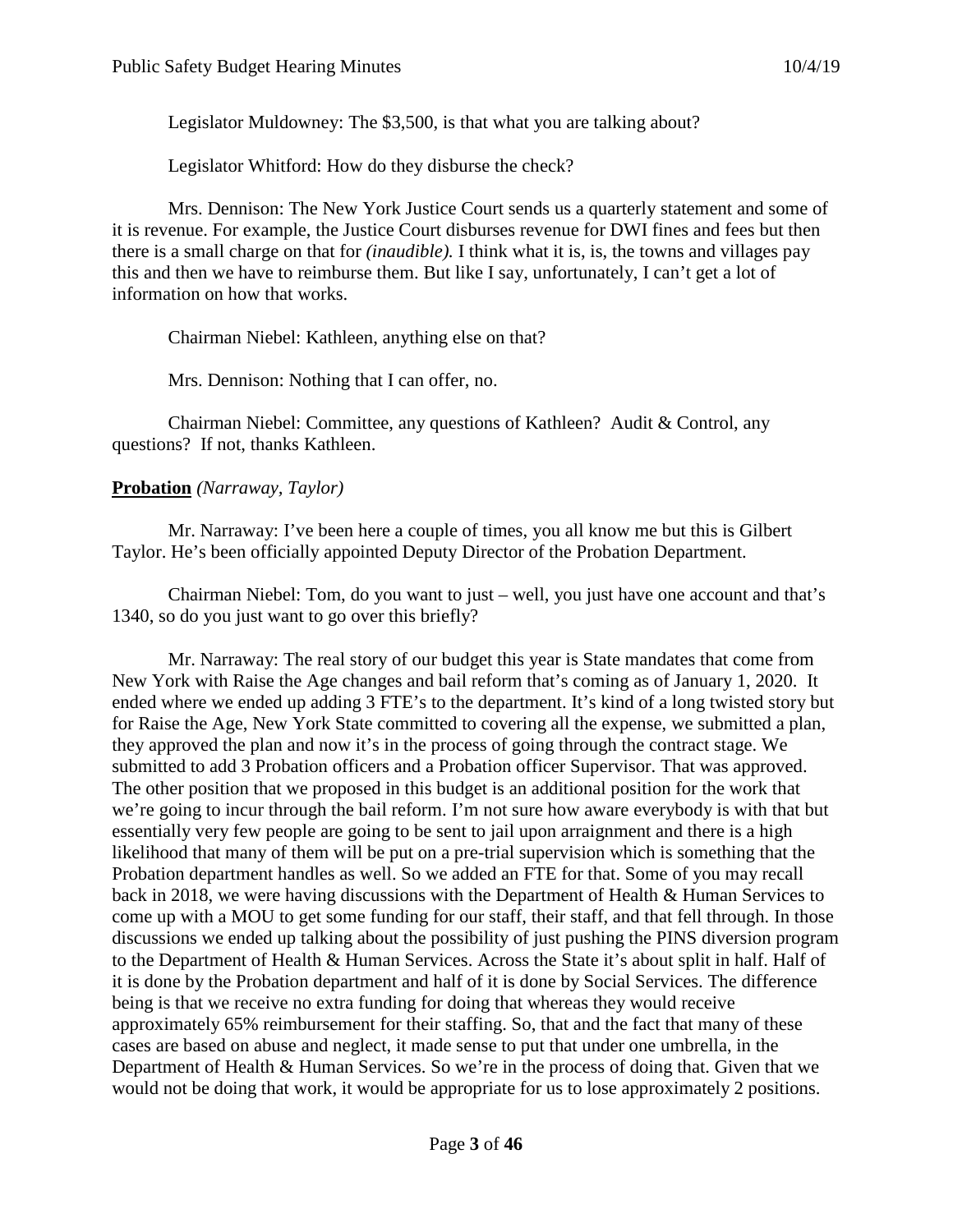So what we did was, instead of laying somebody off or losing them through attrition, we took two of the positions that the State is going to fund through Raise the Age and put those in that position. So, while we were looking to add 5 total positions, the net FTE increases is 3. For our personnel, there is a pretty significant increase. Most of that is funded and reimbursed through Raise the Age funding from the State as well as the benefits. Benefits that aren't reimbursed through Raise the Age are based on the increases in insurance rates and *(inaudible)* costs. As far as our contractual goes, we had a very small increase. Were it not for some costs that are related to Raise the Age in there, we probably would have had a reduction in our contractual costs. The increase plus significantly more is actually covered by reimbursement through Raise the Age. What you see as far as New York State reimbursement, the increase in that is about \$370,000. The majority of that is Raise the Age reimbursement. I should point out that the Raise the Age reimbursement is that amount, the actual amounts as we go through the year will be less. The only thing they are going to reimburse us for is money that we actually spent. So, I know it's been an issue in the past where revenue funds were put in at an amount and then not reached during the year. We'll likely not reach the full revenue on Raise the Age because we will not likely spend it all but we will get reimbursed for what we spend towards Raise the Age. I'm at a loss for anything more.

Legislator Bankoski: You were saying that we wouldn't reach our revenues as far as –

Mr. Narraway: For example, we budgeted to fill some positions in August and we haven't filled them yet because there hasn't been a need and because we're waiting for the transition of the PINS version program. So we can't bill them for positions that we haven't filled.

Chairman Niebel: O.k., any further questions of Tom?

Legislator Gould: What's Probation GIVE?

Mr. Narraway: GIVE is a joint effort between the Probation department, the D.A.'s office, the Sheriff's department, and the Jamestown Police for - it's actually Gun Involved Violence Elimination. We get about \$10,000 or whatever the exact amount is on there to work joint details in the City of Jamestown to divert and prevent crime. We use it to do a lot of home visits on high risk defenders within the City of Jamestown. It funds the D.A's salary and a Field Intelligence officer at the Sheriff's department as well as overtime for the Jamestown Police for these initiatives.

Legislator Gould: What do the initials stand for?

Mr. Narraway: Gun Involved Violence Elimination, I believe. I'm sure of the first three, not sure of the last one.

Legislator Gould: Thank you.

Legislator Chagnon: Tom, each one of your departmental income lines, revenue, has gone down. Could you speak to that?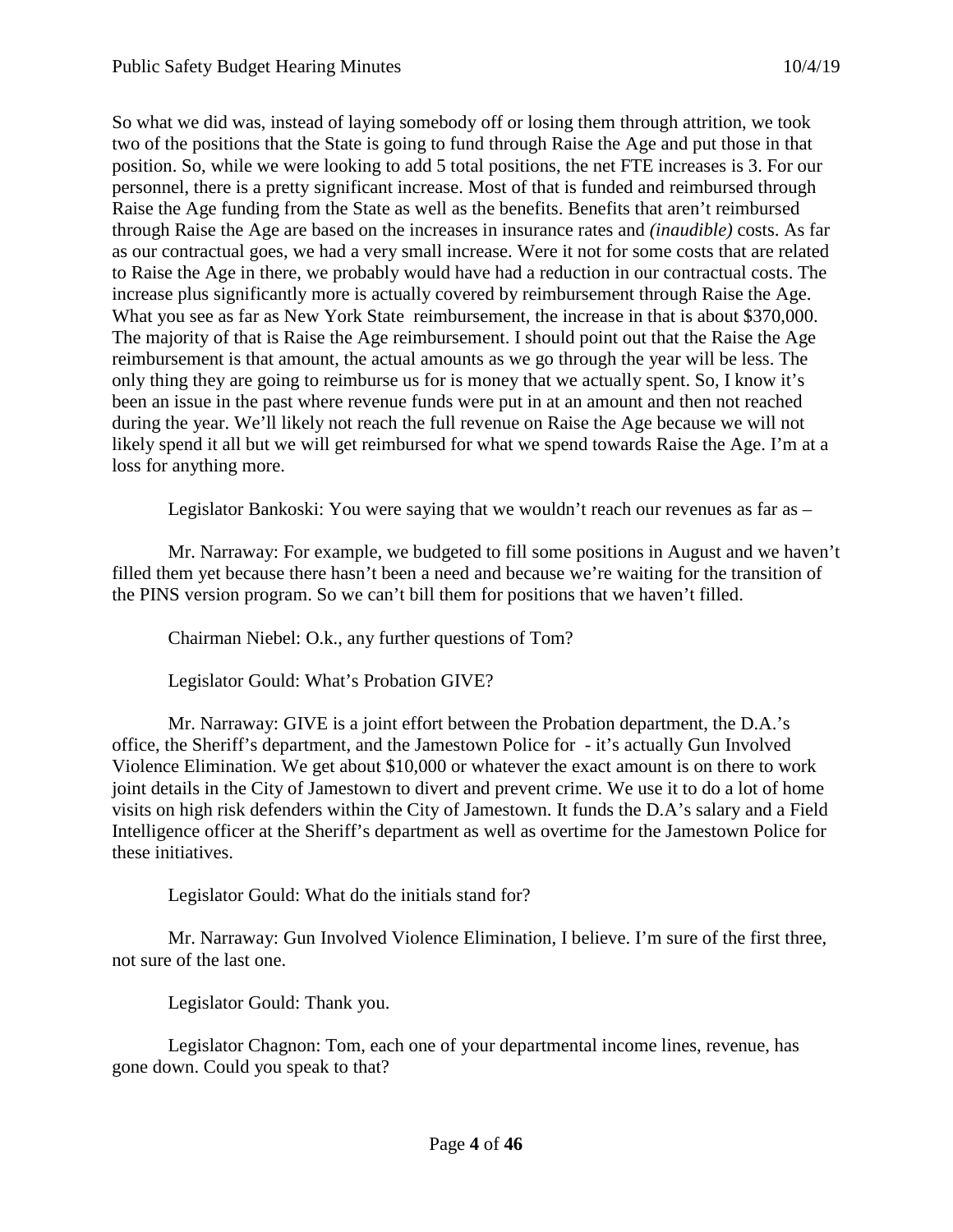Mr. Narraway: Absolutely. The first one, Alternatives to Incarceration is money that we are entitled to through a program, A13. It's a grant that we get for pretrial release work in the City of Jamestown. Because we do that work, we are entitled to money that is bail poundage throughout the County. Given the fact that we're not anticipating many cases being bailed out next year due to the bail reform, we thought it best just to zero that out and see what happens. Restitutions surcharge we reduced based on trends from 2017 and 2019. We aren't see quite as many court order restitution cases and so we thought it was appropriate to adjust that. DWI administration fees are supervision fees charged to individuals who are convicted of DWI and placed on probation. The good news is, that there are a lot less DWI arrest happening in the County and I believe the pressure that is being put on drunk driving is actually having an effect. There are less arrest and we're getting less people on probation for that, which is good news for the County but bad news for my reimbursement. The last one in that area is just an overall supervision fee that we charge to all of our probation defenders. We have adjusted that based on this year's trends and mainly I think – we charge a supervision fee based on supervision level. There's low, medium, and high risk of reoffending. The higher risk, the more we see them and more frequently we see them so we charge the higher risk offenders an increased rate. Through some of our, like our employment focused services program and a few other programs that we have been running with these people, we've seen a reduction in the high risk offenders to a moderate or low rate and we end up having to adjust their supervision fee to reflect that. I think that is part of the driver for the reduced collection we're seeing.

Legislator Chagnon: Lot's a good news in there even though your revenues are going down. The only other question that I had is, on your expense, you are now having a building rental lease expense in 2020 that you didn't have previously.

Mr. Narraway: Right. As part of Raise the Age, when 16, 17 year olds, as of October  $1<sup>st</sup>$ , when they are arrested for a felony, they are brought immediately to the youth part of County court with Judge Cass. Part of Raise the Age program is to offer them probation services immediately to try and get a jump start on addressing their issues. In order to do that, we need to locate an office here in Mayville. In the wintertime it could be an hour before we get somebody here from Jamestown or Dunkirk. By then the arraignment is over and the people have left and we're not able to offer services. So through Raise the Age, we funded rent for an office in Mayville and that is what that is.

Legislator Chagnon: Thank you.

Chairman Niebel: Tom, the only other comment that I'll make is, where your Probation Supervisors, you have to have one Supervisor for every seven Probation officers. That's mandated by the State?

Mr. Narraway: That's the maximum, yes.

Chairman Niebel: Where we have Probation Supervisor, this one is going to be funded by Raise the Age?

Mr. Narraway: Correct.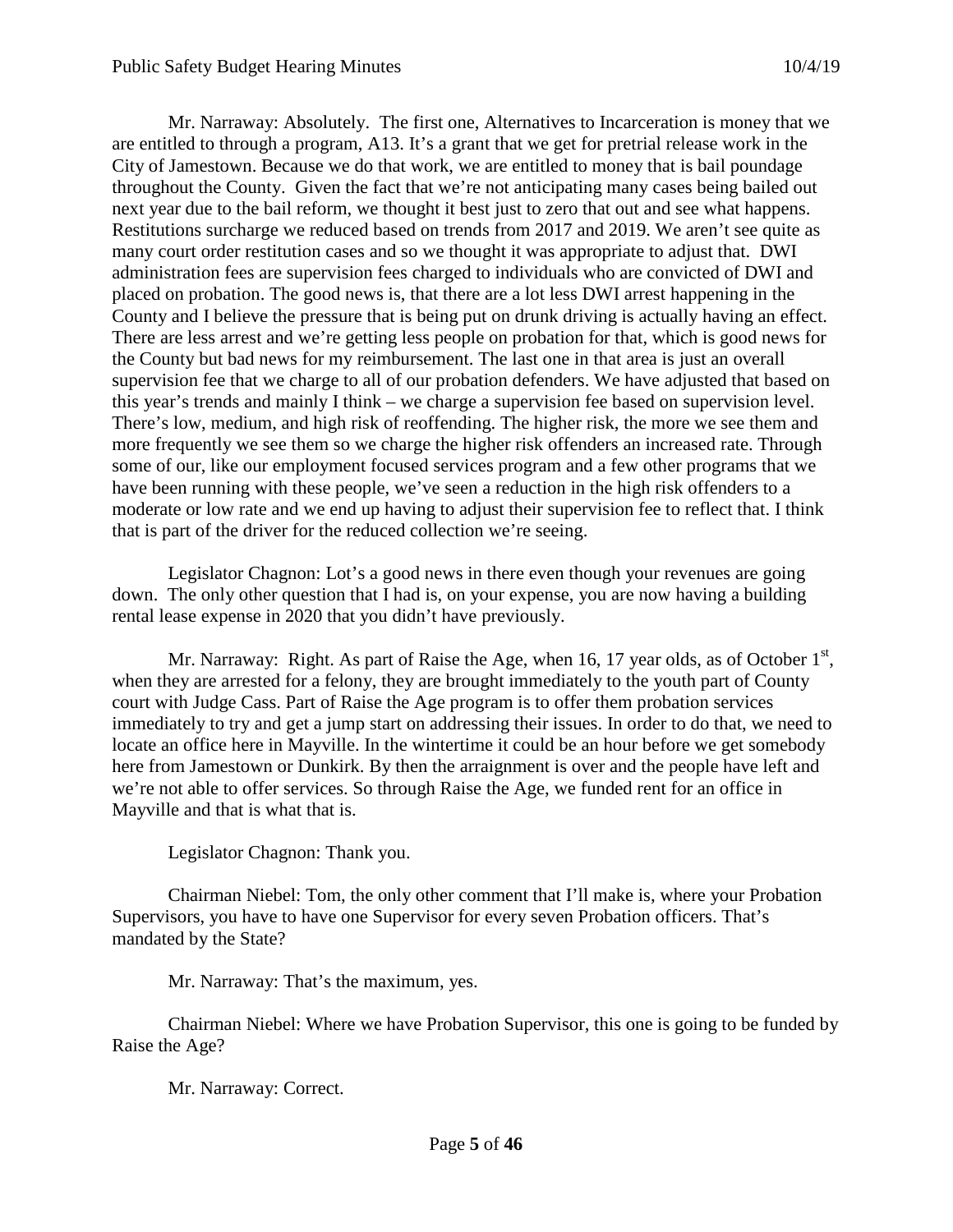Chairman Niebel: Any further questions of Tom or Gilbert? If not, thank you.

## **Emergency Services/Fire Coordinator** *(Griffith, Hayes)*

Chairman Niebel: John, do you just want to give us some highlights of your budget?

Mr. Griffith: I think the budget that we put together this year is very fiscally responsible budget when you look at the things we've done and where we are at. This budget does include one big change and that is to add  $a 4<sup>th</sup>$  ALS intercept unit to the budget which is very much needed to balance out the number of calls between the north and south end of the County. We are running actually way more calls than I thought we would be running at this time and the service being set up, the system is working extremely well. It's making a big difference but we really need – *(at this time, recorder malfunctioned for his presentation and questions asked)…*

Legislator Nazzaro: Being a Jamestown Legislator, being a former City Councilman and all of that, we're going to have a change in administration in the City of Jamestown. Definitely going to happen. We're going to have a new Mayor. With that being said, to me, the hope would be that the County and the City will come to terms and I will do everything that I can as a Legislator and being close to the situation to try and help this to come up with an agreement where we could come with a collaborate effort for a solution. I'm not saying we shouldn't budget for this, but I just think  $-$  I don't want to jump in getting the  $4<sup>th</sup>$  Fly Car until we see if we can work out a solution with the new administration. There is going to be a new administration.

Chairman Niebel: Chuck, I think that's something that we should discuss in Audit  $\&$ Control. That's a policy thing.

Legislator Nazzaro: I agree.

Chairman Niebel: I'm leaning towards the same position that you are. John's responsibility is Emergency Services for any individual in the County. His is a little bit different from us, but I understand where you are coming from and quite frankly, I'm on the same page.

Legislator Pavlock: I'd like to speak to that. As past history has shown, if that is true, nothing will happen next year probably anyway before you actually start seeing the revenue. I mean, it's not going to – once there is new administration, now we can start billing. It's a conversation that could be three years out just in the way it works.

Chairman Niebel: Hopefully not.

Legislator Nazzaro: Hopefully not and just keep in mind, they could and I'm not getting – they don't have to go through the process, correct? They have an active CON?

Mr. Griffith: To start the billing Mr. Nazzaro, all you have to do is file the paperwork and start the billing. They have an active ambulance.

Legislator Nazzaro: That's all they have to do.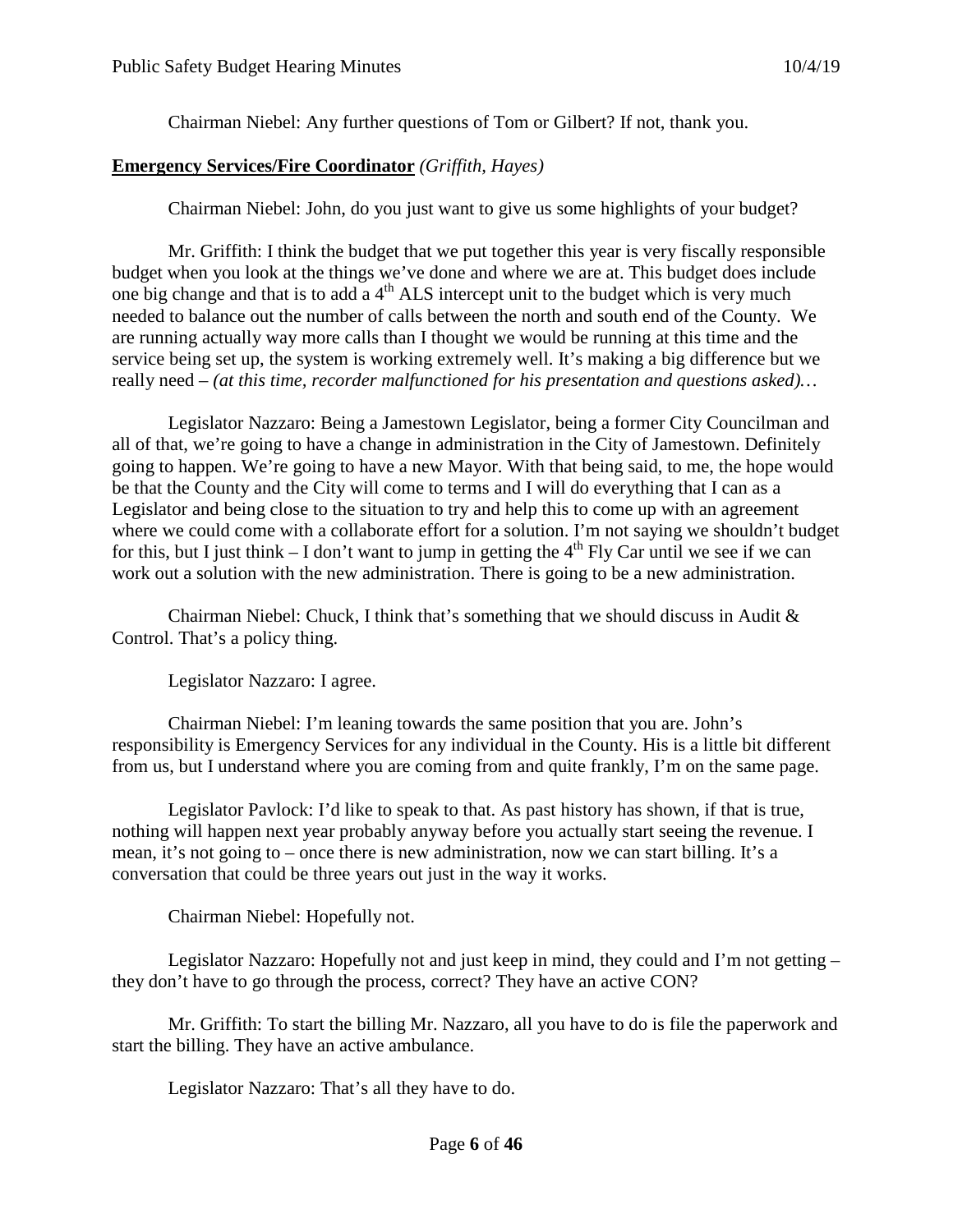Mr. Griffith: That was the legal departments and the City of Dunkirk and the County of Chautauqua. Part of what happened, real quickly –

Legislator Chagnon: To that point, it could happen again with Jamestown. *(cross talk)*

Mr. Griffith: To move through, we changed attorneys half way through in the County and then we started all over.

Legislator Nazzaro: We'll talk about it more. I was just saying whoever is in there, an opportunity to try and fix this, to me would be a top priority in the administration.

Legislator Chagnon: Is any revenue included in the 2020 budget of Fly Car revenues in the City of Jamestown?

Mr. Griffith: Yes.

Legislator Chagnon: Fly Car.

Mr. Griffith: Fly Car.

Legislator Gould: How much?

Mr. Griffith: I'll have to go back and look at my notes Mr. Chagnon, I can't remember how much we did place in there but we did place some. Hopefully by the second half of the year we had some revenues.

Chairman Niebel: Could you get back to us on that?

Mr. Griffith: Yes.

Legislator Chagnon: Second question. Today you said that we cannot bill in the City of Jamestown because they do not bill for transport.

Mr. Griffith: That is correct.

Legislator Chagnon: Could you explain to us why that is?

Mr. Griffith: It's a New York State regulation because they are a City owned ambulance service. If they do not bill, no one else can bill to ride in the back of their ambulance. It's totally the opposite of a volunteer fire department because the volunteer fire department doesn't have the option to bill but if an ALS provider gets in the back of the ambulance, they can bill for the ALS intercept. This is a situation that comes about through the New York State Department of Health and their codes.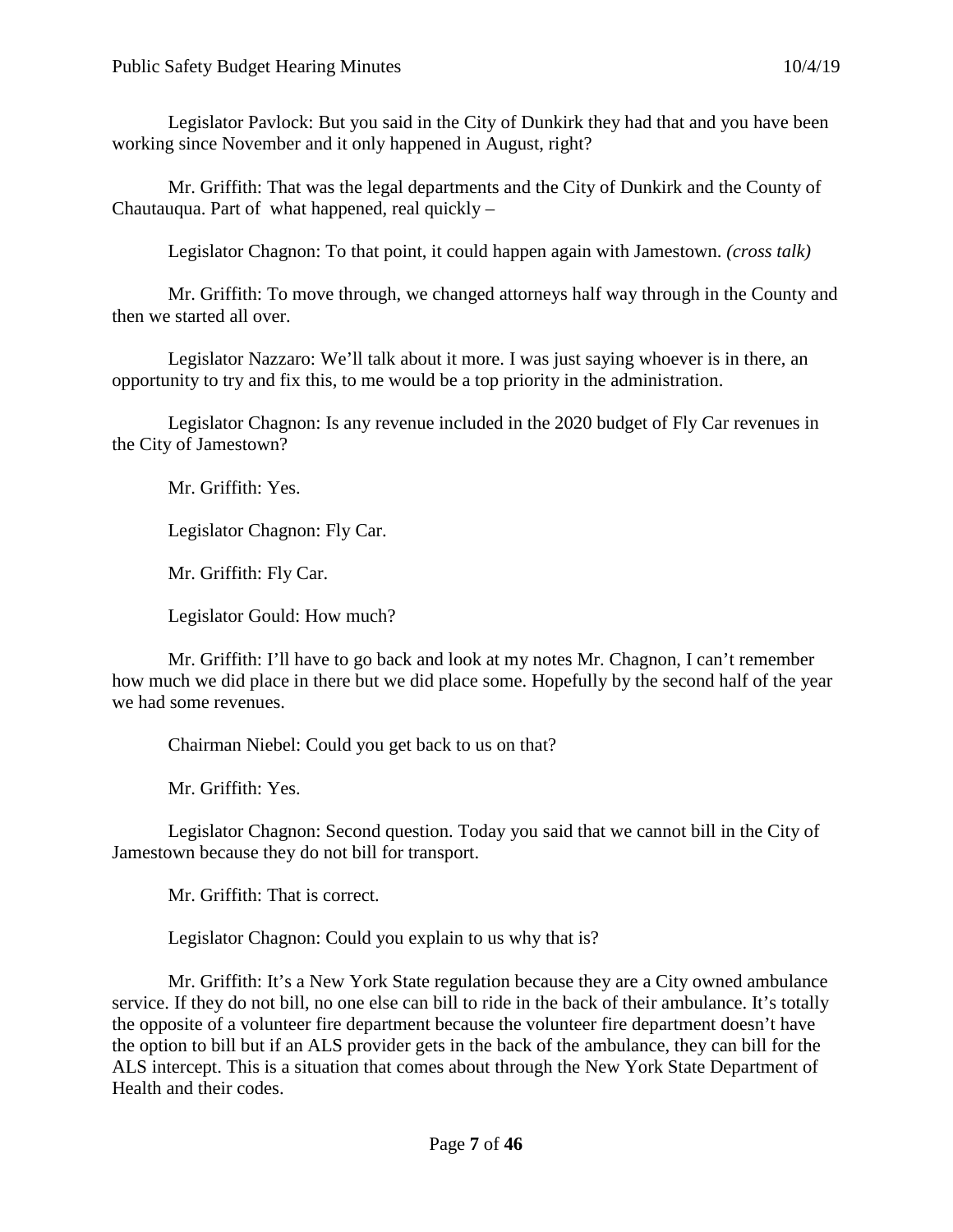Legislator Chagnon: It's because the City has the ability and the option to charge for transport differently than the fire districts –

Mr. Griffith: Right.

Legislator Chagnon: Then because they chose not to then we can't get reimbursed for ALS intercept?

Mr. Griffith: That is exactly right. Whether or not the County can bill in the back of a Jamestown ambulance is strictly a decision to be made by the City of Jamestown. There is no other  $-i$  t's just it. They decide to bill tomorrow, then the agreements are put in place and it can be billed.

Legislator Chagnon: I just want to have that thoroughly understood.

Mr. Griffith: One more statement. What's really unique is, right now, we're sending volunteer ambulance into the City of Jamestown to do transports on a regular basis. Sometimes three to four times a day. If our paramedic rides in the back of a volunteer ambulance, transporting in the City of Jamestown, we can bill for that service.

Legislator Nazzaro: John is right, this is all DOH.

Mr. Griffith: DOH and the City of Jamestown to make those decisions.

Mrs. Dennison: I just want to clarify with Director Griffith, my understanding of how the revenue budget was prepared, it is based on the plan that we would have four operating Fly Cars, based on the assumption that we can bill for transports in the City of Jamestown and the City of Dunkirk and it's based on the assumption that we would get revenue from Fly Car operations in the City of Jamestown.

Mr. Griffith: That's correct.

Mrs. Dennison: So that is why you see it is a big jump in revenue from where we are today but that increase, in my opinion, is soundly based on those assumptions. Those are changes in operations that are not in place now but the expectation is that they will be for 2020.

Legislator Nazzaro: Hence, why we need the detail of what the individual components are.

Legislator Pavlock: We had the same discussion last year with it coming up short.

Mr. Griffith: Just one more comment. The other thing is, we're projecting more calls as the system continues to grow. If you look at the growth from the first to the second year to the third year, the growth is, calls *(inaudible)* expenses are relatively flat as far as labor.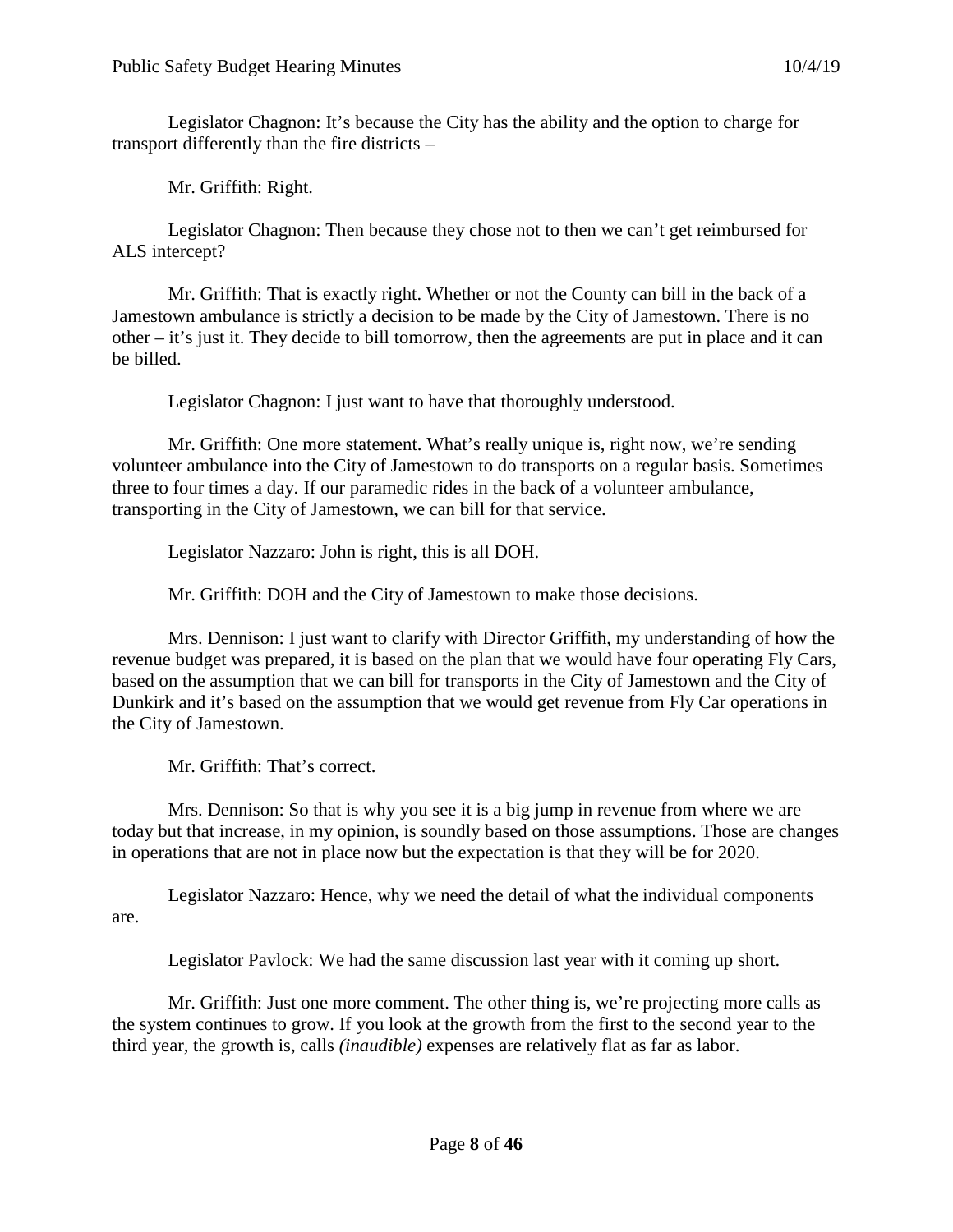Chairman Niebel: O.k., anything else of John or Val? Thank you, we appreciate it. We're going to take a quick break and return for the Sherriff's office.

## **Sheriff -** *(Quattrone, Cresanti, Braley)*

Chairman Niebel: O.k., if you would give us a brief overview.

Sheriff Quattrone: We're going to let Jennifer explain and then I'm going to learn as she goes through the budget. I guess I will start off saying I know the UnderSheriff and Jen worked hard on developing this budget. As we're going through, we do have some slight decreases in what you have in front of you, a couple of increases in some positions to help account for what we see as an increase in workload come with the new Discovery rules that are going into effect at the first of the year. That's the primary increases and decreases which is spread out throughout the budget.

Ms. Cresanti: So we're starting with Unified Courts? Is that where everybody wanted to start?

Chairman Niebel: Jen, actually, give us a quick overview of the FTE's. That is back a page or two. You guys are actually down 8.82. You want to address that briefly?

Ms. Cresanti: Sure. Well overall the primary focus that creates the decrease in FTE's is the Medivac program that has been taken over by UPMC. Nine point nine eight FTE decrease there. There are a couple of small increases. One is Unified Courts. We actually have a second Captain now. We used to only have one Captain and now we have two. The one Captain, his allocation is divided among three different departments to reflect the departments that he actually manages. A quarter of that is showing in the Unified Courts and it's a refunded expense as with the rest of the staff.

In the Sheriff's department, we, as you know, have added 3 full time SRO's. We have .5 of that Captain's position decrease because there is .25 in 2 other departments and we removed one part time Deputy that is now showing in the Jail account. The grants is simple, it's just a change in allocations based on our estimate of what we expect to spend in there this year. And in the Jail there is a couple of different changes. We decreased one allocation from one FTE to a .2 in a Data Analyst position. That's actually an I.T. person and we added that part time Deputy at a .48 from the 3110 to 3150.

Legislator Chagnon: Jennifer, we were told that as a result of centralized purchasing, there was one FTE reduction in the Sheriff's department.

Ms. Cresanti: There was one FTE reduction however, we also added an FTE because we added a second Operations Assistant. It's a little bit confusing. The Data Specialist position that was decreased to a .2, she is technically I.T.'s staff person but monetarily the decrease of that .2 offset that one increase of the Operations Assistant. Was how that came to pass. So since we added that Operations position, total wise, it looks like it evened it out.

Legislator Chagnon: What could you tell us about the Operation Assistant?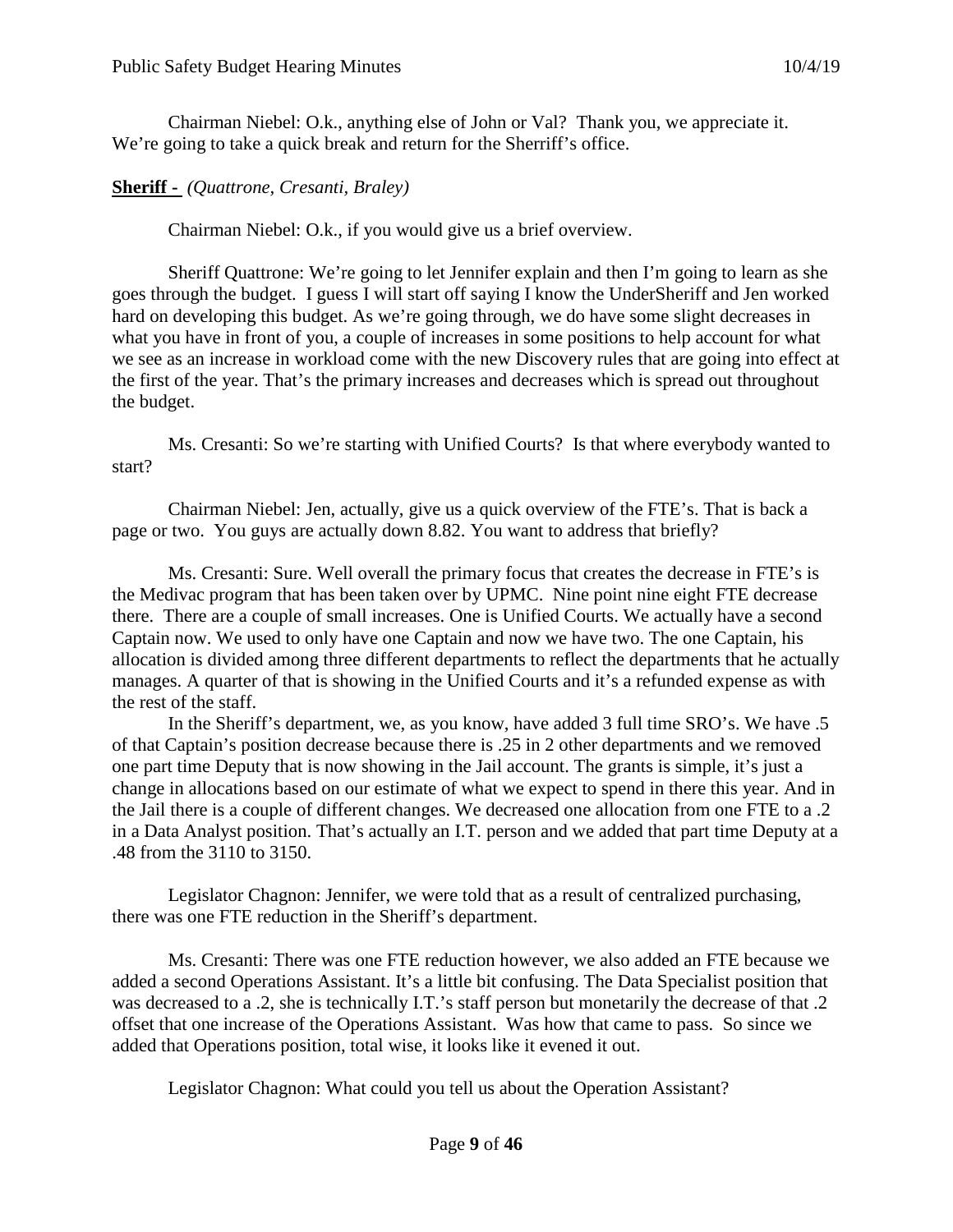Sheriff Quattrone: The Operations Assistant is our record keeper. The FOIL request, the data input for us, doing the IBR reports, and there was a need. The reason we cut the Data Analyst is we weren't utilizing her the way we should have been and we need the extra help with the data input and record retrieving.

Mrs. Dennison: The department did eliminate one Account Clerk position in the Jail due to centralized purchasing. So there is one position that was completely eliminated due to the centralized purchasing but there are other movements within the department and that's why you don't clearly see the minus one here. Because as Jennifer indicated, they reduced the Account Clerk, they reduced the Data Specialist but then added an Operations Analyst position.

Chairman Niebel: One Account Clerk was eliminated?

Mrs. Dennison: Correct.

Ms. Cresanti: Are there any other questions on the FTE's?

## *Unified Courts:*

Ms. Cresanti: The .1's and .8's are due to, largely, pay increases and then reimburse the staff that .25 FTE increase that you saw for the Captain. Obviously is part of that pay increase. Also part time Deputies are getting a pay increase that is reflected in this department. So we already have that change budgeted and accounted for. The .4's are going up minimally. The majority of our .4 increases across the board have largely been due to actual performance and actual need. So, they're fairly minimal in this case. On the revenue side, you see that there is court security, a slight increase to revenue for shared services for court security at County office buildings. Just primarily to commensurate with the necessary pay increases as to what that staff will cost. We also have the New York State aid increasing again to offset that reimbursable staff that we have. Any questions?

## *Consolidated Dispatching*

Ms. Cresanti: Dispatching, we have one of our Captain's positions added to this account. In lieu of that, we also decreased one Lieutenant's position. So there is a difference there. Obviously there is the contractual pay increases accounted for also in the .1's and .8's in that line. We did add in a slight decrease of departmental income based on historic performance. We don't anticipate anything on that front to change so we decreased it to better match the actual anticipated numbers.

## *Public Safety Communications*

Ms. Cresanti: Our E911, .4's, you'll notice an overall decrease there. This is largely due to our backup 911 center. There were extra expenses added into that account initially to build out that back up 911 center. That will be completed at the end of the year this year. So we have removed some of those expenses associated with that. Again, as we've seen in this account the last few years, the revenue is continuing to gradually decrease and we tried to build in an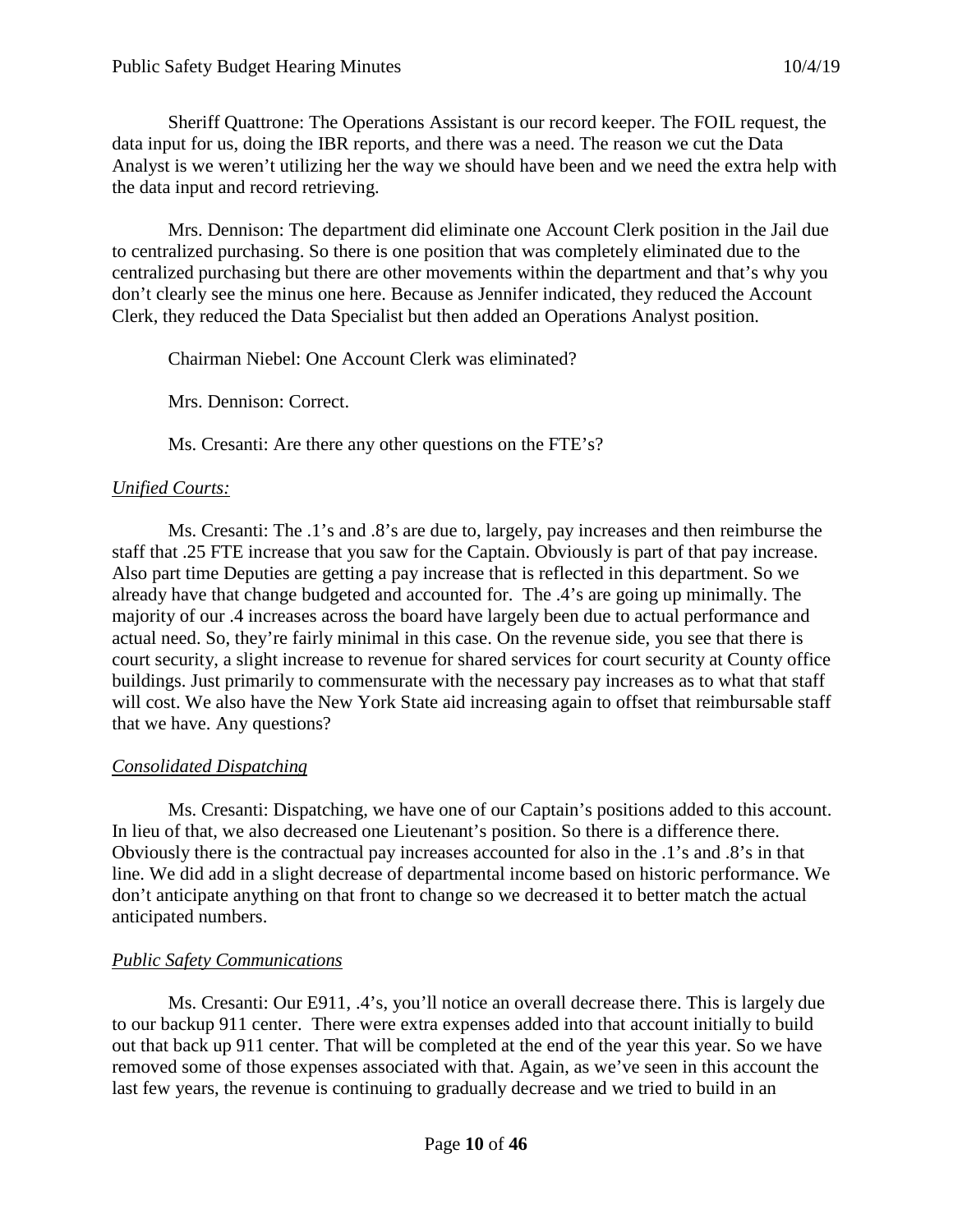estimate of that decease based on the historic trend of how much on average it has decreased from year to year.

Legislator Chagnon: So you are saying it decreased because of revenue?

Ms. Cresanti: Yes.

Legislator Chagnon: Why are you seeing a decrease in revenue?

Ms. Cresanti: That is the E911 revenue. That is the landline fee that is charged and with fewer landlines, annually, we have seen a continued decrease in that. So that's where that decrease comes from.

Legislator Chagnon: Thanks Jen. I knew the answer, I just wanted hear her say it.

Ms. Cresanti: Thank you for testing me.

Legislator Chagnon: I have spent some time with this department. Jennifer, this E911 system that charged for communications, is going up substantially.

Ms. Cresanti: Yes. The communications line, we had originally estimated a significant decrease to that because we had been getting charged for lines at Windstream that we're not being used. So we built in an estimate of what we thought our savings would be once those were finally disconnected. It took a lot of work on our tech people side to keep the correct lines and eliminate the remainder. In actuality that \$17,400 that we had originally estimated, is slightly low so we increased that to \$25,000 to better reflect what we actually expect it to be due to this year's numbers. Because this year is the first year that those lines have been eliminated. So we are basically rightsizing that expense. Any other questions on the E911?

# *Public Safety*

Ms. Cresanti: You see increases above in equipment and contractual. The equipment is grant related and that is part of the increase that you see down below in revenues to offset that increase. The contractual, there is a new communications contract as you all know, what was recently approved. That increases an expense in that line but that is also grant reimbursed so that is another portion of the revenue increase that you see down below. The second note here, added expense for towers. This is actually an adjustment that we would like to make a decrease in this department. We would like to decrease that tower expense line, account number, 4370. It's currently budgeted at \$28,000. We would like to remove \$22,600 from that expense line. This was actually a four part proposal for an upgrade to one of our systems. Account 4370 in this department, or, I'm sorry 4590. I've given you the wrong account number.

# *(Cross talk)…..*

Mrs. Dennison: It's on page 12 Jennifer.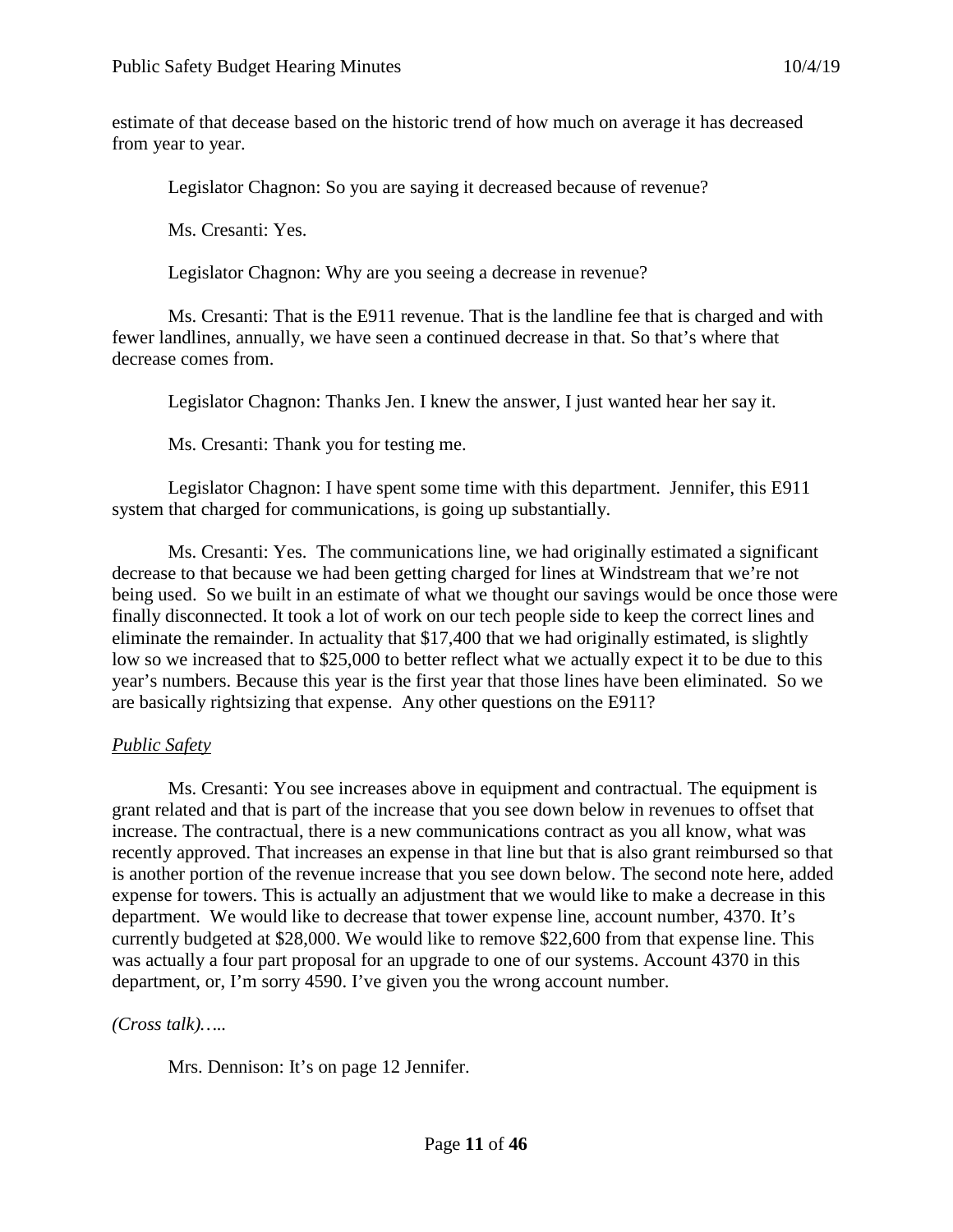Ms. Cresanti: I should have marked the pages. I'm sorry, yes, it is on page 12.

Legislator Chagnon: The account number is 4370?

Ms. Cresanti: The account is 4370, I was right the first time.

Legislator Nazzaro: Twenty thousand in the budget.

Ms. Cresanti: Yes, I was reading the wrong adjustment.

Mrs. Dennison: The changes in maintenance of \$20,000.

Ms. Cresanti: Yes.

Legislator Chagnon: You would like to eliminate that?

Ms. Cresanti: Yes, we would like to eliminate that. This year we had a couple of unanticipated tower repairs that came up. After talking with our tech people, these actually should also be reimbursable by grant funds completely. Since they are not something that you can really anticipate, we sought to remove that anticipated expenditure until its actually needed then we can do a budget amendment at that time to increase the expense and also increase revenue.

Chairman Niebel: So your overall budget expenses are going to increase by \$20,000?

Ms. Cresanti: Yes, by the \$20,000 in this department, correct.

Legislator Gould: You tearing down the tower?

Sheriff Quattrone: We hope to be tearing down the tower on Oak Hill.

Legislator Chagnon: We have money in the capital budget to do that?

Sheriff Quattrone: Hopefully it will stay up until we can do it safely.

Legislator Gould: There was one two years ago that was torn down for free.

Sheriff Quattrone: We tried to hire those people.

Ms. Cresanti: Are there any other questions on this particular department?

#### *Tech Services*

Ms. Cresanti: This one is very simple. The only increase that you will are the .1's and .8's due to obviously health insurance rates going up and the contract required raises that will be taking place for that staff.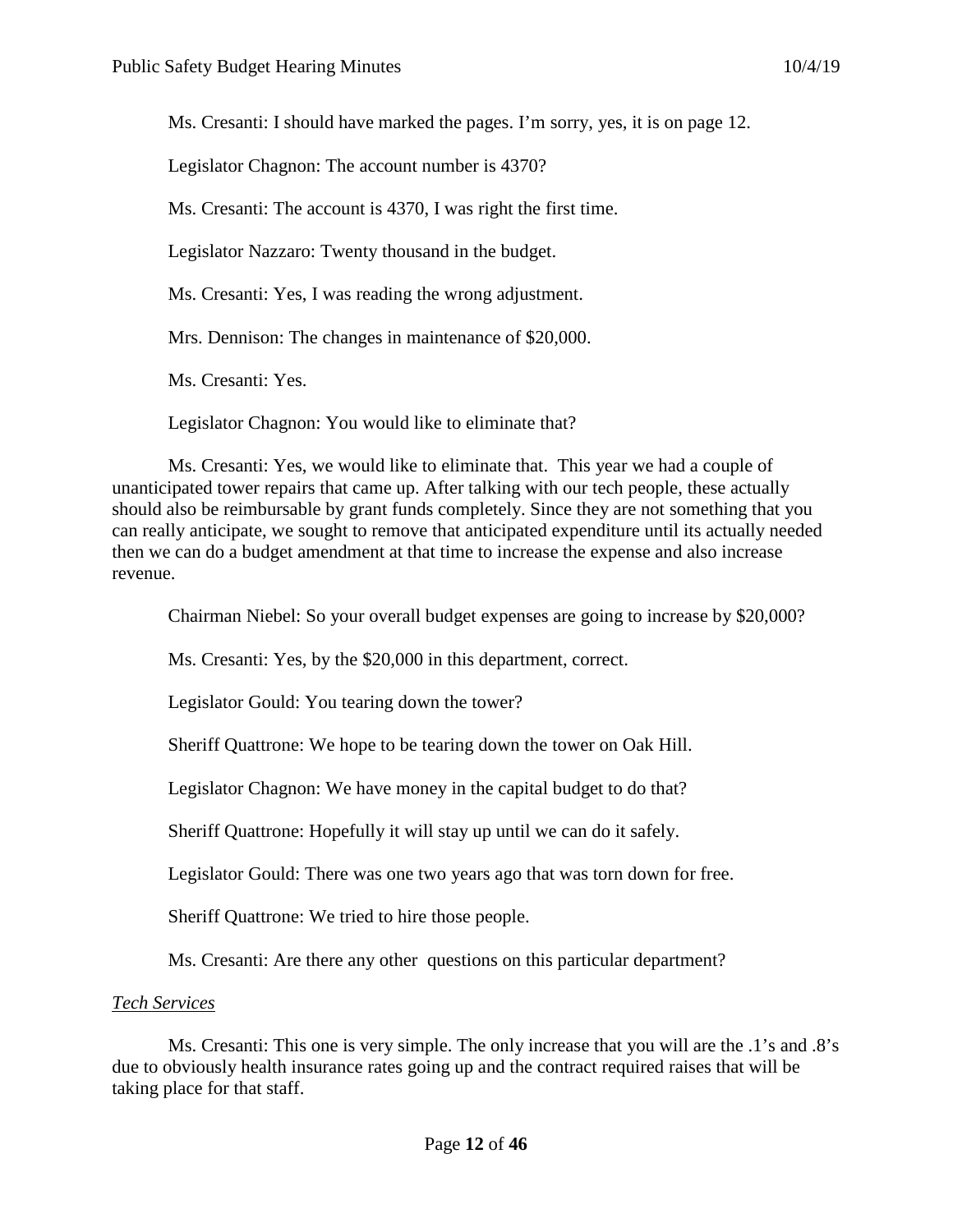### *W911*

Ms. Cresanti: You see a decrease in the contractual. As we had discussed, the E911 with those unused Windstream lines, we are also seeing a decrease in W911 on account of that. So, we've decreased the budget to match the actual expenditure that we will *(inaudible).*

Legislator Chagnon: Mr. Chairman, can I go back to Tech Services?

Chairman Niebel: Sure.

Legislator Chagnon: Jim, could you explain what those services are and who they are provided to?

Sheriff Quattrone: Yes. Our Tech Services, they do the work for all police agencies within the County as well as the fire service within the County. It's the radio installations in the actual cars or fire trucks. The ambulances as they are, but they also maintaining the towers and the sites as needed.

Ms. Cresanti: Are there any questions on the W911?

### *Sheriff's*

Ms. Cresanti: The .1's and .8's are your typical contractual increases plus we've added the 3 funded SRO positions. Down below in the revenue, you see the shared services account line increasing also to reflect those additional SRO contracts. The other decease that you really notice is the New York State aid. That is because we had a contract with Jamestown Drug Court that has since been discontinues. That actually stopped this year so we will no longer be realizing that revenue because we do not have that contract anymore.

Chairman Niebel: Here we had a \$66,900 reduction in other contractors, page 19 of our line item budget. I'm not complaining but, could somebody address that ? Maybe you or Jim.

Ms. Cresanti: Actually this is another account expense line that we would like to amend and actually decease a little bit further. Originally this was budgeted for a vendor called Bergman Associates and they were the ones who established, I believe, is it GIS system. That is what this was originally budgeted for. That system has since been completed. The \$28,000 that we had budgeted was for upgrades and improvements associated with that system. After further review, it's a four part thing. Two of those upgrades are not necessary. One of them is minimal and is actually included as part of one of our capital projects so we would like to decrease this expense line to \$5,400, which is a decrease of \$22,600.

*(Cross talk)…*

Chairman Niebel: Anything else on that account?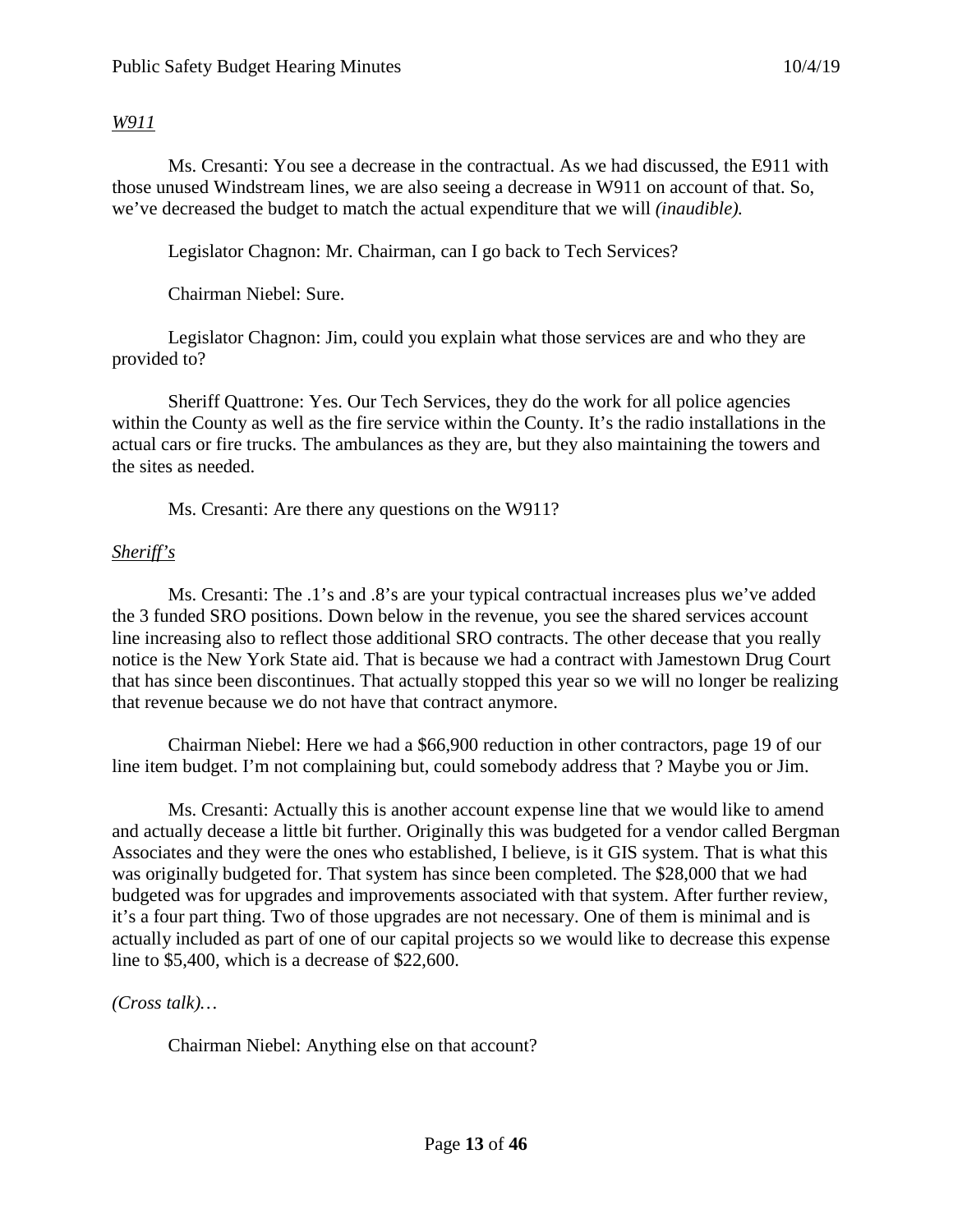Legislator Gould: You went down quite a bit in, in-house vehicle maintenance. On page 18 of 36, down at the bottom. Bottom line. Thirty one ten, four, four twenty.

Chairman Niebel: The very last item?

Legislator Gould: Yes. It went down in that and on the next page you went up \$12,000. Why is there, whatever the difference is?

Chairman Niebel: Why did they go from in-house to sub-contractor?

Legislator Gould: Yea, but there is a big difference in money too, I want to know why.

Ms. Cresanti: The UnderSheriff and I actually discussed adjusting those two accounts. Expense accounts. Would you like to give them detail on that?

UnderSheriff Braley: The contracts have changed a little bit, the method that we're working with DPF has changed. We actually have a payroll allocation back to an employee at DPF. He allocates a certain amount of time for Sheriff repairs. So the scope of the repairs that they are doing for us down there has changed. Also, because of the payroll allocation versus *(inaudible)* a budget line reimbursement for parts and labor hours, that's why I think you are seeing the difference *(inaudible).*

Mrs. Dennison: So some of the expenses has shifted into personnel and out of this –

Legislator Gould: Personnel went up and maintenance went down.

Mrs. Dennison: Yes.

#### *Pistol Permit*

Ms. Cresanti: Really the big one that gets your attention there is the revenue, licenses and permits. Unfortunately this is based on actual performance between last year and this year so that is where that decrease comes from.

Legislator Chagnon: Who sets the pistol permit fee level?

Chairman Niebel: Is it set by State or is it by you guys?

Sheriff Quattrone: The UnderSheriff handles our Pistol Permit office.

UnderSheriff Braley: I think it's the Legislature has to adopt those when *(inaudible)* to make those changes.

Ms. Cresanti: Is there a State established cap on the max that you can charge but it's set by the Legislature?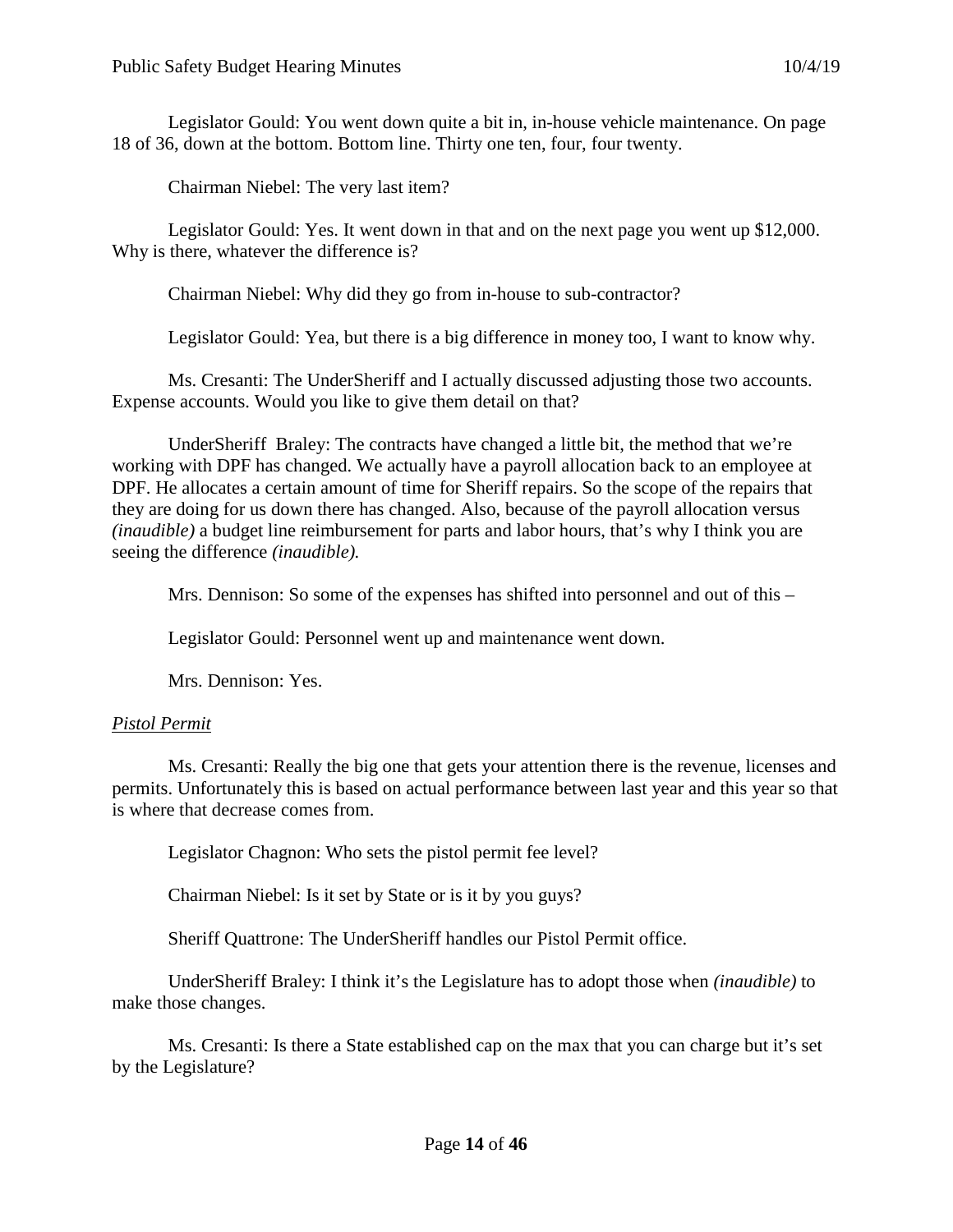Chairman Niebel: There is a range that you can charge, isn't there Darryl?

UnderSheriff Braley: I think so but I think we addressed this maybe three years ago. I don't recall the details of it at the time but I thought that is what it was, the Legislature actually *(inaudible)…*

Chairman Niebel: Pierre, do you want somebody to check into that?

Legislator Chagnon: If it's not time to increase it then, that's o.k. but, -

Chairman Niebel: But if we can.

Legislator Chagnon: I'd like to have it checked.

Chairman Niebel: Darryl, would you check into that?

Sheriff Quattrone : One item we hope to be able to do in the near future is automate some of this where applicants as well as people who are registering guns will be able to get online and with that increase the cost. Pistols owners would be more appreciative because they don't have to drive up here but they could do something on line. Save them money, save us money so that's something that we're looking at. Judge Cass needs approval from some of his bosses within the State in order to move forward with that.

Chairman Niebel: As a pistol permit holder, I would appreciate that. Anything else on Pistol Permits, folks?

#### *Sheriff Grants*

Ms. Cresanti: The grant account is pretty simple. It's an estimate from one year to the next. We estimated fairly reasonably considering our current year's performance. Obviously if that needs to be changed or amended for any reason, if we see an increased need for expenses and revenue in there, we will adjust accordingly. But, we base it on the current year's performance so far. Any questions on that?

## *Jail*

Ms. Cresanti: Actually this is the other department and the last department that we would like to make a couple of adjustments in. We would like to eliminate two additional part time positions. That decrease would be a .72 FTE between the two, it would be going down. The total cost would be \$27,259. In exchange for that, we would also like to add 1 FTE, total cost of around \$55,000 between salary and fringe.

Chairman Niebel: And what is the reason for that?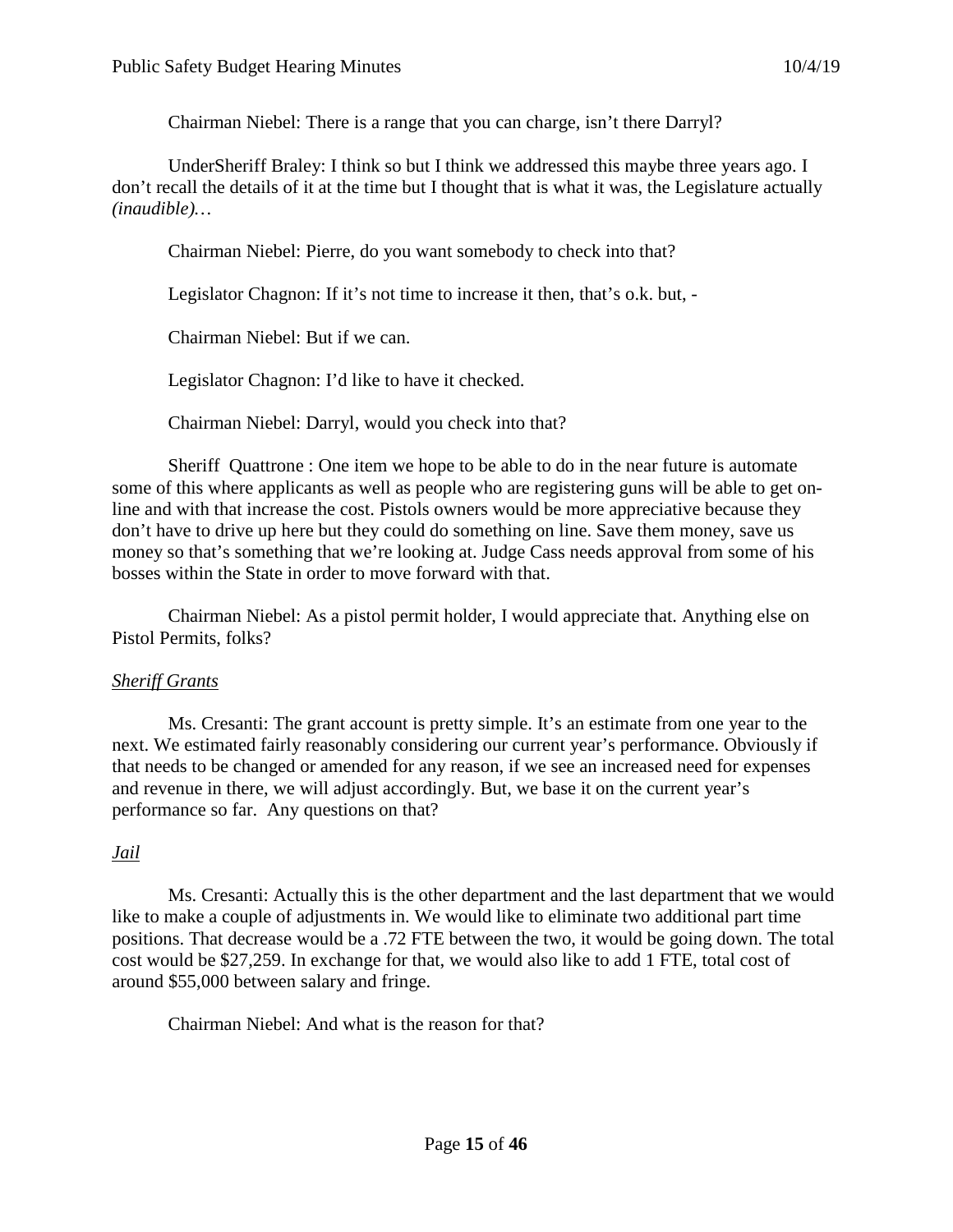Sheriff Quattrone: That addition, that 1 FTE would be, we presume an Operations Assistant. After talking with HR, that would assist us in obtaining the correct records for the Discovery that's required for the cases.

Chairman Niebel: For the next department.

Sheriff Quattrone: That's for the next department but we're going to have – each case that we do takes hours to get the information. The DA, I'm sure will explain it but I think he gets 20% of the cases now –

Mr. Swanson: That's probably a high estimate.

Sheriff Quattrone: High estimate that he has to do Discovery. Come the first of the year, we'll have to do it on a 100% which will require our office, hopefully getting him the material within a week or so because he's only going to have 15 days. So we just don't have the staffing to do that.

Chairman Niebel: That's not only the physical paperwork but also the digital stuff as well?

Sheriff Quattrone: Yes, it's going to require obtaining any 911 calls, any radio transmissions, any video's, any photographs, *(cross talk)*..

Chairman Niebel: Vehicle and traffic reports.

Sheriff Quattrone: It will require vehicle and traffic to be, quite frank, we probably aren't going to focus a lot on vehicle and traffic discovery because that will be so time consuming, we want to focus on the public safety and the criminal charges that are going to be out there. With the traffic tickets, quite honestly we're hoping that the State will start to recognize a decrease in revenue from the traffic tickets because we're not going to be able to really keep up with those request for the Discovery.

Chairman Niebel: So a decrease of about \$27,000 but an increase of \$55,000. Overall increase of –

Ms. Cresanti: I have \$27,741. So taking that out of the –

Chairman Niebel: Forty two thousand, six hundred savings.

Ms. Cresanti: Yes.

Chairman Niebel: About \$15,000.

Ms. Cresanti: Yep, just shy of \$15,000. Fourteen thousand eight fifty nice in savings overall with the changes that we've made.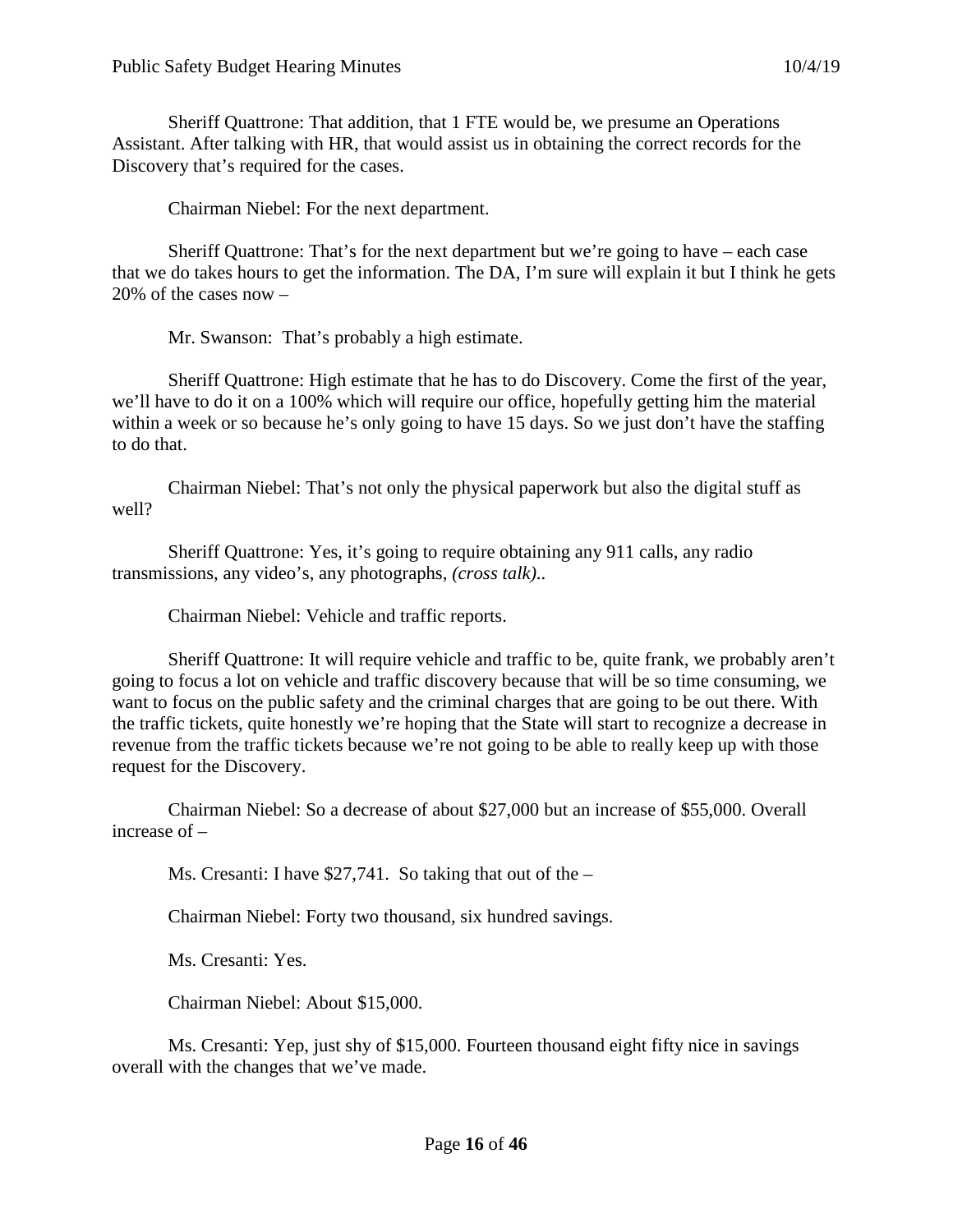## *Unknown speak inaudible.*

Ms. Cresanti: Those are part time so they are only .1's.

Mrs. Dennison: No there are some .8's as well because there are payroll taxes.

Legislator Nazzaro: So that \$55,000 *(inaudible)..*

Mrs. Dennison: It does. The Office Assistant cost \$54,969 and then the savings on the other two positions \$27,132 for a net increase of \$27,837. Then the other two decreases would be a net decrease of \$14,763. Just a little bit of additional information. One of the part time positions that the Sheriff's office is proposing to eliminate, that is actually in the E911 subdepartment. Then the other position is in the Jail. So if you opt for those changes, there will be changes to A.3020.E911 department, personal and fringe as well as in the Jail.

Chairman Niebel: So we get reimbursement on some of those positions that we're eliminating?

Sheriff Quattrone: We potentially could because the Operations Assistant that we want to put in there will be doing some work on our 911 system. I believe that we could submit for reimbursement.

Mrs. Dennison: That brings up a good point that the E911 expense of that position right now, we talked about this yesterday, that position – I mean, the E911 department is forced to have a local share of zero because any surplus or deficit is reimbursed from the reserve. So that position in the E911, eliminating it, now the local share basis actually will not save anything. Because we would take out the position but we'd also take out revenue. That amount of the expense just for the E911 position is \$8,259.

Legislator Chagnon: So the savings is not twenty seven.

Mrs. Dennison: So the savings would be \$6,504. The overall decrease in local share of \$6,504.

*(Cross talk)*

Legislator Chagnon: Removing the part time from the Jail was how much?

Mrs. Dennison: Removing the part time from the Jail is \$18,073.

Legislator Chagnon: Now the additional FTE that we're adding for Discovery, is that going to the Jail or into some other department?

Mrs. Dennison: The Operation Assistants right now are in the Jail. So I believe that that would be the appropriate place for that.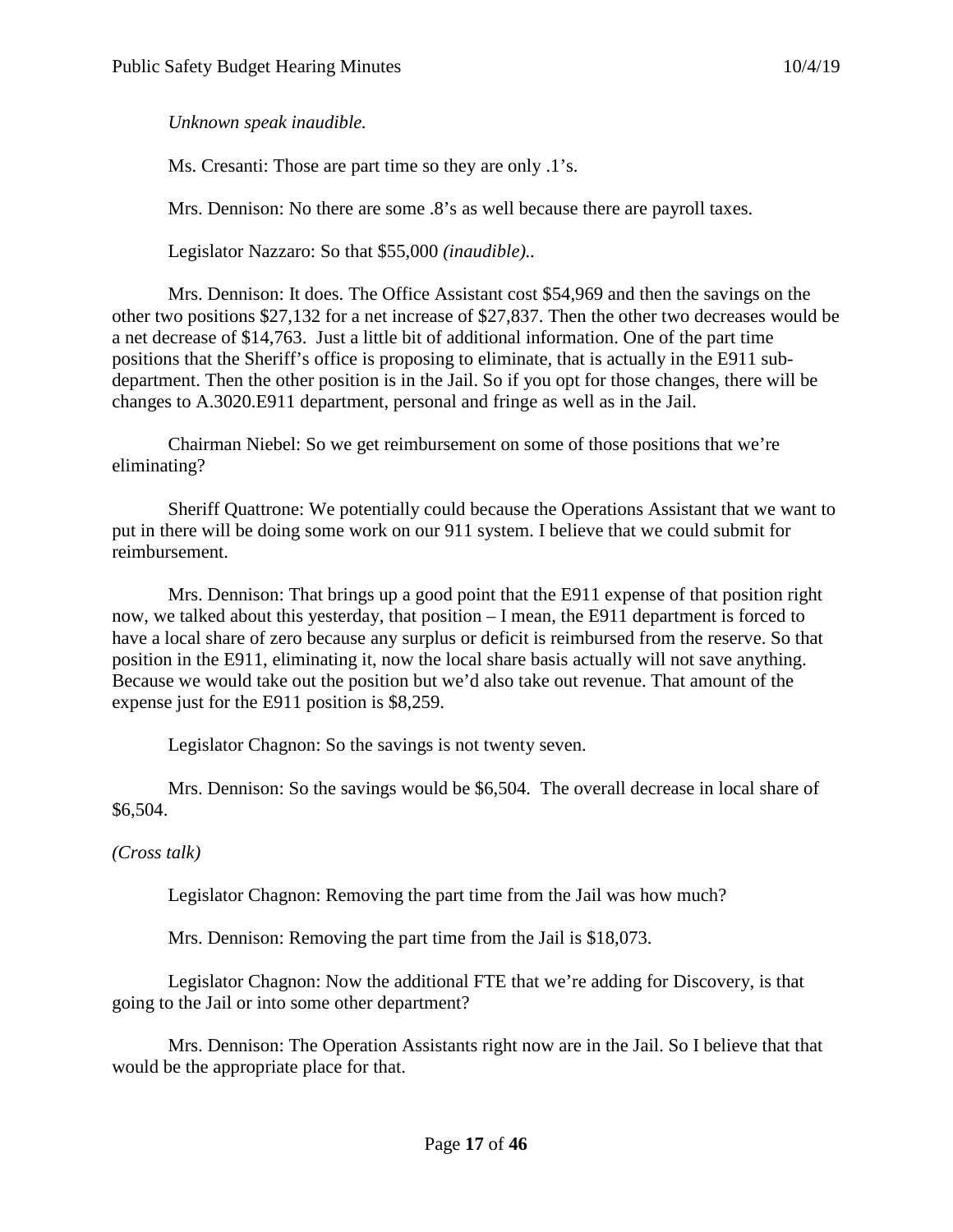Chairman Niebel: Is that what you guys are thinking, Operation Assistant in the Jail?

Ms. Cresanti: That's what I had assumed.

Sheriff Quattrone: That is where we discussed it with HR, that that position would fit as the Operations Assistant to stay consistent.

Mrs. Dennison: That would be consistent with the other accounting and administrative positions at the Sheriff's organization. Those are almost all located in the Jail. I think all in the Jail, in the A.3150 department.

Chairman Niebel: Jen, anything else on the Jail?

Legislator Gould: I'll ask something easy. Your phone lines went up quite a bit, like \$11,000 or something. Are they getting more phones or are they charging you more in the Jail? Page 27 of 36, 3150.5910.

Ms. Cresanti: We're actually getting charged more because, I'm not sure how it was done before but, I guess they can get in to an actual breakdown of the expense by department now, where they couldn't before. Because of that, it's causing an increase in the expense line to property reflect the portion of phone use that belongs to the Jail.

Legislator Gould: It just seems like an awful lot.

Ms. Cresanti: Yes, it is a pretty significant jump. We did try to kind of argue it down a little but rightfully so, the expenses are ours.

Legislator Gould: *(Cross talk),* use a different phone company.

Sheriff Quattrone: The increase came from, I believe, some other departments were – they are trying to equal out and make it appropriate to which departments were doing it. So the same amount over through the County –

Legislator Chagnon: Jon DeAngelo explained to us that through the whole County the expense actually went down but when they properly allocated it to the departments, some went up and some went down.

Legislator Gould: I guess I wanted to hear that from you guys. Not our fault, Jon DeAngelo did it.

Mrs. Dennison: And he gets revenue for it too. He doesn't care who he charges because he still gets the revenue, just kidding.

Sheriff Quattrone: Share the revenue with us.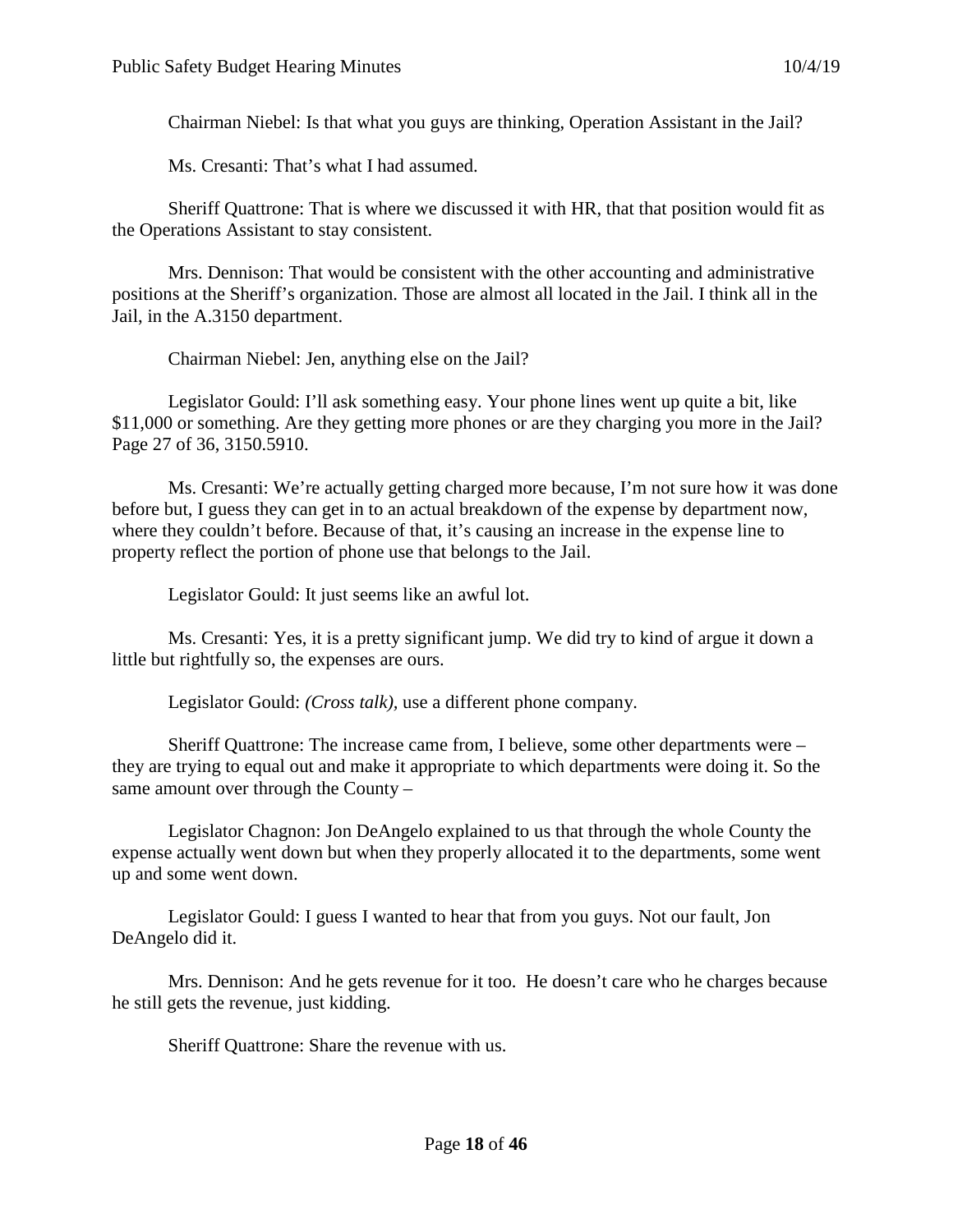Ms. Cresanti: There is a new expense line as well, 3150.4880. There is actually the same expense, the 4880.3. The management physicals.

Legislator Gould: I saw that too. I was curious about that. You have nurses in the Jail don't you, can't they give the physicals?

Sheriff Quattrone: I wish.

Ms. Cresanti: Well, even in the nurses in the Jail, they are not our staff so the time that is spent by that medical department staff to do our physicals is now going to be charged back to us where it wasn't before. So that expense is actually split between the Jail account and the Sheriff's account. It's reflected in both places.

Mrs. Dennison: As you recall, there was a reduction in the cost *(inaudible)..*, a reduction in the resources. It's bad news for the Jail.

Sheriff Quattrone: That's two departments, I.T. and H.R. They save and we get it.

Legislator Nazzaro: Even though, because of the bail reform, your comment here, the Federal inmates, so we're going to have less revenue even though you are going to have more room, because you are not going to be able to house more Federal prisoners because of the new bail reform? Maybe you could explain that to us.

Sheriff Quattrone: What has happened is, we've done well this year. I believe last year it was budgeted or for this year, it was budgeted to have approximately 30 Federal inmates. We've been averaging closer to 50 so we did, a couple of months ago, bump up our revenue by about \$500,000 but we didn't keep that at that number for next year because we are anticipating a lower number of Federal inmates. Primarily because we're going to have competition from other jails because with the bail reform, Sheriff's offices like Niagara County , Erie County, Wyoming County, who are much closer to the Buffalo Federal courts, are going to also open their doors now in trying to get more Federal prisoners.

Legislator Nazzaro: So what did you put into your – so for 2020, we budgeted 30, you were running 50, what's the magic number average per day in the 2020 budget?

Sheriff Quattrone: I believe it was 30 and – so 30 Federals and 3 immigration per day. Just slightly higher than what we did last year.

Chairman Niebel: You think that might be too high Chuck?

Legislator Nazzaro: No. I just wanted to understand because there are so many changes, moving parts. I wouldn't change it at this point.

Sheriff Quattrone: Unfortunately, I think as somebody says, we have moving targets here. We're really not sure what we're going to expect after the first of the year.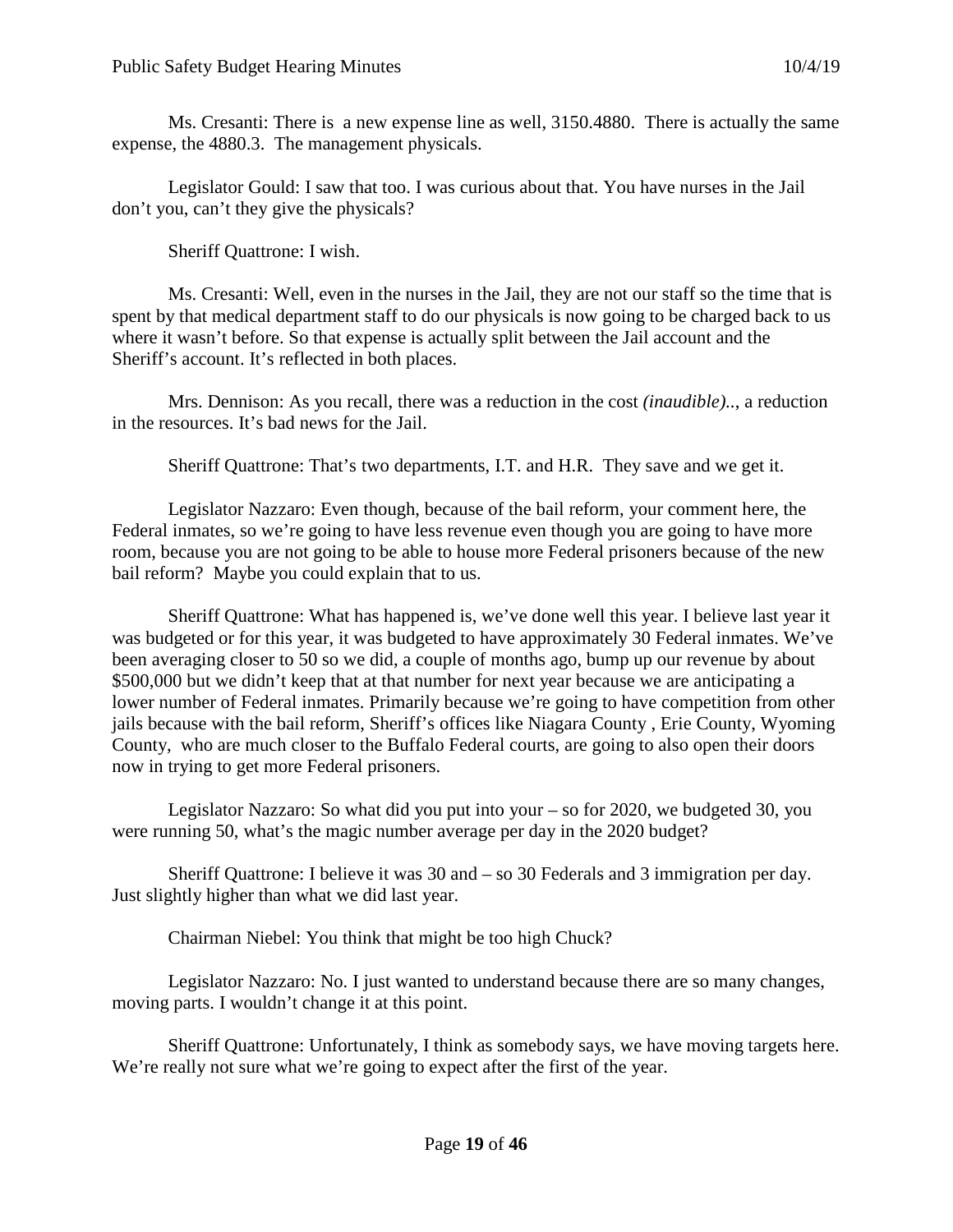Legislator Nazzaro: If it does go up, then we can do what we did in 2019 and make an adjustment.

Sheriff Quattrone: We hope to be wrong on the estimate but I don't think we're going to be.

Legislator Chagnon: I have one detail question. Page 25 of 26, gas expense. Through the half year we are at \$3,500 and you're budgeting \$15,000.

Ms. Cresanti: I think there is like a 2 month lag there.

Mrs. Dennison: Buildings & Grounds department discovered that it has not been billing appropriately for this *(cross talk)…*

Ms. Cresanti: So again, we get the backlash.

Legislator Niebel: Mr. Chairman, I have a general question on the Jail. From a global perspective, your inmate population is dropping. From a global perspective, your personal services expense is going up in 2019. How do we reconcile that?

Sheriff Quattrone: The big part is, we are mandated by the State Commissioner of Corrections to have "x" amount of Correction Officers. Because of classification of inmates, we would like to be able to just like close a section of the Jail down but we have to classify the inmates and keep them, depending on where they are classified, in different sections of the Jail. So if we could just close part of the Jail down, then we could reduce our manpower but we are not able to close it down because of the classification and in anticipation that probably about mid-way through the year, we're going to start seeing our Jail population increase again. It's an anticipation that we have because those who we give appearance tickets to, the first part of the year, we're probably going to be serving warrants when they are not showing up for court and then bring them in. We also will anticipate having more sentenced inmates as the time goes on. Previously somebody would be in Jail presentenced when they were convicted or plea to a charge, now, they would get time served. There is not going to be that time served so we will see more people in our Jails with sentenced terms. Our big thing is that, we're concerned about – we may have some savings at the beginning of the year, we're not anticipating to keep those.

Legislator Chagnon: A new territory.

Sheriff Quattrone: It's very new territory and it has not been made clear to any of us what is going to happen with these and that is across the State. You have the Sheriff's Association coming up with one idea. The Chiefs of Police coming up with another, Magistrates coming up with their ideas and it's just not spelled out to anybody yet.

Chairman Niebel: Any other questions for the Jail? I have a question that has to do with the overtime at the Jail. Through the first 6 of this year, it looks like we've incurred \$275,00 in overtime, next year we're budgeting \$510,000, same as this year. If the current rate continues,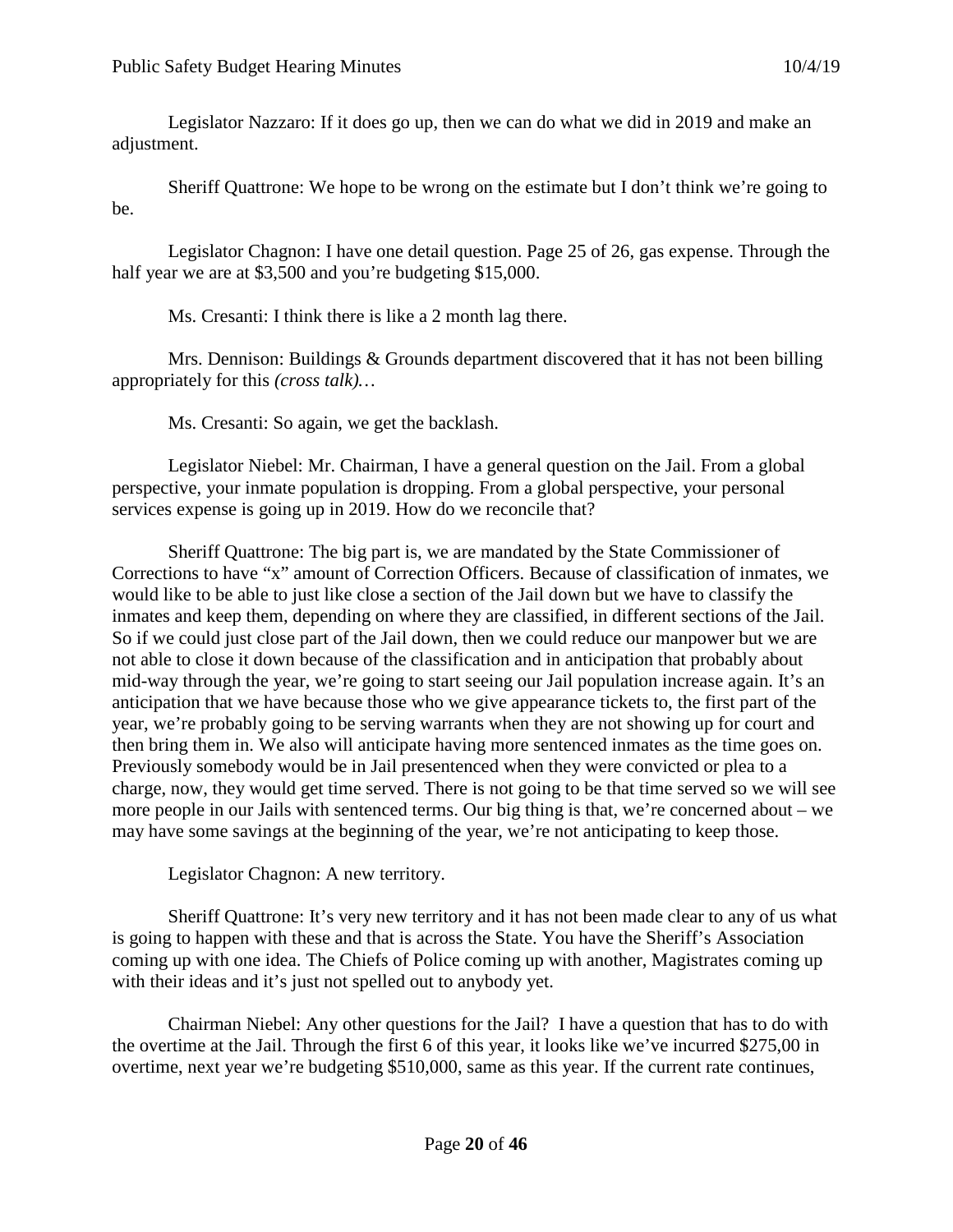we'll be at \$550,000 for this year. You don't think we'll be \$40,000 short next year as far as overtime?

Sheriff Quattrone: We anticipate, this year we added some full time Correction officers to help reduce the overtime –

Chairman Niebel: Which will take effect in the second half of this year?

Sheriff Quattrone: We're hoping. The issue we have with that is, by increasing our full time, we decreased our part time and it's been very difficult to find staffing. Then the part timers we did have, the new employees that we brought in, they have been going through their training process. So, we're hoping to start to realize some of those savings by the end of this year towards the beginning parts of next year.

Chairman Niebel: You are o.k. with \$510,000 for next year?

Ms. Cresanti: Yes.

Sheriff Quattrone: Yes.

Chairman Niebel: Anything else on the Jail?

### *Navigation*

Ms. Cresanti: Navigation is pretty straightforward. We've minimized the contractual expenses and then there is the usual .1 and .8 increases reflected in there as well.

Legislator Gould: I'm having a hard time hearing you.

Ms. Cresanti: I'm sorry Jay. I just said that we deceased some of our contractual expenses, we minimized those a little bit and then we have the typical .1 and .8 increases that are required.

Legislator Chagnon: I would just like to put in a plug to the Navigation because this past summer, Navigation personnel on Chautauqua Lake was very helpful in assisting in observation of the weeds on Chautauqua Lake, the changes in the weed densities. Those individuals are very knowledgeable, they are out there every day, year in and year out and they were very helpful in offering their perspectives and their advice and so for. So, thank you for that.

Chairman Niebel: Above and beyond.

Legislator Chagnon: Above and beyond, yes.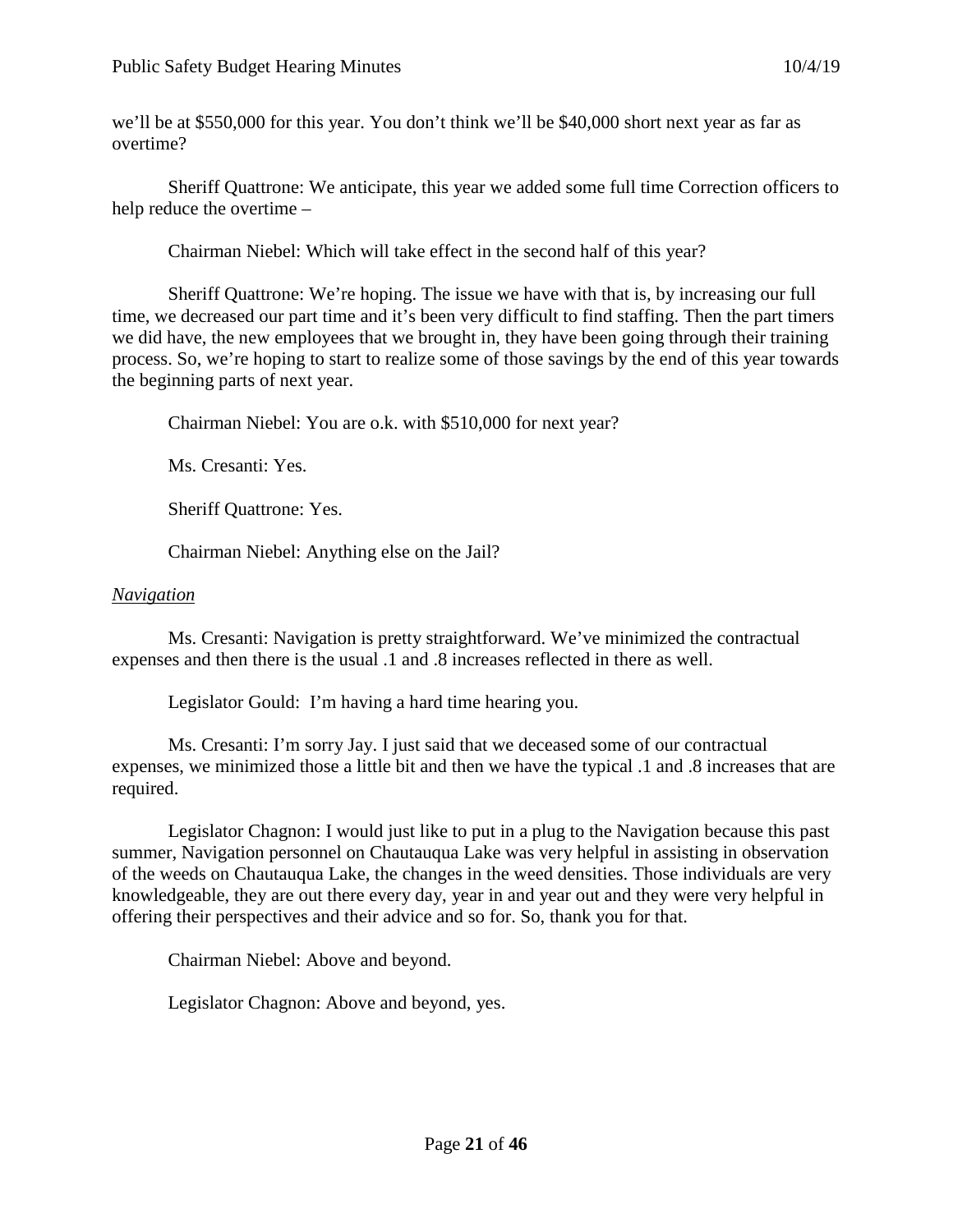# *Snowmobile*

Ms. Cresanti: Same thing in snowmobile. We've minimized our contractual exposure and we have the required .1 and .8 increases reflecting on the bottom line.

# *Medivac*

Ms. Cresanti: Medivac is simple, there will be no more Medivac. As you know, they have been taken over by UPMC, so we've removed all of those expenses and revenues.

Chairman Niebel: Huge expense.

# *STOP DWI*

Ms. Cresanti: You will notice that first, we significantly deceased the fines and forfeiture revenue line. We decreased that by \$100,000 to better match that actual amount of fines and fees that we actually collect. This has been a challenged department for us for several years and I know that everybody is well aware of that. But, we want to reflect a proper number on that bottom line so this is our first attempt in doing that. Personal services, you actually see a decrease. We decreased the DA staff allocation that we had there associated with our DWI's. It was a .5 and it's now a .3 FTE so there is a bit of a pay decrease there and that reflects on the .8's as well.

Mrs. Dennison: This is one area where the Sheriff is giving it back to another department.

Chairman Niebel: Any further questions of the Sheriff?

Legislator Chagnon: STOP DWI, contractual, other expenses, went down by \$25,000?

Chairman Niebel: Twenty six.

Legislator Chagnon: The other expenses line was \$25,000.

Ms. Cresanti: Yes, we did this to better reflect the actual amount that we have really been paying out which has been our trend the last couple of years. That particular expense account is where we charge the 40% that we owe other municipalities for their ticketing, basically, and the fines that they collect. They actually get 40% of that back. You'll notice in 17', we paid \$88,600 and in 2018, we paid \$91.009, so we figured it would be appropriate to decease that overall.

Legislator Chagnon: Why is that decreasing?

Sheriff Quattrone: I think, when we see the decrease in the fine structure - what we are not getting is the fine money back and part of it is, if people aren't paying their fines, the State is really not going after them or when they do go after them to get the fine money, they are keeping their service fee, or I'm trying think of the proper term for it, but what the State gets for that.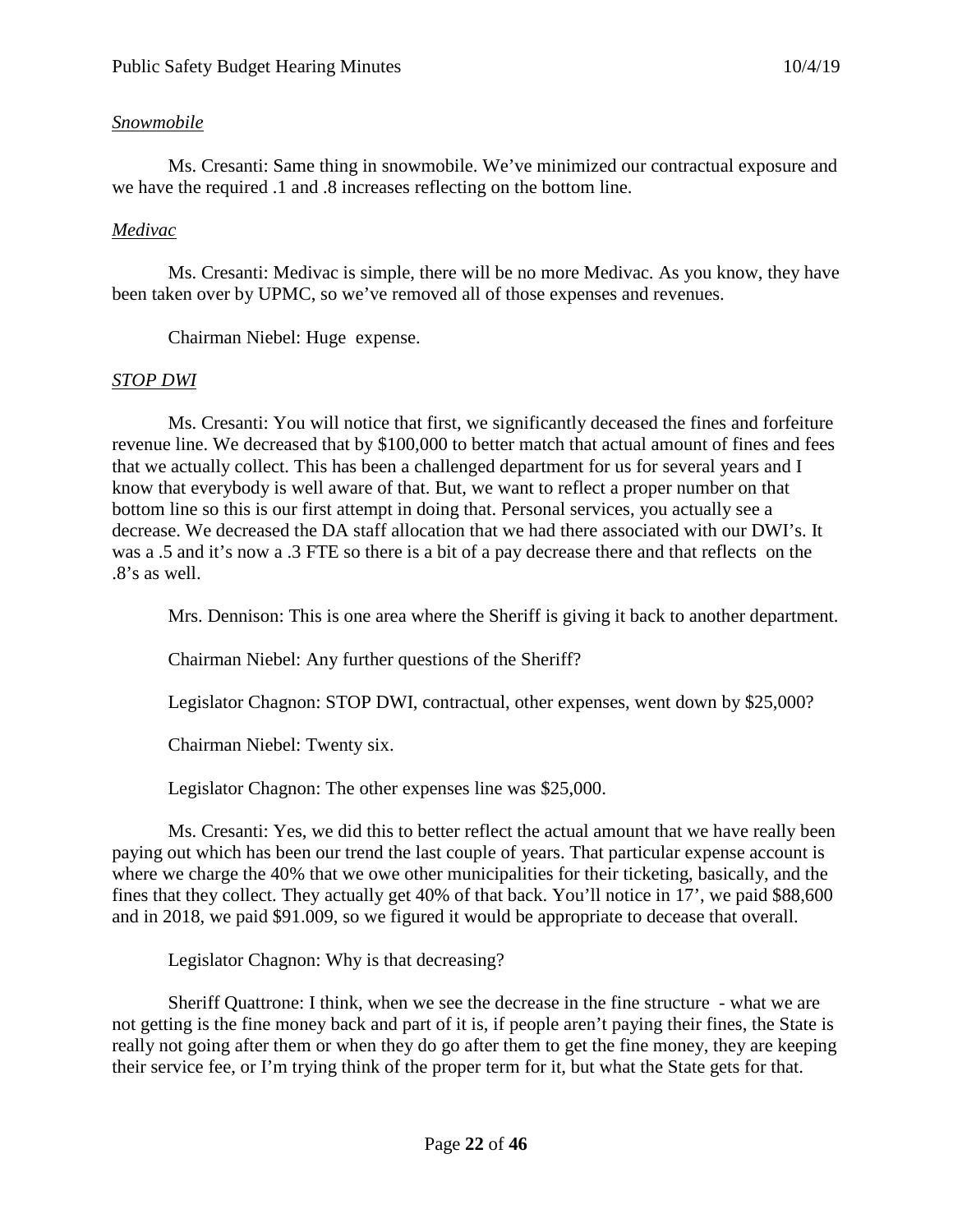Legislator Chagnon: Surcharge.

Sheriff Quattrone: Yes, surcharge, thank you. Until they get their surcharge, they are not sending us the fine money. It's not always in – the courts don't necessarily get anything from that so they are not always being proactive in getting that fine money from the defendants that have been through the court system. I believe, I'm going to be estimating the number but we're about 488 *(inaudible)* arrest, 2018 and with the majority of those being reduced or found guilty of a less charge and then I don't know what is happening with the fines. My historical background was working DWI and the Judges don't always – generally will fine the minimum fines versus the maximum fines. Then there is no follow through with getting those.

Legislator Chagnon: So a portion of that is that the fines are not fully paid?

Sheriff Quattrone: Correct.

Legislator Chagnon: So the portion that comes to the County and then onto the municipalities, is not being paid.

Sheriff Quattrone: Not being sent. I believe, and Kathleen might be able to help, there was, a few years ago, one of our interns did a study on that and the fine money was over a million dollars that was owed to the County from the State.

Mrs. Dennison: At least a million dollars. It's an ongoing problem that there are fines that are – counties are accessed on the arrested parties but not collected. But your *(inaudible)* is correct, yea, less revenues coming in on the revenue line as Jennifer pointed out, and then only *(inaudible)* to municipalities what is received.

Legislator Chagnon: So, who's responsibility is it to collect the fines that are levied?

Sheriff Quattrone: I would say the courts. They have no – unfortunately, no incentive to do it because they are not getting the finances from that fine money and our town courts and village courts, are generally part time staffed. Most of them are in there one day a week. They can send letter but there is no meat on that to go after the defendants to get them.

Legislator Chagnon: So we share 40% of our fines with the municipalities. The municipalities are paying the Justice Courts and the Justice Courts are not collecting all of the fines so maybe we shouldn't be paying them 40%.

Legislator Pavlock: That's 40% of collected?

Mrs. Dennison: Collected, yes.

Legislator Chagnon: That's what we are doing but maybe if they are not going to collect the unpaid portion then maybe we shouldn't be paying them anything.

Legislator Gould: Withhold that.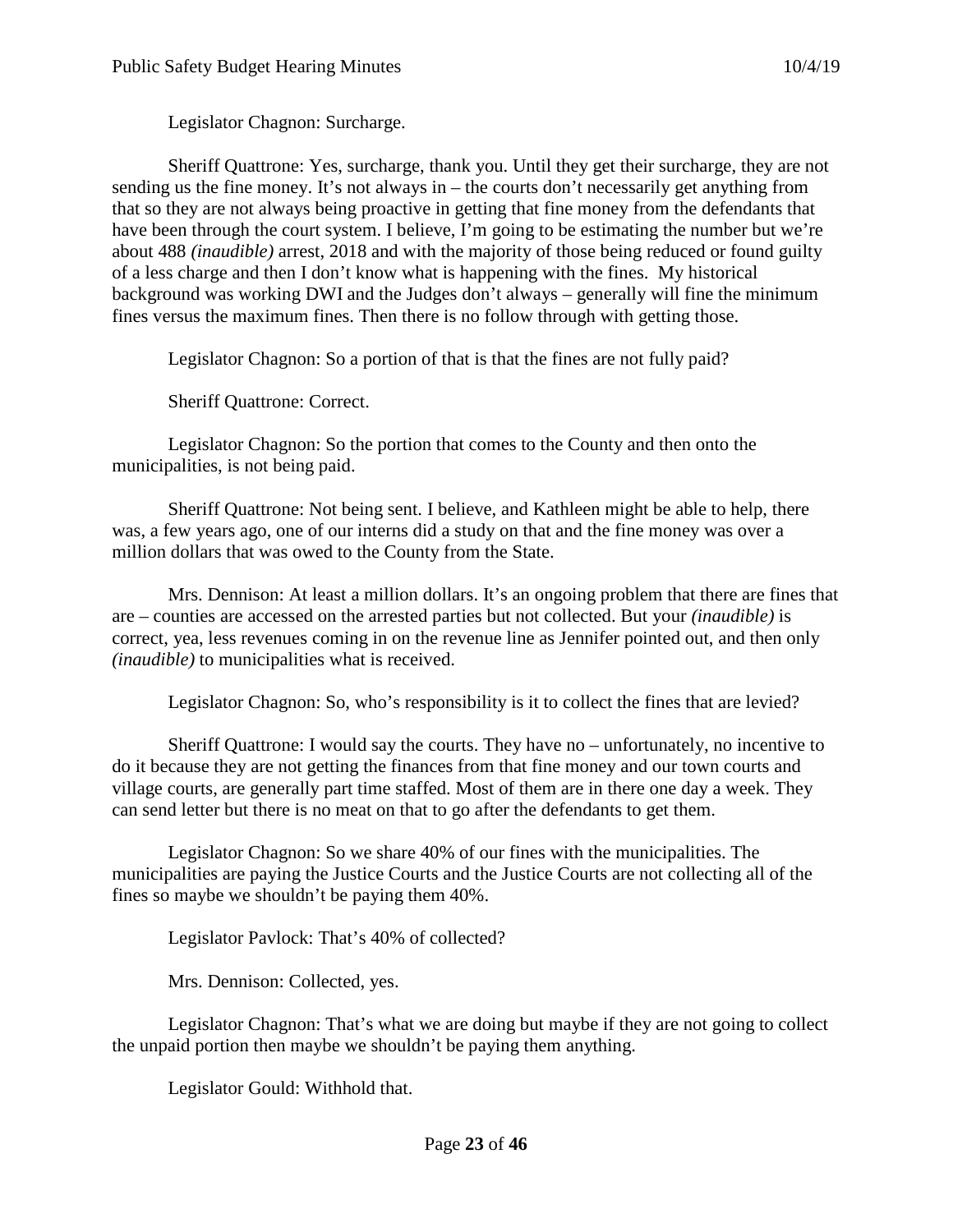Legislator Chagnon: Yes, right.

### *(Cross talk)*

Mrs. Dennison: Jennifer asked if it was a requirement and to my knowledge is that we enter into contract with the municipalities but I don't believe we're required to. I mean, we do have existing contracts to make these payments but potentially when those contracts expire or they could be terminated.

Legislator Chagnon: Or we could change them now.

Mrs. Dennison: The contracts all have the termination clauses so it could be terminated.

Legislator Pavlock: How do they collect that money? Do they wait for the repeat offender to come back and say, oh, by the way, you owe us for this that you never came in for or could they issue warrants for those to collect.

Sheriff Quattrone: They wouldn't be issuing warrants. They would send letters and encouraging them to continue to pay and I don't know truly if they are tracking it. When you start looking at the study that was done, you just see over and over, they have, again, such a number that haven't paid. I personally feel that they are losing track of who's paid and not paid. Because they don't have that incentive because they are not being reimbursed, they are not looking at that. Pierre's point is well taken. If we can incentivize them to be able to be more focused on getting those fines paid, but I would also perceive that some of the courts make a ruling that the individuals are indigent and then waiving those fines which I've seen in the past also.

Mrs. Dennison: I think it should also be commented that the contracts that we have and the municipalities that we pay, it's only with the municipalities that have their own police forces. So, the other rationale for doing the reimbursement is to compensate those police forces for assisting in the enforcement effort.

Legislator Chagnon: Oh, that's *(inaudible).*

Mrs. Dennison: Yes, it's just the ones that have their own police forces. Any other town, like the Town of Mina, we keep all the money. It's more to defray enforcement expenses.

Legislator Chagnon: So most of the Justice Courts get no reimbursement?

Sheriff Quattrone: Correct.

Legislator Chagnon: That puts a big hole in that idea.

Sheriff Quattrone: The police agencies that are getting that 40%, they are also hounding their courts to continue to do that. So we want to be able to keep that enforcement level up and keep the DWI's down .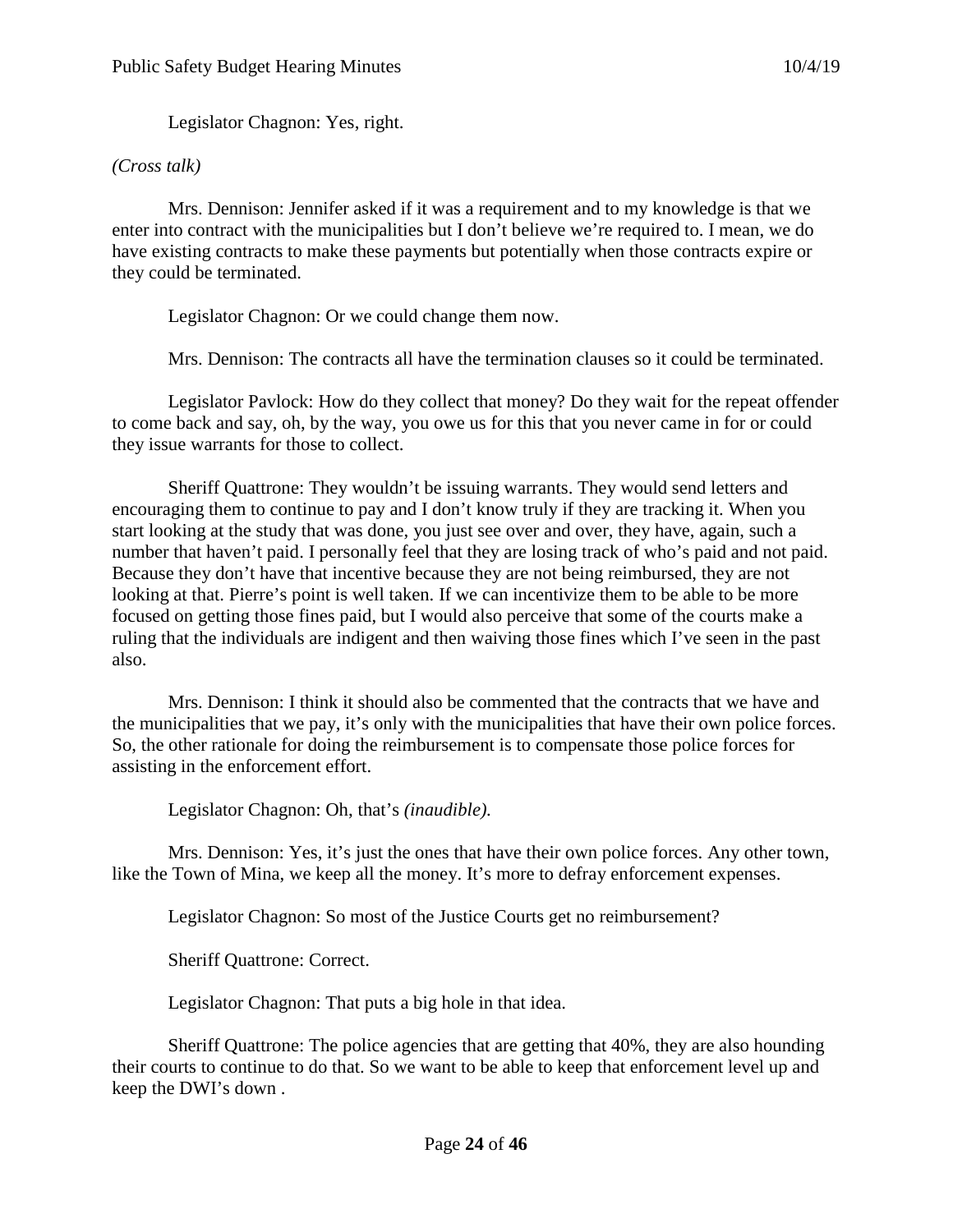Legislator Muldowney: Are the city courts any different than the Justice?

Sheriff Quattrone: You just have more because there are more arrests in the cities and the *(inaudible)* are the same.

Mrs. Dennison: The money sometimes is paid to the city and sometime the police department. It's kind of a mixed bag as far as which entity is actually getting the money. But the contracts are with the municipality that has the police department. So money is definitely not going to the court system per say. Either to the police department or the municipality.

Chairman Niebel: Anything else for the Sheriff's department? If not, Jim, Jen, Darryl, thank you.

## **District Attorney** *(Swanson-Knear)*

Mr. Swanson: What I presented to County Executive Borrello was an increase of 2.57. I think if you remember me back here in July, what I indicated to you, I probably would be justified in asking for twice as many FTE's. I don't change that position but I'm also realistic. So, I gave something to George in hope that he's be o.k. with. But what I'm coming to you with is an increase of 1.57. Since we just talked about the STOP DWI program, .2 of that increase comes from that reallocation to us. Really, what I view the issue with the STOP DWI program is two-fold. One of them, I would suggest, is not an issue at all. Our DWI numbers continue to fall which is a good thing. It means less people, arguably less people are driving drunk. We're seeing less arrests made and I can tell you given what I know about the people out there and the enforcement actions of the Deputies and officers working in enforcement, they are not trying any less hard than they were 6 or 7 years ago but we continue to see those numbers fall because I believe, our drivers are making better decisions. So that is a positive thing.

Chairman Niebel: And education.

Mr. Swanson: Yea, they are making better choices. Uber is not really prevalent in this County but it is from time to time in the Jamestown and Dunkirk area and my hope is that our drivers continue to make those wise decisions. That all being said, the issue with the State remitting the funds that they should be remitting to us, still remains. There is a plethora of dollars sitting there were my belief is, they will not remit our fine money back to us in the amount we are due until surcharges are paid. There is a significant issue in getting our offenders to pay their surcharges after paying their fine. A lot of times our local courts will accept the fine and not do much further to ensure that they pay the surcharge. When that happens, the State will not remit the money back to us. So, that's kind of the issue with the money coming back from the State but also, it's because our DWI numbers continue to fall. They have as far as I looked back which was the last 7 years, every year, we decreased in both the number of misdemeanors and the number of felony arrests for DWI offenses so that is a positive.

The other 1.37 is to add a Narcotic Investigator which I think you are all aware that County Executive Borrello's Care Coordination Council has recommended that my office have a part time Narcotic Investigator. That Narcotic prosecutor that you allotted to me last year has worked well this year. We've worked closely with our partners in the Federal government. We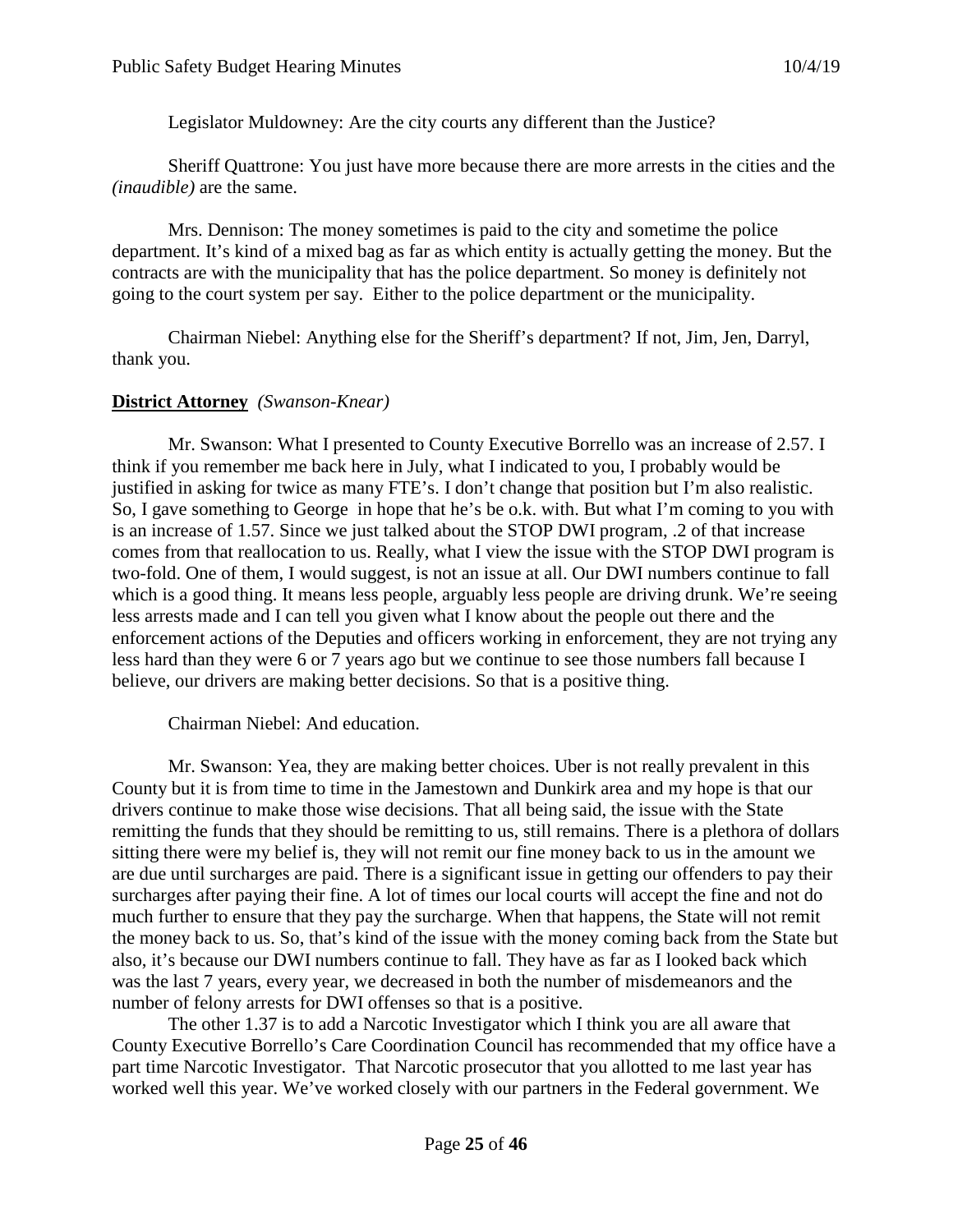have a partnership agreement right now to investigate a package of opioid deaths and send to them. I'm aware of at least three right now that are pipelined with the hope that they get indicted, Federally, where they are looking at mandatory minimum of 20 years if they are convicted on those offenses. Our narcotic prosecutor is in the process of being cross-designated as an acting Assistant US Attorney so that he can assist in those prosecutions and by all measures, that position has been advantageous for both our office and the Task Force which lean on him for legal guidance that they need on a day to day basis. It has worked very well.

The other position that I have asked for is a full time ADA. You heard the Sheriff discuss the need for data manager, essentially. What the new law requires is far more expansive than what we're able to do right now. It really boils down to a simple arithmetic. With the number of hours in a day and the number of hours we pay our Assistant District Attorney's to work, which by the way, they work more than 35 hours that they are paid for now, and it becomes a math problem that is unsustainable. When you look at simple misdemeanor cases that have one, two, three hours of body cam footage because there are multiple officers that respond, just that alone, you start to add up the hours it's going to take to review the entirety of the file before we turn it over within those 15 days and the numbers just don't add up. Even adding one attorney, is not near enough. As you aware, I've informed you over the last couple of years that we sit as the highest caseload County in the State of 62. I have the data here in front of me. We had 3,433 arrests for crimes last year. That doesn't count violations. That doesn't count vehicle and traffic tickets. That counts for misdemeanors and felonies. We have 11 ½ attorneys counting myself which averages out to 299 cases per attorney. The lowest County in the State has 28, the middle County has 187. So, we already have a caseload that is higher than everyone else. Now you magnify that deficiency with the requirements that are coming. When I speak with groups about what our office is doing to prepare, I had the opportunity to testify in front of the State Senate Code's Committee to talk about that. Really what it boils down to is just having the resources to comply with this new law which the requirements are substantial. The Sheriff touched on some things that they have to do. We have to do that for every arrest in every county and that's after they *(inaudible)* it, that's after they get it to us. We put in place a mechanism to streamline that by offering them access to our digital evidence management system and our prosecuting case management system that we have where we will be all digital. We will not carry paper files just because we won't be able to make that many copies of everything. But they will have access to upload digital evidence to us and it's interesting, the Sheriff talked about radio *(inaudible).* Now that's not just arrest that his agency is making, that includes arrest from everywhere in this County. Which means if Westfield PD pulls someone over for vehicle and traffic offense, *(inaudible)* theoretically going to be able to comply with the Discovery obligations on a speeding ticket made in the Village of Westfield. The Sherriff's office, for us to comply, has to pull the radio runs from a speeding ticket. Which means, can you check the license. O.k., here's the license, not suspended, alright, check the registration. It's those things that this new law burdens us with that quite frankly have no bearing in the speeding ticket but we have to turn them over anyways. We've compiled a list for the District Attorney's Association and this is just for traffic tickets. This is the list of things that we have to look for and disclose on a vehicle and traffic offense. Right now the first two things are required. The ticket and the supporting deposition from the officer if there is one. So, that's on the 15,000 traffic tickets we have here per year and when you start talking about, what are the effects of not being able to comply? In 2018, Chautauqua County brought in \$4.1 million dollars in vehicle and traffic fines and expenses. That does not count Jamestown and Dunkirk. One point eight million of that went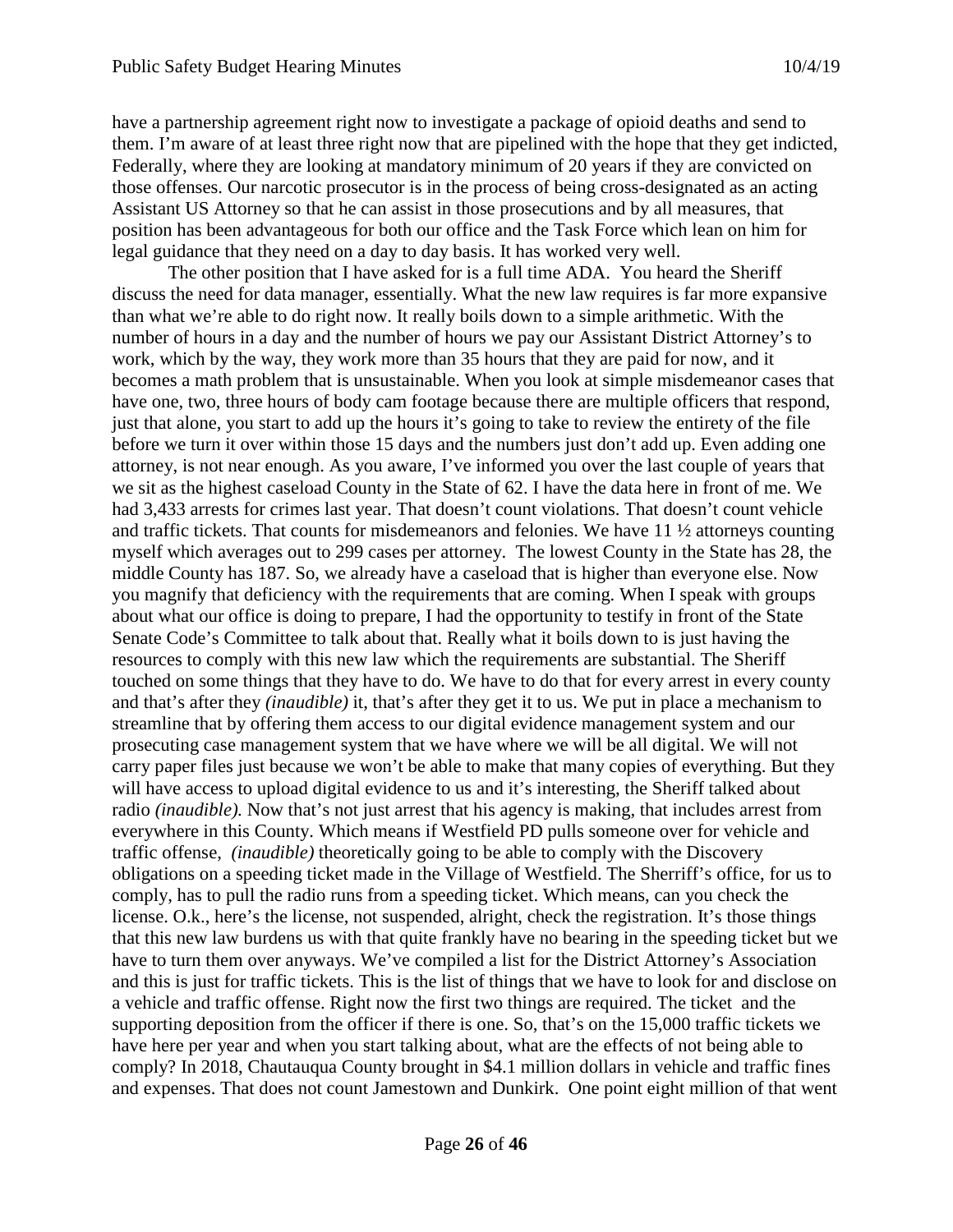to the local jurisdictions, \$162,000 of that went to the County. Now, that is money that if we can't keep up with the new regulations, that's money that will not be realized. Now, that all being said, the State took \$2.1 million dollars of that cut so they would stand to lose the most by not giving the funding to comply with the new law that they passed in their budget. It's interesting that the new changes came in the budget because there is a zero dollar figure attached. Which doesn't help you folks out when I come to you and ask for more resources, more money, so that we can comply with the law that was thrust upon us. But it doesn't change the situation that I sit in. Mr. Barone is up next and the State is throwing money at defense organizations and you know what, they have a lot of cases but, if his budget is passed which they have the money to do it because of the State, he'll have 45 employees. My office, if the budget is passed as I've asked, we'll have  $22 \frac{1}{2}$ . That's exactly half. Half as many people to prosecute the same number of cases and that's assuming that they got 100% of them. Now, we have the burden of proof, we have the burden of production now and I pulled this email that I got from the New York State Bar Association just because the language in their advertisement for DWI case was rather interesting. In it, it says, new Discovery laws dramatically change the way we practice criminal law in New York State. The shift the burden from the defense, the prosecution, to provide extensive discovery that far exceeded that which was previously required. That's how they advertise for their DWI training course. They know, the defense *(inaudible)* knows what we have to do. We are going to have trouble doing it. Which means this, how do we make wise decisions in a prosecutor's office? We have to allocate our resources to treat the most serious cases first. We then can allocate the resources to treat the cases that aren't as serious, second, and at some point you reach the bottom where you are leaving cases out. And quite frankly, it starts with traffic tickets. I've considered running a full diversion program which might alleviate some of the problem because it offers the driver a chance to get a dismissal if they do a traffic safety program. But those are programs that you need staffed to fund. So we have to make very hard decisions to continue to prosecute the cases in which we are doing right now. Because the time and the day is going to be the thing that prohibits us from complying because we don't have the staff numbers. I'm asking you to give me the things that I've asked for here. They are bare minimum if that. I'll take you through my budget but really those are the most pressing things. That is the most pressing issue. January  $1<sup>st</sup>$  we'll see the enactment of the most sweeping criminal justice changes the State has ever seen. Sadly the State did not give us the resources for it. They didn't give us the time to really put the things in place that we need. I mean, three days ago, Raise the Age completed itself. We've been talking about that for the last three years. When they passed the Raise the Age legislation, they gave in a phase in period which makes sense. They gave us time to predict what was going to happen and it gave us time to ready ourselves for those predictions. Three days ago, 17 year olds no longer are prosecuted as adults in this State. What they have done to us with the new legislation, with Bail and Discovery, and speedy trial, they said, we're passing this in April and you are going to put it into effect on January  $1<sup>st</sup>$  with no funding and no real ability to digest what is necessary and to prepare for it. You heard the Sheriff say, there are a lot of uncertainties and that's because there are. There are uncertainties with just what will happen to cases if we cannot get the information over within 15 days. When I spoke in front of the *(inaudible)*, I told them very clearly, this is, one; we have to have the staff in our offices to review before we put this out because they are going to be things in the video, the body cam video, there are going to be social security numbers in these files, there are a lot of things that our attorneys will have to recognize and redact. That can't be done by anybody but an attorney because the attorney is the one putting their signature on the piece of paper that says,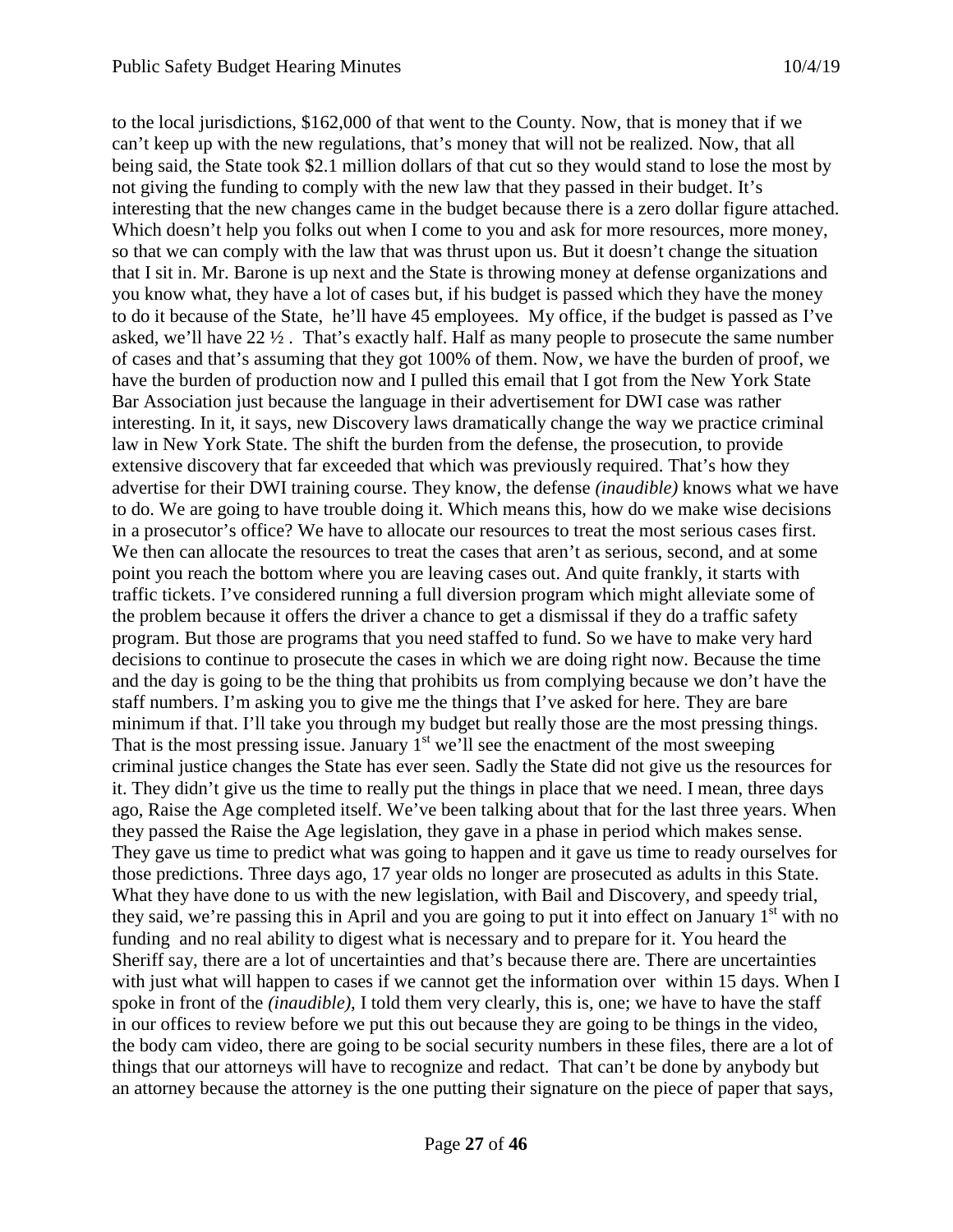we're ready for trial, we've complied with Discovery. So you can't delegate that to someone else. In addition to that, we are totally reliant on our law enforcement agency's ability to get us the required information that we have to have to turn over and sadly the State didn't provide local law enforcement agencies with the funding either. So, they are left having to find the staff and the resources to put these files together. That's why the Sheriff mentioned that number that I've tossed around with him, is 20%. Right now, up until this point and time, we probably provided 20% of full discovery on all of our cases. Which, you might think, well why? Well, a lot of our cases are in local courts were the ADA will show the defense counsel what is in our file. They will make the decision on a plea reduction or plea bargain and it will get done. Defense lawyers not pleading people guilty without knowing what is there, that would be outrageous but, the formal process of Discovery is probably happening 20% of the time because they are aware of what is in the file, there are conversations with defense and prosecutors about what we have and they are comfortable with that they've seen to move forward in the case. The new law does not contemplate that relationship. It requires us to turn it over automatically, even without request and it includes a lot more material than what is required under the current 240 statue of Discovery right now. So what we're looking at really is just a mandate that has us turning over more in a much smaller period of time which has every District Attorney in this State concerned. My understanding in Erie County is, they are adding 19 employees and their D.A.'s office. I spoke with John Flynn this morning and he believes that he is going to get those. He doesn't believe that that is enough. Nor do I for an office that size. I know Albany County asked for 35 employees. I'm asking for one and a half. I hope we can find a way to make it work and I just ask for your support so our constituents can continue to be protected in the way that they have come to enjoy over decades of criminal law that we will see sweeping changes come to in January.

Chairman Niebel: O.k., let's start with 1165.

Legislator Pavlock: Can I ask a question? I just want some clarity. Say I'm an offender, Mr. Sheriff has written me a ticket for speeding, so what is the ramifications of that? You are saying this is Discovery. As I'm the person who got the ticket, I could get off easy and you don't do all your Discovery or are you saying that you need to do that in order to collect the fines?

Mr. Swanson: All of what you just said. One; the new law contemplates us turning over full discovery on traffic ticket which means, ticket, supporting deposition, field notes, any notes the office writes down, accident reports, any diagram, drawings, photographs, witnesses that may have seen this. In a DWI you have *(inaudible)*, 7-10-30 notice, calibration on the radar guns 6 months before and 6 months after the ticket was written. Any maintenance and certifications of that radar equipment. These are all things we don't do right now and then you pile on body cam. O.k., so right now we are not doing that. Now the question you had was, what is going to happen to the case if we can't do that? That is uncertainty there because the law allows for a number of things. One; preclusion of evidence which could mean the radar gun test that said they were going 68 in a 55. It could be a sanction to the prosecutor saying you didn't turn this over when you were supposed to or could mean out right dismissal so there are a lot of things. The problem with how sweeping these changes are and how they are all happening at once is that there is no case law out there that we can lean on and say, alright, this is what the previous Court of Appeals said on this particular issue because it doesn't exist. There has been so much change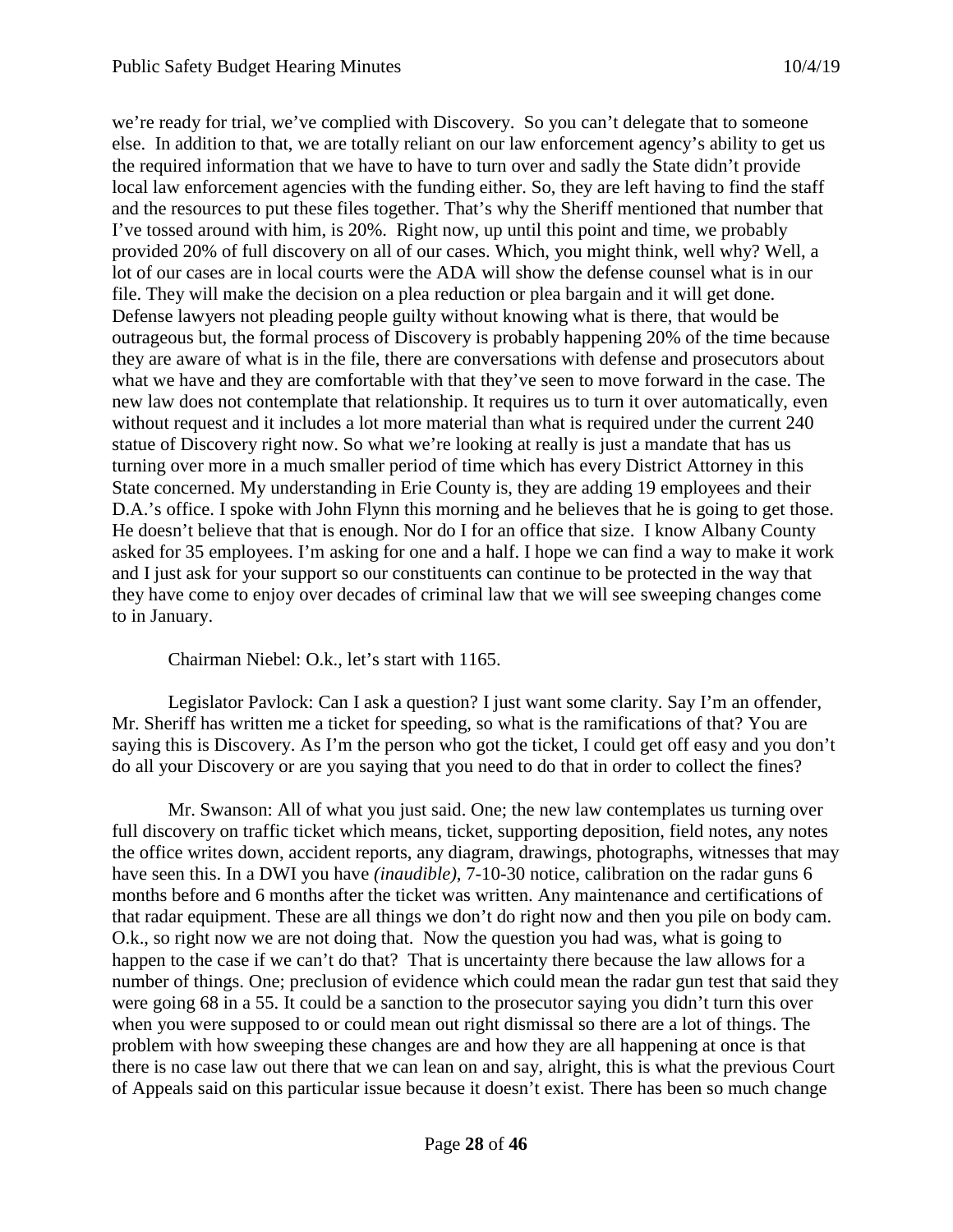that what we have is, over the next five years, I anticipate a whole new level of case law surrounding this Discovery statue. So, that's the uncertainty. We don't know. But to get a conviction, we have to turn these things over, have a trial on that particular ticket or we work out some sort of agreement where we divert the ticket and they get a *(inaudible)* complying with whatever requirements we have but we could offer a plea bargain. There is a requirement now in the new law that makes us turn discovery over before plea or full discovery must be handed over before a plea. It's very clear in the new law, we cannot make a condition of our plea agreement on waiver of discovery. So, I can't say to a defense lawyer, yea, I'll give you a parking ticket on this but you have to waive the discovery. That says very clearly in the statue that we are not allowed to do that. In fact, I'm advising my assistance that it'd be unethical for them to do that. Now, defense counsel and can waive it voluntarily but I've told my attorney's look, there can't even be the insinuation that they need to waive. Don't even say something like, ah, doing discovery on this is going to be very hard if you know what I mean, wink, wink. I'm telling you, no, we can't do any of those things. We have to make sure that we're doing this the right way which means if, they are asking for discovery, we need to get it to them with the idea that if we can't comply with all this – the potential is for dismissal of the case or other things. There is a number of sanctions laid out.

Chairman Niebel: O.k. but Patrick, on his V&T, you always have to provide information on the ticket and the discovery information, right?

Mr. Swanson: No, just supporting deposition.

Chairman Niebel: Oh, I'm sorry, supporting deposition. You always had to do that.

Mr. Swanson: Yes and that's as simple as the officer submitting that to the court and the court providing it to the offender. It's going to be very different.

Chairman Niebel: There is going to be more.

Mr. Swanson: A lot more.

Legislator Nazzaro: I was just going to say, so when somebody gets a ticket, they plead not guilty and they wanted the supporting deposition so now are the tickets going to be – are more people going to plead not guilty?

Mr. Swanson: I would expect so. I can tell you right now with tickets, we don't even get copies of them in our office. We don't know that a ticket has been written until our attorney goes to court and has their court night and handles these tickets. We don't keep files in our office of traffic tickets and quite frankly, we are one of the few counties in this western part of the State where the D.A.'s office handles the traffic tickets. I know that Busti has their own town prosecutor, Hanover does as well, but, you go over the Catt County and each locality employs their own town prosecutor to prosecute their tickets. We do that as a curtsey to our towns. That's an expense that all those towns over there are willing to incur which we don't have that luxury here. We prosecute for those towns, all of their tickets.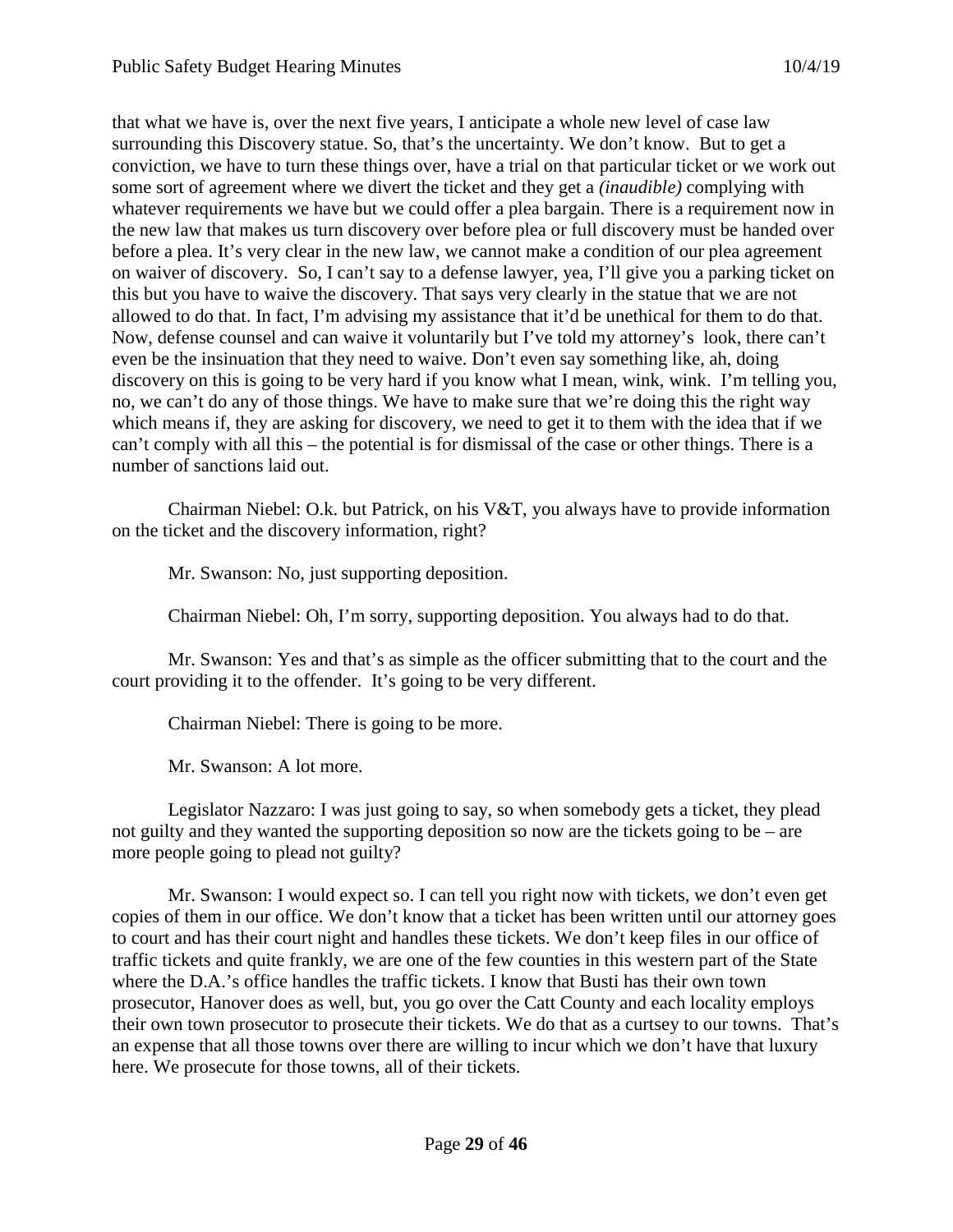Chairman Niebel: Patrick, you can continue.

Mr. Swanson: Alright, you see the personal services line. The majority of that obviously is coming from adding 1 ½ and then there is the reallocation of the 20% of an employee from the STOP DWI. There is also, from my understanding a 2% management increase in there and that's I think in everybody's budget.

Going down to EX04, am I reading that off right? 1165.EX04, that's an increase on that line of \$17,000. I know over the last couple of years I've asked for money for our forensic investigation team and I say our because it's not one agency. It's every single police agency in this County that provides that group with officers and on their own dime, to respond to major incidents. That \$10,000 in there is for equipment for that group like tieback suits and various needs they have because quite frankly, no single agency in this County has any obligation to give that unit any money. They do fund raisers and gun raffles which brings me to another point. That might not exist soon but they raise money so that they have just the basic things they need to investigate homicides. We are the beneficiary of that so I'm asking for some money on that line for those. Now we also have scanners that we need, some new equipment that we need because we are going fully digital and we need to have the ability to digitize documents so that they are available, the attorney's on their computer when they are in court. We do not have any scanners at this point. We have one, but with the number of cases, we're going to be providing full discovery on and how fast we have to do it, there is a real need for those scanners. I'm using some crime forfeiture fund to pay for a backup server. I've been talking with Jon DeAngelo about getting a 6 terabyte backup server because when we digitize all our evidence, it will be managed securely by the New York State Prosecutors Training Institute and we have a need to back that up in the event that we don't have access to that system if they have a server flare of something of that nature. So, I'm utilizing some forfeiture funds for that but that is not in here because it's forfeiture money. Employee benefits, looking at the EX08, is going up because of the increase in our FTE's. Are there any questions on any of that?

Legislator Chagnon: Patrick, I'm not sure if this is a question for you or Kathleen but, earlier this year we saw an increase in the personal services line for a narcotics investigator but now we're projecting for 2019 expenses are actually going to go down by \$17,000.

Mrs. Dennison: The projection is based on annualizing the year to date salary results as of the end of June. So I believe there were some positions that were vacant for part of the year.

Chairman Niebel: People might have come in at a lower rate than people that left, possible as well.

Mr. Swanson: No, I don't think so. I think the rehire I made, I lost one of my attorneys to the Department of Health and there was a period of time that accounts for that \$70,000.

Chairman Niebel: And the discrepancy is vacancy as opposed to discrepancy in the salary?

Mr. Swanson: Yes. The salary figures I want to say were very close to being the same.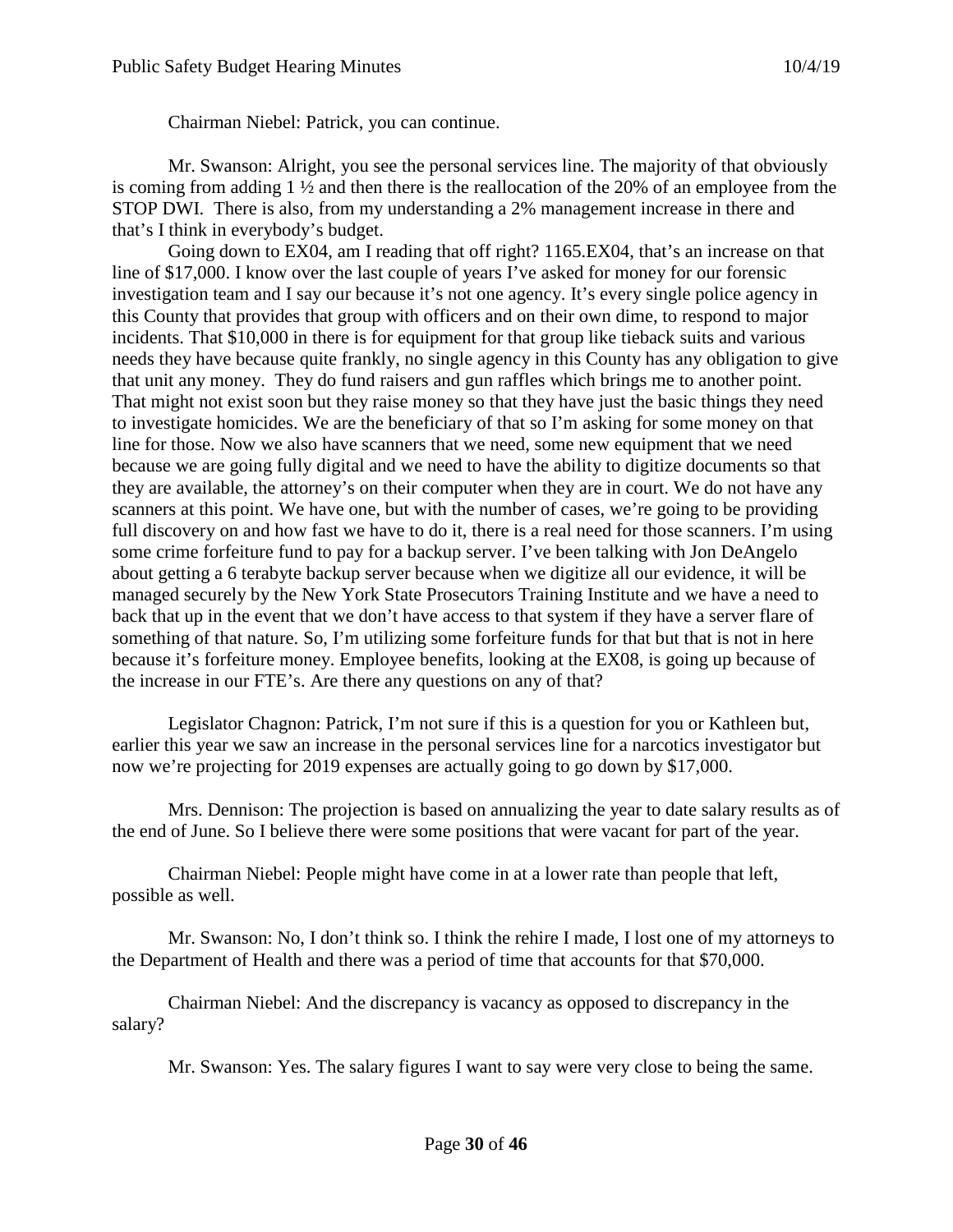Legislator Chagnon: So then what I am hearing you saying is that you did add the part time narcotic investigator during 2019?

Mr. Swanson: We do not have the FTE's available.

Legislator Chagnon: You did not?

Mr. Swanson: No, we do not. I don't think that I have asked for formal approval of that.

Mrs. Dennison: District Attorney Swanson did request that when we were going through the budget or looking at the budget earlier this year but that was not and is not included.

Ms. Swanson: Yea, one part of my increase in FTE's accounts for adding that position.

Chairman Niebel: Last year Pierre, we added a drug prosecutor but not a narcotics investigator.

Mrs. Dennison: Mr. Swanson made the request but we did not include because it could not be funded in this year.

Mr. Swanson: O.k., so I'm down to R13, under revenue. We've been doing a traffic safety program that allows for a reduction if people take a traffic safety course. We have inhouse administration of that where investigators spends time making sure the courts have the appropriate information so that the court can make a decision on a plea offer. That revenue is a little higher than we thought it would be. That being said, there is some uncertainty that surrounds what we are going to be able to accomplish with traffic tickets next year so we have not put in the 2020 budget the amount that we realized in 2019 out of an abundance of caution because we don't want to overstate what our revenue will be when there is really so much uncertainty surrounding traffic violations.

Our New York State aid, RE20, Our CARP grant has decreased but our GIVE grant has gone up. Just to reiterate the importance of grant funding in our office, that CARP grant does pay for an entire prosecutor as does the GIVE grant. So, we're very lucky to have those grants. The VOWEL(?) grant as well, on the next line, also pays for an entire prosecutor. So there of my ADA's are paid for by outside grant funding, which is phenomenal. That VOWEL grant is apparently going up. Is that right Rachel?

Ms. Kneer: *(Inaudible).*

Mr. Swanson: O.k., Crime Victims. If you remember, you approved maybe two years ago, you approved by secretarial staff to go to 40 hours from 35.

Chairman Niebel: We actually approved another assistant ADA but you used it for salary, I think, two years ago?

Mr. Swanson: Yea, I didn't have the money to hire a full time ADA so we allocated it to hours for my staff but my Crime Victim services are going back to 35 so there is a decrease on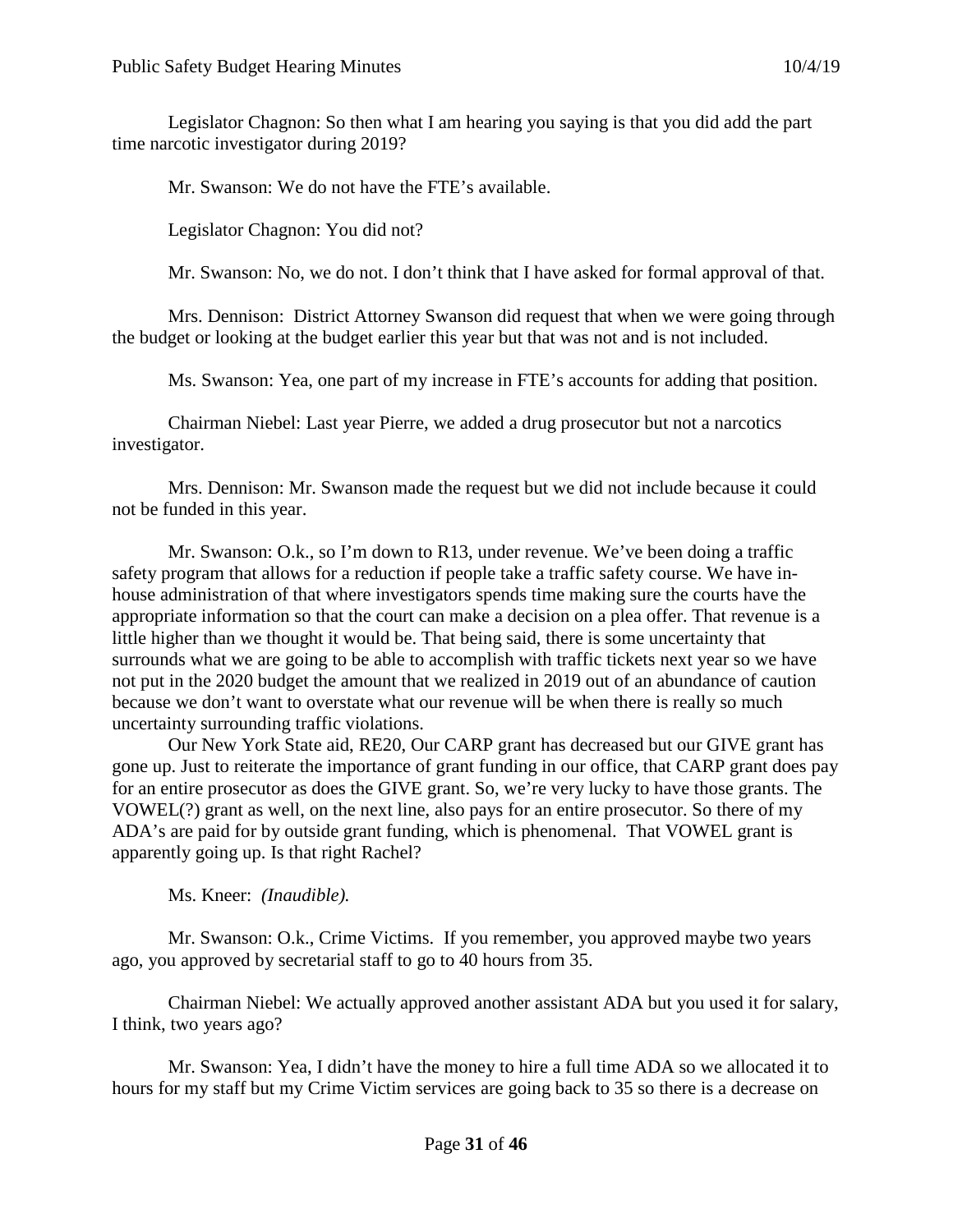that line. My secretarial staff inside my office will be staying at 40. It's the Crime Victim's staff that is going to 35.

Chairman Niebel: Just 1169.

Mr. Swanson: 1169, yes. And our contractual grant, you'll see some pretty significant fluctuations under the 1169 account in contractual and that's because of the grant that we sponsored that allows Law New York to provide legal services on collateral matter for crime victims. So we manage that grant for them but we're essentially a pass through to them. I'm not sure whether they will realize that full amount of not but it's at no cost to the County. Employee benefits obviously, they are decreasing as well because of the decrease from 40 to 35 hours for my three victim *(inaudible).* Down at the bottom of 1169, those increases are a direct result of the Law New York legal services. Like I said, we're almost a pass through entity for those. They need to sponsor that grant so we took that and ran with it.

Chairman Niebel: Committee, any further questions of the District Attorney? I have a couple of questions. O.k., as far as this 15 day discovery, you mentioned that back in July and you mentioned that again today but actually can't you ask for an extension of up to 30 days from a defense attorney? The 15 days, in other words, isn't written in stone, is it? From what I've been able to garner from articles.

Mr. Swanson: That's an interesting take on it. But, from my position, we want to make sure that we're complying the very best we can. Now that 30 day extension is only in cases where we can say, this file is exceptionally voluminous.

Chairman Niebel: And it starts from the date of arraignment.

Mr. Swanson: From the date of arraignment. So, I guess I will take you through two possible scenarios. One scenario is, you have someone arrested at Wal-Mart for petty larceny. The new bail statue, they are going to get an appearance ticket. That appearance ticket has to be returnable within 20 days. When they come in and get arraigned, that 15 day clock starts. A petty larceny file probably isn't going to fall under the definition of exceptionally voluminous so really we don't have that option. That being said, say now we have a burglary in the second degree. Which compliments of our Legislature is also an offense that we cannot get bail on. Someone breaks into someone's house, we catch them, we take them in for arraignment because it's not an offense that you can give an appearance ticket for, there is no option for that. So they are being arraigned on that day. So just taking for example, the burglaries that we're charged *(cross talk)* Fredonia. They are arraigned, we have 15 days to provide discovery and complete to the defense counsel. Now, there is a number of issues that surround that, you have multiple defendants, you are going to have co-defendants, you are going to assigned counsel, they are going to have to go through the process to get approved for a free lawyer. We might not even know who the attorney is within the 15 days. That being said, a burglary in the  $2<sup>nd</sup>$  degree, if you don't have a lot of witnesses and say there is no other offense committed, probably isn't going to fall into exceptionally voluminous either. So we're stuck. We can make the request but the reality is, we have to do the very best we can to act in good faith.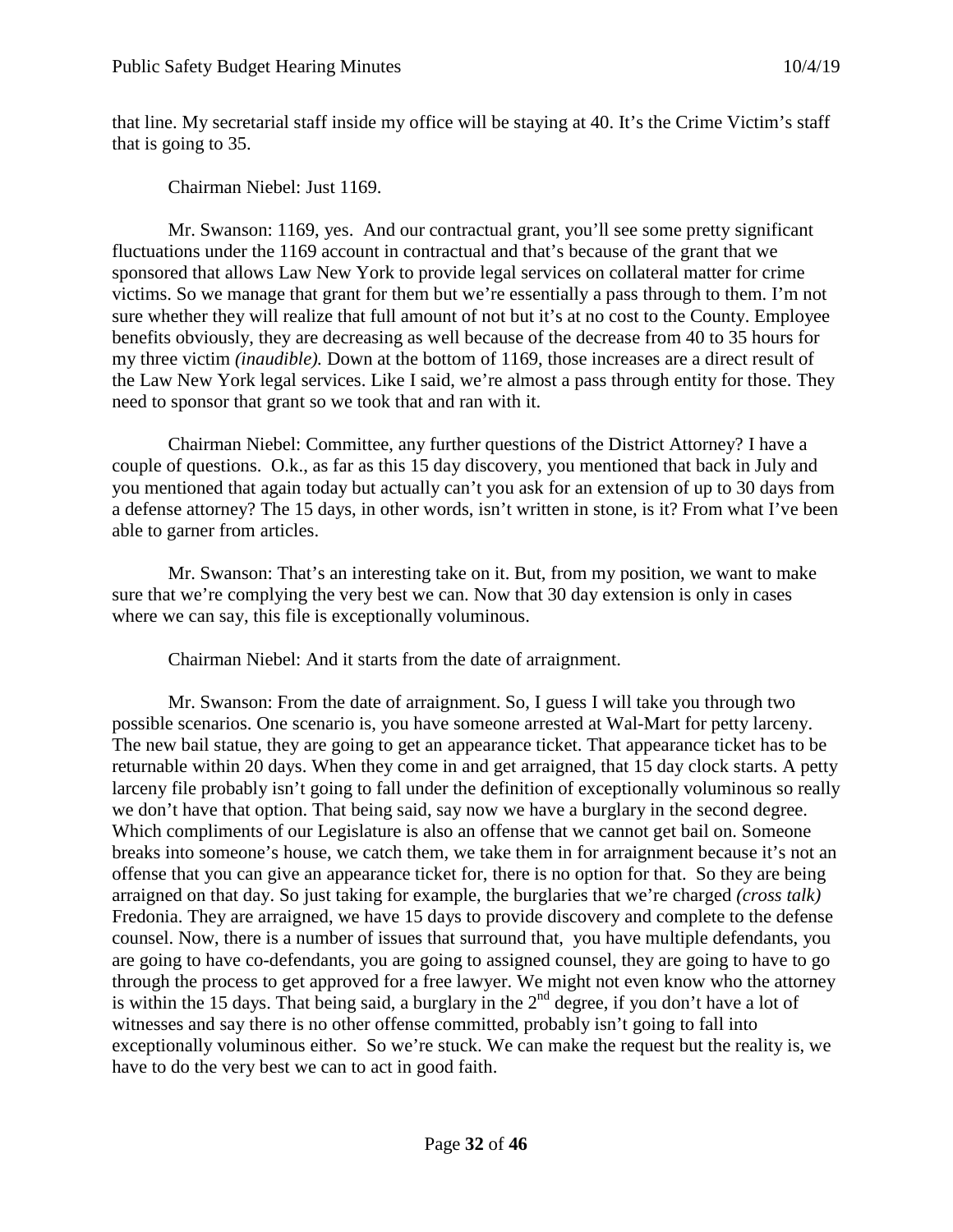Chairman Niebel: Understood but you  $-$  o.k., let's talk about the Public Defender's office. If there's a case involved in the Public Defender's office, as far as discovery, if you feel you can't provide everything within 15 days, you can ask the Public Defender's office for an extension up to another 30 days. At least that is my reading -

Mr. Swanson: But my impression is, I don't even necessarily have to ask them. I think I notify them in the court that this particular case is exceptionally voluminous. Now, that remains to be seen what that definition is because they of course do not define it in the new law so we don't know what's the threshold. So we're kind of skating on thin ice if we start throwing these letters out saying we're taking 30 days, 30 days, 30 days, running the risk that it gets interpreted against us and maybe evidence is suppressed.

Chairman Niebel: O.k., so you need some interpretation on that. What I was getting at is, it doesn't appear that this 15 days is concrete. It looks like there is some leeway.

Mr. Swanson: I don't know. I think Mr. Barone would say no, I want my discovery in 15 days which the statue says.

Chairman Niebel: Well, I don't know. He's a pretty reasonable Public Defender, I'm not sure that he would.

Mr. Swanson: But I still have to believe in good faith that I can just send this letter because I'm going to be claiming that this is exceptionally voluminous and I have to do that.

Chairman Niebel: Alright.

Mr. Swanson: Just because we ran out of time doesn't mean I can say, oh, by the way, this is exceptionally voluminous, we're taking 30 more days. We have to do the best we can. We're officers of the court and we have to do the very best we can to comply with these rules.

Legislator Nazzaro: Even if you took the 30 days, it's just going to snowball right?

Mr. Swanson: Sure.

Legislator Bankoski: Eventually you are going to run out of time.

Legislator Nazzaro: Eventually you are going to have this backlog and you are just kicking it further down the road.

Chairman Niebel: But there isn't the urgency. I mean, you can spread it out a little bit more.

Mr. Swanson: That's a dangerous line to tow though because if we begin to lose evidence because we're just expecting that the courts going to side with us on this 30 day extension, -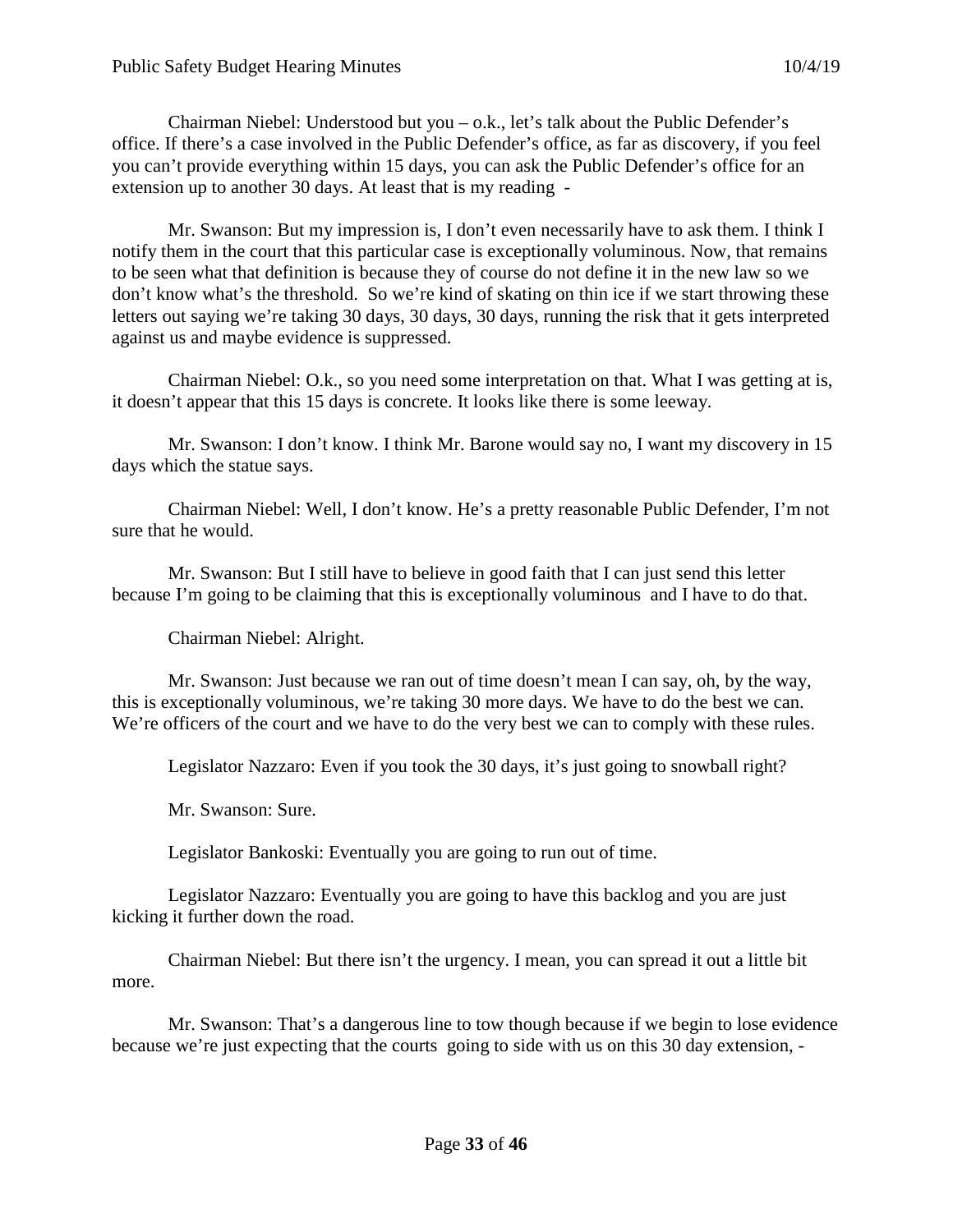Legislator Bankoski: After a while they are going to say no, we're not going to give it to you anymore.

Mr. Swanson: It is and that's a concern and the real concern Terry is, we don't know. It's very unpredictable what - we might be o.k.. The reality is, we might be saying in July, this wasn't as bad as we thought but when 62 D.A.'s all feel the same way, you can pretty much rest assure there will be some complications with this. But really, there is a lot of uncertainty because there is no case law in existence right now.

Chairman Niebel: It's all new, it's evolving. O.k., Patrick, earlier you mentioned comparison between your office and the Public Defender's office. You mentioned that now they are going to have twice as much staff as you are.

Mr. Swanson: Assuming you approve our budget.

Chairman Niebel: Well, it's all State aid so –

Mr. Swanson: Sure, I'm aware.

Chairman Niebel: Well, I'd be inclined to think that we would but really there is no comparison as far as the numbers, as far as District Attorney and Public Defender's, I don't think because as you know, the great equalizer here is the Sheriff's department. The Sheriff's department does a lot of the investigating for the District Attorney's office. They don't for the Public Defender's.

Mr. Swanson: That's true.

Chairman Niebel: They have to come up with their own investigators. The Sheriff's department comes up with all the paperwork, they do all the research, all the investigating, so I mean, that is a function that you guys in the District Attorney's office really don't have to do. So the comparison, I don't really buy the comparison, the numbers, as far as the District Attorney's and the Public Defender's office. I don't.

Mr. Swanson: I understand that but when you are looking at they have two bodies for every one of ours, at some point it becomes eyebrow raising.

Chairman Niebel: Well, you also have the Sheriff's department.

Mr. Swanson: Oh, I agree. I have local departments too but we still have the burden of proof. We have to prove our cases. We have to make sure our witnesses are available, that we have the right witnesses, we have the burden of discovery, we have to provide all this information to them where they don't have those obligations.

Chairman Niebel: The last comment that I would like to make is, historically we have been supportive of the District Attorney's office, we have granted you guys increases, in 2015, we had 17 ½ full time employees in the District Attorney's office. When you came in, in 2016,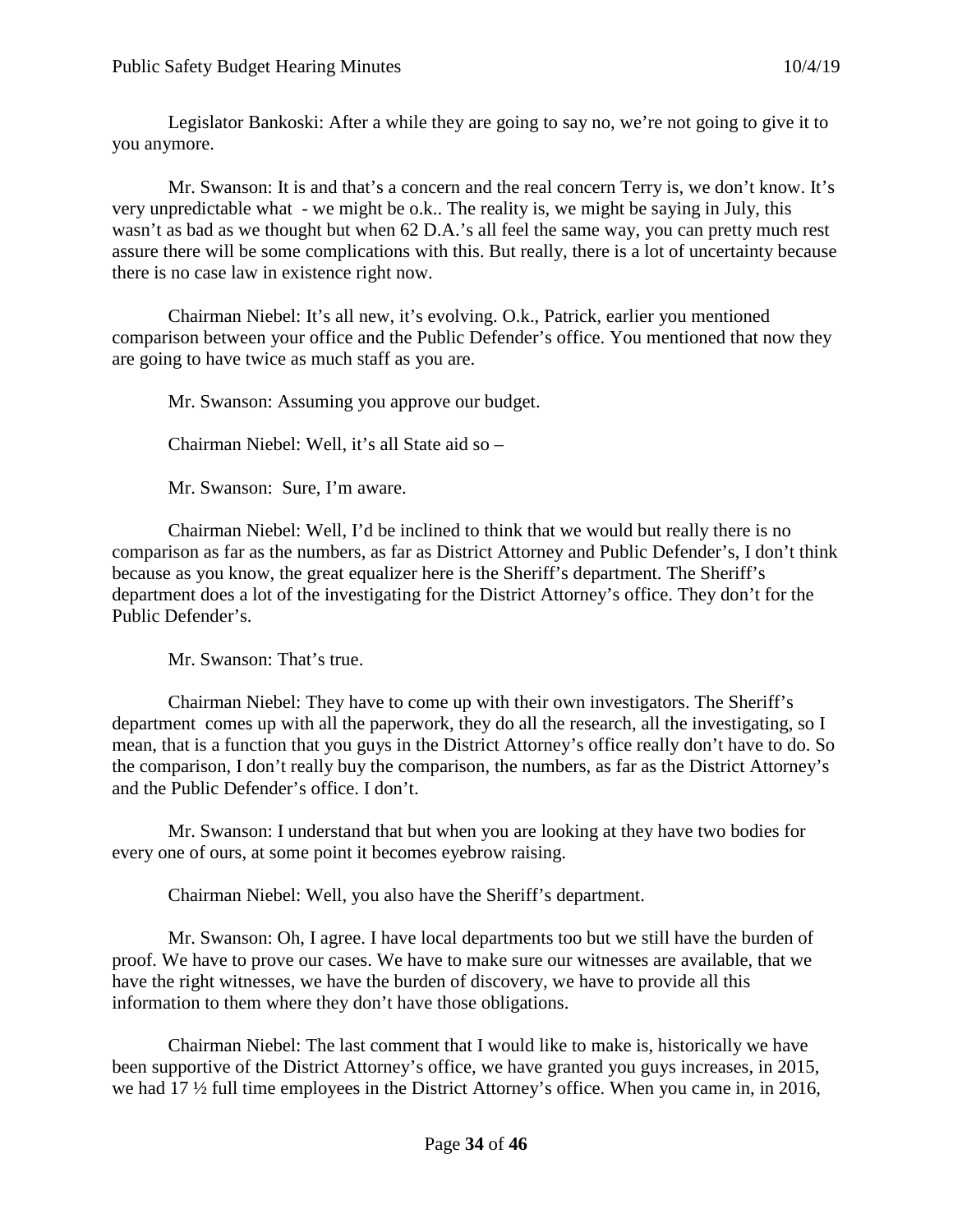you had about 19 ½ . Reason for that is, of course, your predecessor had been elected to another office, he was leaving a lot of experience there and then also he was taking somebody from the office to his new office. So, that went up two people. So now, with this increase, we are going to be up to 22 ½ people. Over just the course of the time that you been here, that is a 29% increase and if we even consider the person that we provided for you but you decided not to use –

Mr. Swanson: You know my position on that Terry.

Chairman Niebel: I do but we provided that –

Mr. Swanson: You provide the position but not the funding.

Chairman Niebel: O.k., well, \$67,000 which was unused for salaries and clerical reallocation.

Legislator Bankoski: What point are you trying to make? Ask him the question?

Chairman Niebel: No, wait a second Bob. The point I'm trying to make is that we have increased this budget 34% over the last four years.

Legislator Bankoski: It's not his fault that he gets stuck with State mandates and he's forced to do this.

Chairman Niebel: I'm not saying that it is. The point I'm making is that we have been supportive as far as personal increases in this department.

Mr. Swanson: I agree you have been. It still doesn't change and this isn't your fault, it doesn't change our caseloads. I mean, we've got now of our third year in a row, we've had a 1,000 felonies committed in this County and that's a real challenge. It takes staff members to handle the case numbers that we have and I have the information for you Mr. Niebel if you would like to see it but we do have the highest caseload of 62 District Attorney's offices in the State. That existed before I took over and the staff that you have given me, quite frankly, I view that as an accomplishment to add the staff that we have to have. We have to have these people to continue to provide our constituents with the end prosecution which is the result of our local police departments, cases they put together for us and to continue to protect public safety. We have to have these people but we continue to experience high caseloads. It would be derelict of me to not ask for the staff we need with the numbers we have.

Chairman Niebel: And Patrick, look, I appreciate the fact you were Albany here just recently asking for State funding for this. That may or may not come down the road.

Mr. Swanson: I wouldn't hold your breath.

Chairman Niebel: No, I wouldn't either. The point that I'm trying to make is this one point. One and a half increase is coming out of local share.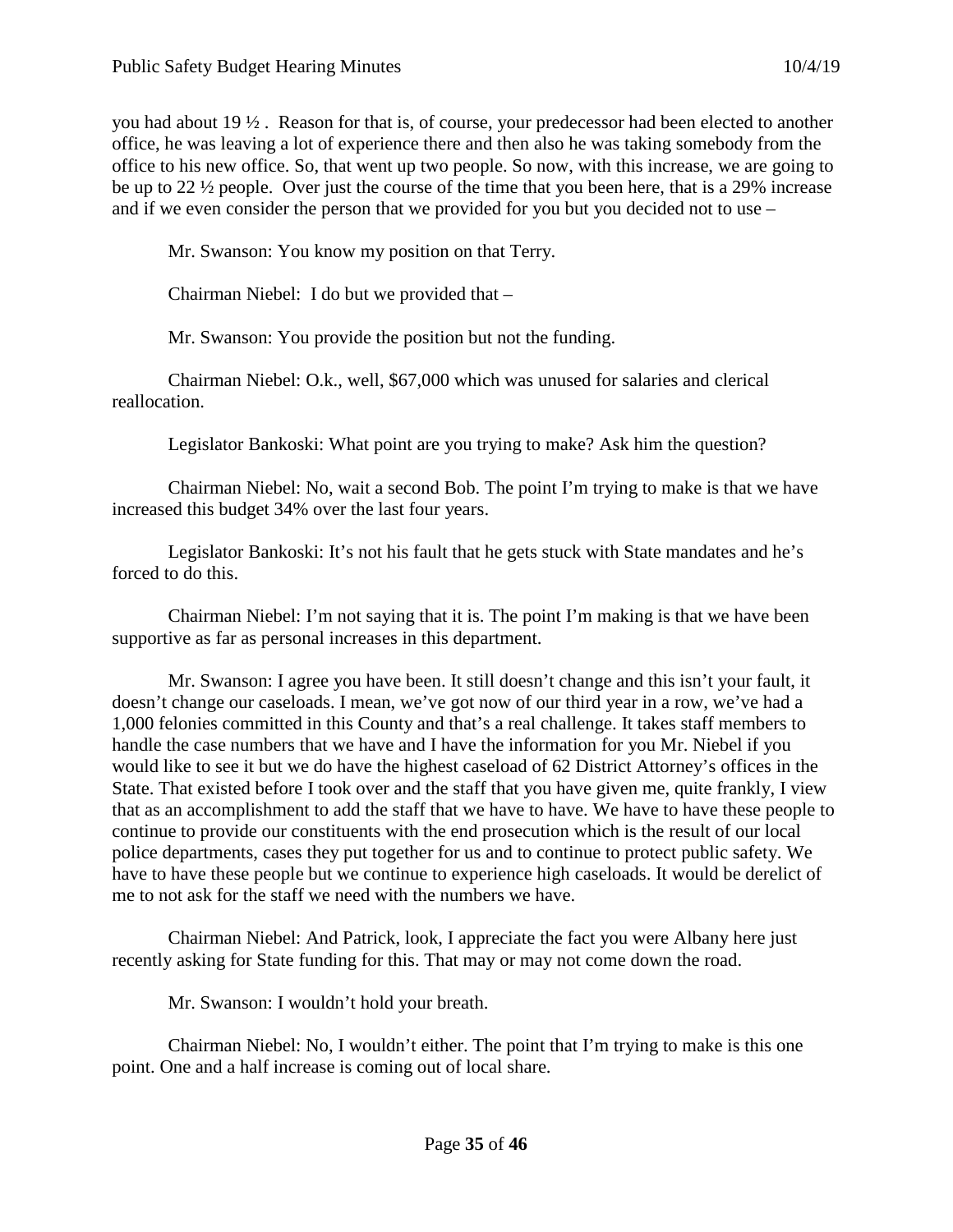Mr. Swanson: I know and I would appreciate it if you could find it, I do. It means a lot to what we are doing.

Chairman Niebel: Understood.

Mr. Swanson: And it's very unpredictable. So hopefully I come in front of you for my July update and say to you, we handled this better than we anticipated. I hope that I am saying that but I appreciate any help you can give me. We have an important job to do and I know that's not lost on you folks so I do appreciate you hearing me out today.

Chairman Niebel: Any further questions of the District Attorney? If not, Patrick, thank you.

# **Public Defender** - *(Barone – Beckerink )*

Chairman Niebel: Ned, if you want to address the increase in the FTE's to begin with and then you can jump right into account 1170 after that, but start off with the increase in your FTE's, if you would.

Mrs. Dennison: If I could interject here, in the adjustment to the Public Defender's budget that I believe needs to be made is, it ties to the local share so if I could have a minute to explain that, I would appreciate it.

Chairman Niebel: Sure.

Mrs. Dennison: The Public Defender's budget and Mr. Borrello and I talked about this before the meeting. With the new grant that his office has received, the requirement of the grant is that the local share stay at the level of the 2019 budget. In the final changes that the County Executive made, there were some reductions in expenses due to centralized purchasing and also to employee benefits. So when you look at the local share now, it's actually going down in 2020 and unfortunately that is not allowed. When we made those final changes we neglected to realize that we need to reduce the Public Defender's revenue so that his local share remains unchanged. So, I would like to propose to the committee that we would need to make a reduction in grant revenue of \$24,183. I apologize for that oversight. It's a new development with the Public Defender's office that their local share is essentially fixed and so it did immediately occur to us that expense savings would not be true savings to the County but they'll be countered with the reduction in request for reimbursement for the Hurrell Harrington grant.

Chairman Niebel: So Kathleen, would we need a motion to reduce the revenue by \$24,183. That will take us to zero as far as the local share?

Mrs. Dennison: Zero change.

Legislator Bankoski: I will make that motion.

Legislator Whitford: Second.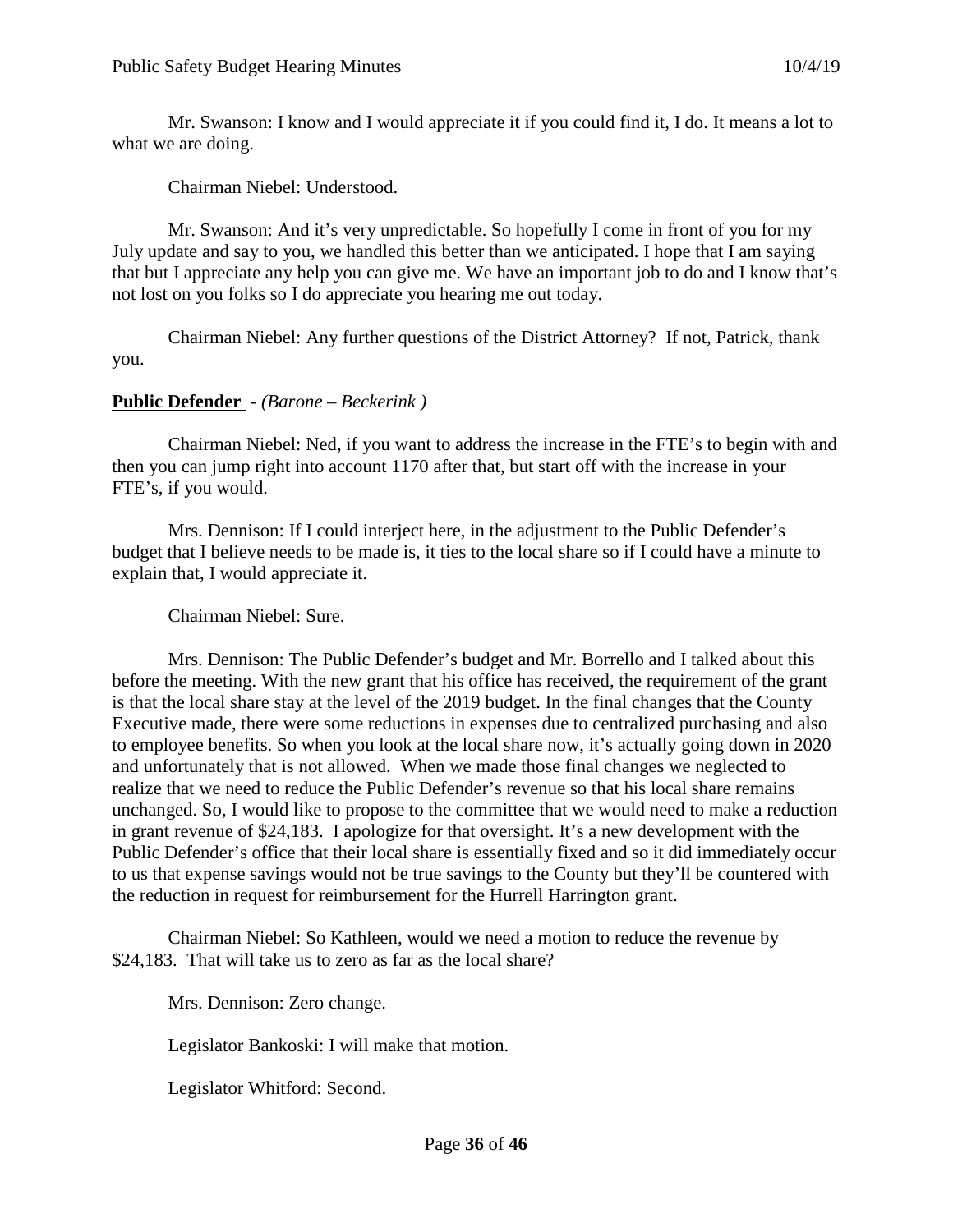Chairman Niebel: All those in favor?

*Unanimously Carried – amendment to reduce grant revenue of \$24,183*

Mrs. Dennison: I don't have any other bad news to offer.

Mr. Barone: I thought that was good news well –

Mrs. Dennison: Well the good news is the expense went down, the bad news is New York State is going to pay us less now.

Mr. Barone: Thank you Mrs. Dennison. Mr. Niebel, just to cut to the chase here with our budget proposal for 2020, the FTE's as everyone can see, are projected to be 44 full time employees up from 29.49 from this past year. The increase without exception, is based on the Indigent Legal Services funding and the grant money that we received from them, from New York State, in order for us to comply their standards for representation of the indigent in New York State and for acceptable caseloads for each and every one of our attorneys. As the committees, I'm sure are aware by now, with each increase in attorney positions, also comes an increase in other support positions. For example, clerical, investigative, social workers, case workers, and those are all positions that have been recommended, if I man, by ILS to our department based on our numbers but also completely funded by ILS. Mr. Chagnon is fully aware of this, he's been involved from the very beginning concerning these grant funds so that's the reason for the increase in the FTE's.

I think when I met with Mr. Borrello previously and Mrs. Dennison, the local share was kept where it is and in part, and again, I hate to keep referring back to Mr. Chagnon, but he was privy to some of these discussions that we had with ILS and when the attorneys came in and met with us concerning the funding, one of the requirements is that the local share stay where they are because the funding from New York State is for enhancement purposes. It's not to substitute or replace the local share but just so that we can keep up with the New York State Office of Court Administration and their requirements for what they consider to be an effective representation of the indigent. It's all based, quite frankly for the most part, on the number of cases each attorney is handling. It's pursuant to the Hurrell settlement that was previously resolved a couple of years ago. So that is really what everything is based on. These numbers as the committees might be aware, I know that Terry, I have talked to him about this, is we're in a constant data collection in our office for every criminal case that's being opened up in the County and turned over to ILS for their review and consideration. What is going to happen is, even though they indicated they want these full time positions in my office, based on the data collection, that could change pursuant to ILS, next year or the following year. It just depends on what they see in the numbers. I'm not privy to what numbers or what is going on in the District Attorney's office and for me to try and guess what that is, would be ridiculous but I'm sure that based on my numbers, we have one of the highest amount of cases in New York State, outside of the five boroughs. We've been told that from the very beginning. Our caseload is as high as they can get. So that's why you see it, I believe, such a dramatic increase in the full time employees from where we were to where we are going to be or should be. There is no other question about that. And of course, if we're seeing it at this end, I'm sure the District Attorney is seeing it at his end because he has to prosecute those. So we have a tremendous increase in our caseloads and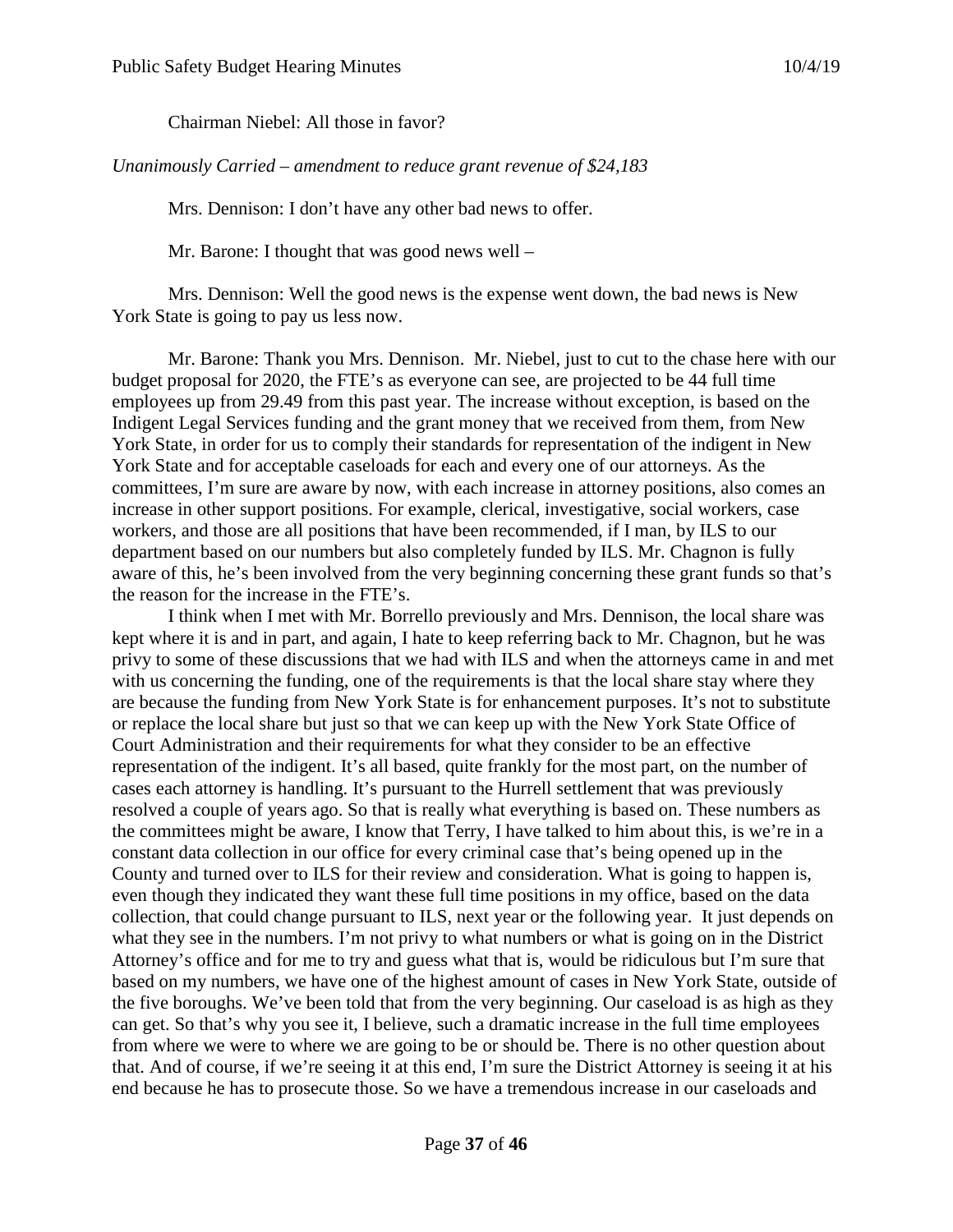we're going to be pushed, quite frankly, to make sure that we get these positions filled right away and I won't lie to the committees, we've got advertisements out in the Southern County Bar Association, Northern County Bar Association, Erie County Bar Association, UB Law School, Syracuse, Albany, University of Pittsburg, I've tried hit as many as I can –

### Chairman Niebel: Cornell.

Mr. Barone: Cornell. We're having a difficult time getting applicants. They all come through the personnel department. They vet those applications and then send them onto me. We have a limited amount so we are struggling a little bit. I'm encouraged that over the next month or two, the new bar results will come out from this summer so they'll be, I think, a new pool of candidates so we should be o.k., but I'm hoping to get these positions all filled by the end of November, early December.

### Legislator Nazzaro: Where are you putting them all?

Mr. Barone: That's a great question. *(Cross talk)* We anticipated that when we opened the Jamestown office and over here with our expansion, we did a little bit different with the office configurations and putting in some cubicles and partitions so we're able to take, for example, one larger office and put two attorney's in there or two investigators. We turned one larger office into an investigators office to put everybody. So we're o.k., right now believe it or not and in Jamestown, we've got extra space because I want to put – right now we have two attorneys, an investigator, and a full time clerical in Jamestown. Which by the way, could not be working out better. I want to thank the committee for your efforts on that. It's been a tremendous help with the caseloads out of there. Having that presence there every day of the week, it's working out tremendously well, so I still have some room there. In Dunkirk, I was there Tuesday and went to Dunkirk City Court and met with the attorney for Dunkirk, who showed us some office space there. We want to be right in the courthouse. They have, I don't think that I'm talking about of *(inaudible)*, but they are apparently are buying the Sterns Building and so they are going to move the Public Facilities and the Engineering offices over to Sterns once their grant goes through and that's the office space that they want to give us. It's pretty reasonable but I'm going to hand it over to George or whoever else for the negotiations on the price. But I think that they have a pretty reasonable offer. It's less than I think, \$4. or \$5.00 per square foot or something. So, once we get that, I'm going to have two to three attorneys in that office to handle the entire north end. That will also include clerical and investigative. So they will be responsible for that whole north end. I'll have the south end covered and then we'll have our main office here.

Legislator Nazzaro: That's so much more efficient for everybody.

Mr. Barone: Yes. So far it's really working out well.

Legislator Chagnon: Before you leave the global perspective and you were doing such a good job of describing, I'd like to for the Legislators, put something in perspective. We heard from the District Attorney about the disparity in the number of attorneys in the two offices. I would like to point out for the Legislators that the local share cost for the Public Defender's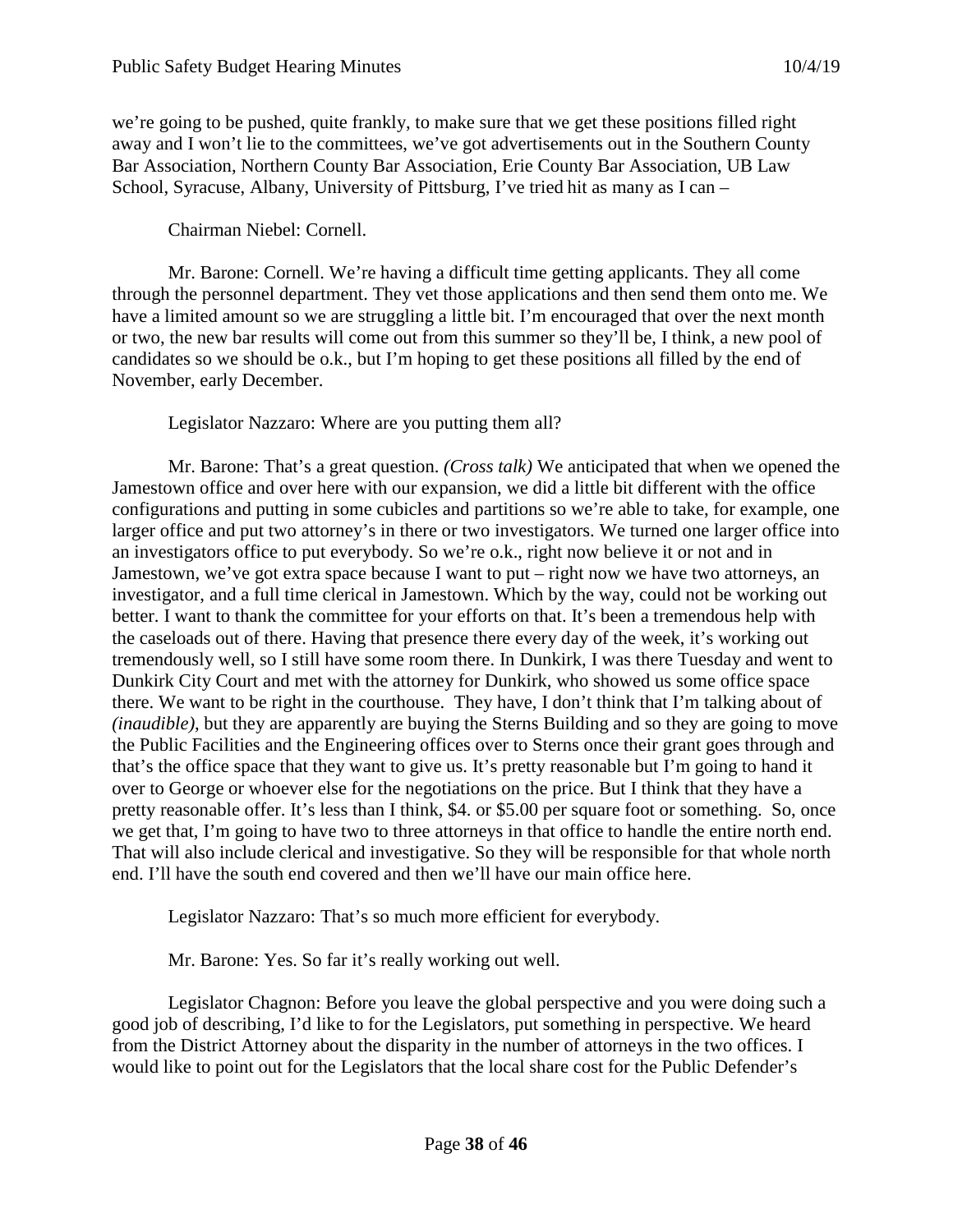office is 21% lower than the local share cost for the District Attorney. So if there is a disparity in staffing, it's entirely because of New York State funding.

Mr. Barone: Absolutely, I would agree with that 100%. I mean for me to even comment about the District Attorney staffing or anything –

Legislator Chagnon: That's why I said it, I knew you couldn't/shouldn't.

Mr. Barone: I've learned a long time ago that responsibilities are different but that's completely because of the New York State grants.

Legislator Chagnon: The issue is, it's not locally, it's with New York State.

Mr. Barone: And we were fortunate. One thing that Mr. Swanson talked about with the change and everything and it goes back to what Pierre is talking about with the monies, it is transformational but this is for the defense, I mean, I see things differently but New York State as a whole, sees it all differently on defense and what should have happened years ago. We're catching up finally. What we were supposed to have was a level playing feel and the disparity was unconscionable, quite frankly, between a Public Defender and a prosecutor. The offices, the amount of staff, the salaries, everything about it was just disproportionate which ultimately denied access to the justice system by every individual in this State, especially in this County. That's what it's about. Is there has to be equal access to that justice system and without a Public Defender's office, that's at the very least on a level playing field, you are not going to get it. That's what the transformation is about. I said this before and I may have mentioned it and I know it sound corny but it truly says it all. Justice isn't always cheap. The bottom line here is getting people what their entitled to, constitutionally. There is going to be some bumps and bruises and I don't doubt that what the District Attorney is going to have to deal with, with the new Discovery. It's going to be difficult. I can't project how it's going to work. I know that the New York State, the Governor, and the Legislature, have made every effort to try an anticipate some things but it's going to be a feeling out process. There are some provisions and I do disagree with Mr. Swanson's take on how it may affect things because what we are entitled to get under the new legislation is what we should have been getting all along. That has been in that constitutional right that each one of us enjoy. So it's nothing new that they are supposed to be getting this. It's just the process of how they are going to do it. I agree, I'm not sure, but, it's something that has to be worked through. It can be an added cost, it could require additional bodies. We're having somewhat of a difficult time just making sure that we're going to be able to handle the influx of new Discovery. At least on a digital basis but I've been talking to the Sheriff myself about how to do that. Look it, what is good for them is good for us. The other thing I might mentioned about that is, all the previous D.A.'s here that I've worked with and was familiar with, Paul King, John Ward, Jim Subject, Dave Civilette, for a very short time, Dave Foley, we all had great working relationships and everyone one of them told me, it's an open file policy. We have our files here, just come over and look. Whatever you want, you got. It's not the same with these cams and the digital enhancements and things, it's different, I get it but these are things that, look it, the way I look at it is, it's not easy for us either. It's a benefit to the defense, truly is. It's where we should have been a long time ago. Even if you look at some of the downstate district attorneys, they've been promoting an open file discovery for years now.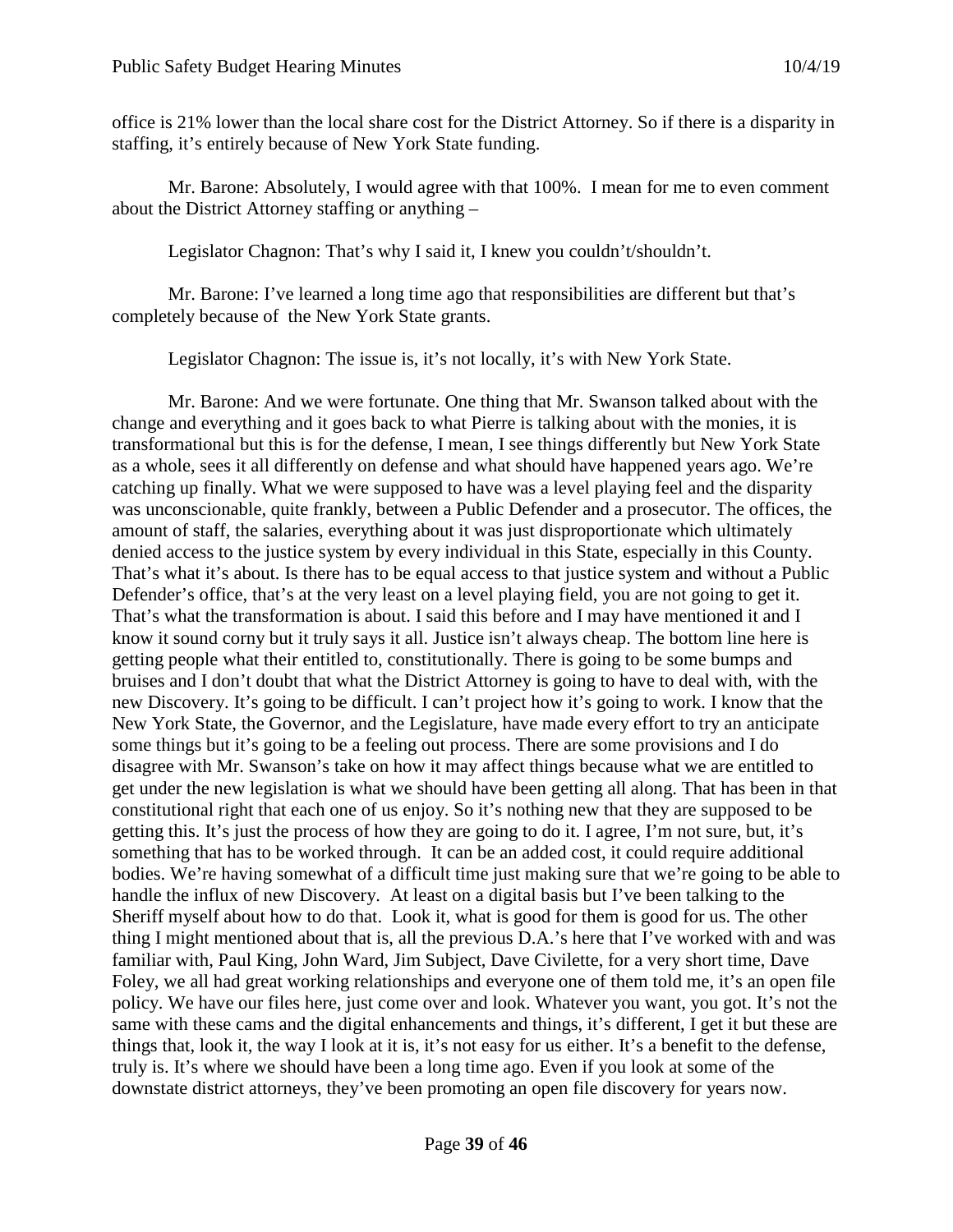What's happening now, they've actually been doing. So this isn't something that happened overnight. We just got to figure out how to do it effectively. There is provisions in that statue. They don't even have to ask for extensions. They can get 30 to 45 days for what they believe might be voluminous type of information or material. There is exceptions for this 15 day rule. For DNA, for photographs and that rule applies specifically only to the materials the District Attorney does not have in his possession. So if he has something, it has to be turned over. If he doesn't, they can get extensions of time to get that material from the police to them and then to us. So, there is going to be some bumps and bruises. I went off on a tangent there but you are right Pierre. I took a look at our caseloads, Mr. Swanson's have gone up, I know that because ours have gone up and it increases every year. It's amazing the number of cases we can have.

One thing that I would like to point out and I said this before and I told George Borrello, our local share, when I first came in, I don't think that it's hardly gone up at all. That's in 7 or 8 years and our caseloads keep going up but our local share, we've tried to maintain right where it is and we've done that. New York State is just telling us, look it, you have to stay with your local share that you are at because the numbers they are giving us, is kind of a puzzle so they are saying, look it, based on the numbers you have and the money that Chautauqua County is giving your department, this is what we're going to have to give to you so that you can meet the standard you are required to meet. If the local share drops or the County doesn't give you what they've been giving, our numbers aren't going to work and that is true based on what they've got. So, that's why we are where we are. I couldn't have asked for more support from New York State and from the County that we've gotten. The County has always been good with my department, it truly has. They have been cooperative, we've been able to put together what I think is a really, an outstanding Public Defender office. Again, I still go to the numbers. Mr. Swanson's correct about something else too. It's these numbers that they keep and those numbers are pretty accurate. The one thing I'm still proud of is, even though the Public Defender maintains one of the highest client caseloads, we still maintain one of the highest trial rates and highest acquittal rates in New York State. That's one thing that I'm extremely proud of and this is what Hurrell is all about. It's taking each client as an individual and representing them to the best of our ability and to make sure that we zealously represent every person, whether it's on a petty larceny from a Wal-Mart in Dunkirk or a homicide in the south end of the County.

Legislator Nazzaro: So Ned, this is good for five years?

Mr. Barone: Yes, 2023 it runs through.

Legislator Nazzaro: In 2023, we'll deal with it then.

Mr. Barone: I don't know what is going to happen. The one thing that I know that Pierre, Terry, a lot of the Legislators have already talked to ILS about is, look it, if you don't give us the money to continue these positions, are we under some obligation? They say, absolutely not. It's a contract. If they drop the funds or whatever, we just go back to our local share. It's going to be a problem for New York State because they put us in this position. It's pretty much – these numbers they've put together, it's based on their evaluation, New York State, so these FTE's that you see, are based on what they have through the numbers we've provided. They've come in at the ground floor and this is what they believe. They have done this with every county in New York State.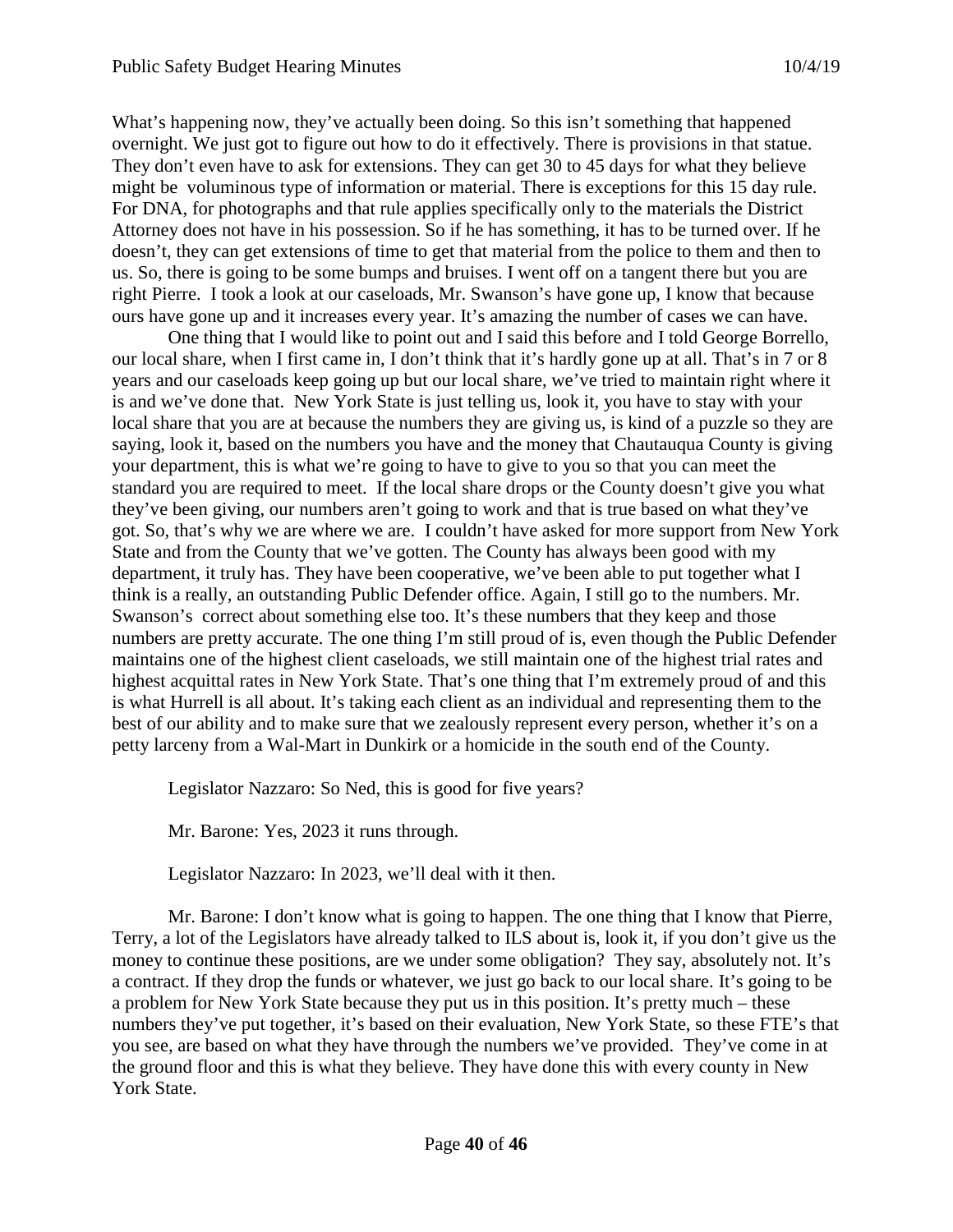Legislator Nazzaro: So does this put you now sort of , is the purpose of this, like, across the State of New York put all the counties sort of are on equal footing as far as caseloads so –

Mr. Barone: Absolutely, 100%. They are trying to get down to – they have a number in mind and those numbers are different for misdemeanor cases and felony cases. A misdemeanor case, they say that an attorney should not be handling more than 250 misdemeanors per year. Right now for example, in the City of Jamestown our attorneys handle 700 cases, each one. It's a lot. Jamestown is difficult but one of the amazing things and we're seeing this now just with the attorneys we've got, is that their town courts for example, typically, and I carry a caseload too. It's not just homicides. I've got a felony caseload as well. We've got, instead of in the past handling four, five, six town courts, each attorney, we're down to two or three town courts, so that is amazing, that really helps. Instead of running everywhere, each direction, three/four nights a week, you can kind of concentrate on just a few cases.

Legislator Nazzaro: Just one other very brief, if you are unable  $-$  it's going to be a challenge as you point out, to hire the attorneys, so if by some chance you are unable to hire in 2020 what you have outlined here, is there a carryover to the next year or is that like, gone? In other words, in 2020, you've been awarded, if you don't use it, you lose it, or is there some kind of -

Chairman Niebel: The Hurrell funding?

Legislator Nazzaro: Yes, for the Hurrell funding.

Mr. Barone: That's a good question too and I think that is something that we talked with Kathy about –

Legislator Nazzaro: You could be brief, they've all heard this.

Mr. Barone: It will roll over.

Legislator Chagnon: It's a five year grant and it can be spread with agreement with ILS.

Chairman Niebel: *(Cross talk)*, the last couple of years.

Mr. Barone: Right and I wasn't sure and even I checked with them a few weeks ago about another cost, if for example we don't use, like there is a position that is in there for a caseworker which would be extremely helpful, but, if we find, for example, that maybe another investigator, just for the sake of argument, they are willing to switch funds from – they will take it but they have to do it. They've got to o.k. the switch from using funds for a caseworker perhaps, next year if we haven't filled it, go ahead and hire an investigator, let's say or an eligibility examiner or something like that. So they will do that and that's I think part of the number collection, the data collection. It's going to give them a better feel for where these monies are best spent to affectively reach that Hurrell settlement is what it is all about. Again, I said this a few years ago when they came to us bearing gifts, I said that, it's a double edge sword.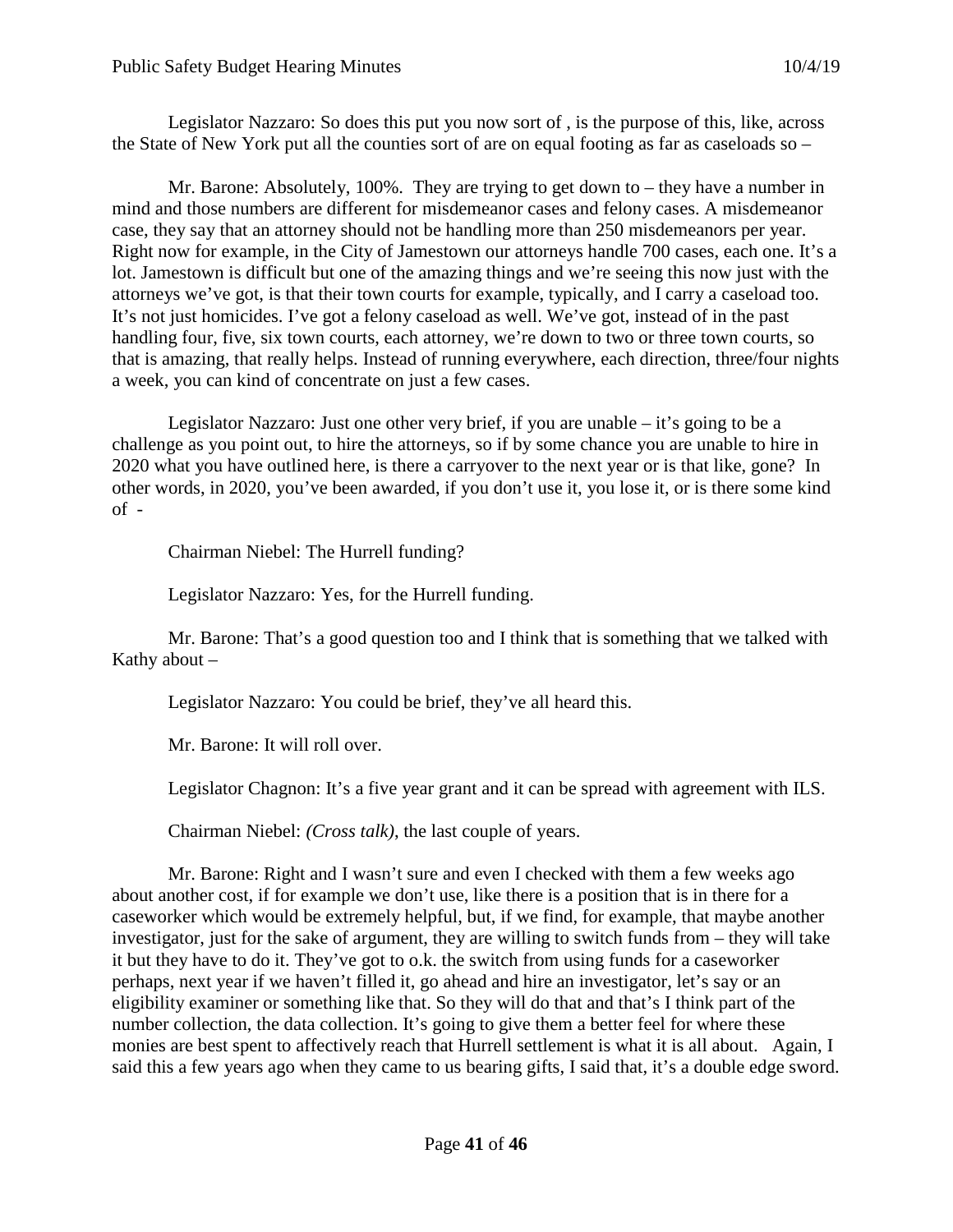Yea, it's great but at the same time, don't forget that there are certain responsibilities. They've got their fingers in the pie, believe me.

Chairman Niebel: There are strings attached.

Mr. Barone: Yes, they've got their fingers in that pie.

Legislator Whitford: Just in retrospect, we could sit here and we talk about the difference between the District Attorney and the Public Defender and things coming forward and how they seem to be treated differently or how we perceive it but, this is kind of a new era. This is unchartered territory and we're fortunate enough as a County to work through this and establish case log to make sure that there is a balance. Like you said, there was a disparity and there was a new balance, so now rather than trying to predict how good it is or how bad it is, we have the opportunity as a County, with a high caseload, to work together to establish case log that actually works for all the residents. It's more of an exciting time than a depressing time, to me. I think.

Mr. Barone: I agree.

Legislator Chagnon: That's a really good point because not every county has gotten the Hurrell settlement yet. Chautauqua County was fortunate that we're one of the first –

Legislator Whitford: That's what I am saying, we should be excited.

Legislator Chagnon: That it rolled out to. Can you imagine if we didn't have the Hurrell settlement and we had all this Discovery issue with the Public Defender's office as well as the District Attorney's office.

Legislator Whitford: That's right, we're very fortunate.

Mr. Barone: That's right. We were one of first districts in New York State to receive the funding. Not only that but just imagine, we were required to do this centralized arraignment. We were one of the first P.D. offices to put together the centralized arraignment through the  $8<sup>th</sup>$ Judicial District and we've got that up and running and the only way that we can do that is through the funding that we've received early enough. That was supposed to be up and running last year and we were doing that on a pilot basis out of Jamestown five years ago. So absolutely right and Paul, you couldn't have said it better. I've said it all along. I think this is an exciting time. It should be for Chautauqua County, especially given our situation economically, our situation with the opioid and the drug epidemics that we're facing in this County and everything else. It's giving us the ability and it's not about what the D.A. gets or what the P.D. gets or the Sheriff. It's really about working together, the agencies, to deal with these problems for the better of entire community. If I may, one thing that I do want to mention because Mr. Swanson talked about it, the opioid, do you know that Dunkirk City Court, when I was there yesterday, we've started an opioid court in Dunkirk City Court. It's out of the Buffalo District, Buffalo City Court is running it and the opioid court is kind of amazing. Depends on how you look at things but it's not really part of the drug court. But, anyone that is arrested that has an opioid addiction, and there is a list of opioid that they'll follow, the courts, if they are interested in getting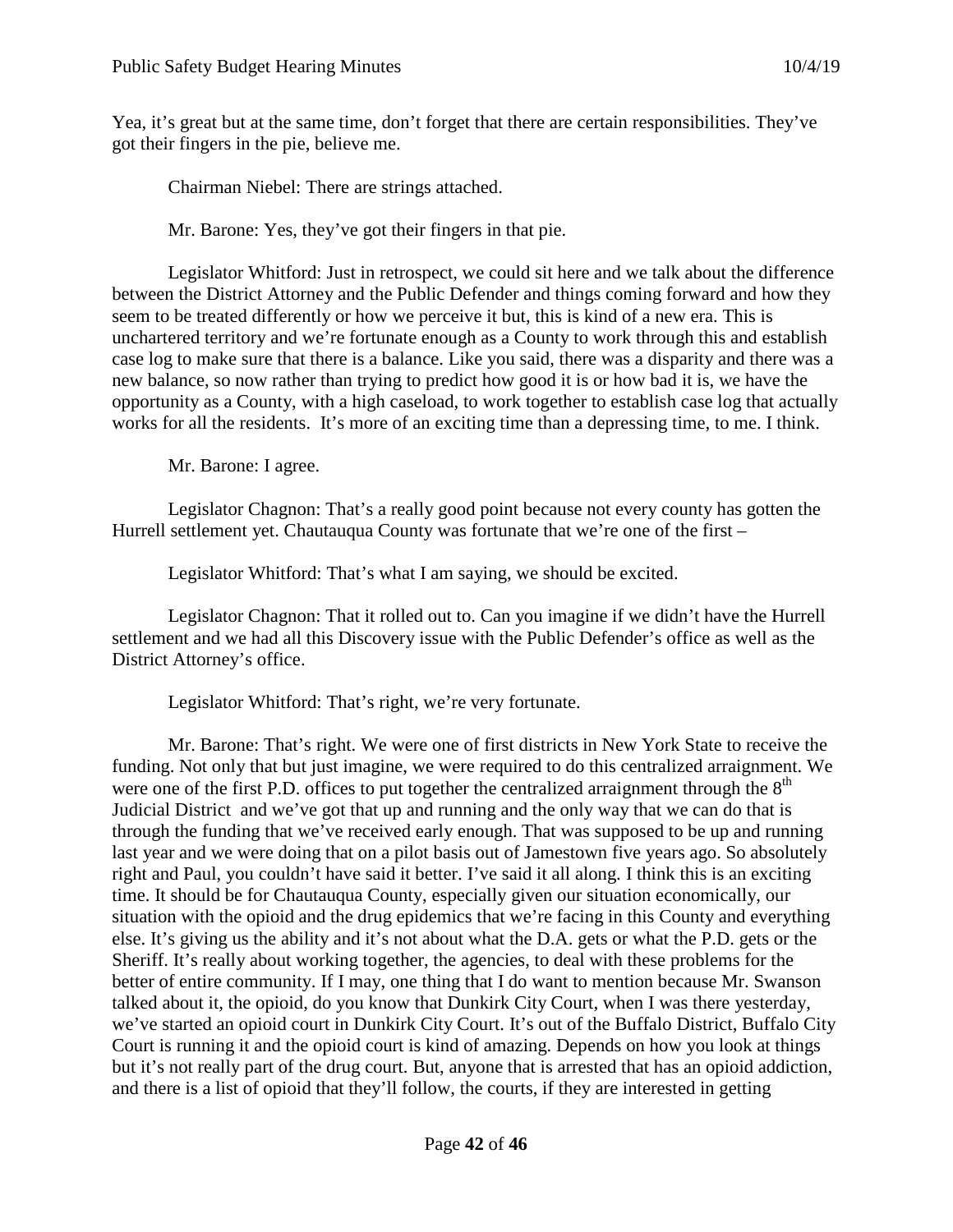treatment, they will be sent over to Dunkirk City Court to see Ms. Lazzaroni, who's running the drug court there, and they will get treatment for that opioid the very next morning. So let's say we go over to the Jail tonight for our centralized arraignment. I go over there, I see someone is brought in and they are there for an assault and they indicate or they're obviously strung out and if they have an opioid addiction, I can fill out the form, the Judge can sign it, whoever's covering the camp, and have them report to that opioid court in Dunkirk City Court the very next morning and do you know their charges are held off, even the Discovery. Everything else is held, put on the stove for three months where they go every day and they get treatment. If they are successful at the end of the three months, they have completed their first part of the drug court and then go right into the final phase of the drug court and those original charges are disposed of. It's amazing and here's the really exciting thing and going back to what you were saying Paul, that opioid court that we're doing here in Chautauqua County, is the model for the entire State. It's going to be the model for the entire State and something else that people don't know. When we started the pilot program in Jamestown City Court for counsel of first appearance, over six/seven years ago, after I first came in, that's the basis for centralized arraignment. That was one of the first courts that we were doing counsel of first appearance. Realizing that counsel of first appearance is an important part of the representation of an individual. So, that as well and that really, truly is, it's transformational what's going on with things here in the County. So, it can be depressing and the numbers are depressing and when you're in the weeds dealing with this day in and day out, it can become overwhelming and a lot of times you don't know which way to turn. You don't. But at the same time, to be able to come to the Legislature and that's why I get excited about it, to be able to be in a position as a Public Defender, for the first time ever, to feel comfortable with my office and our abilities to truly effectively help people, is what it's all about and not have to ask this Legislature for more money and more money and more money. Not that I wouldn't mind but it truly is exciting. It's a great time to be in public defense right now. But anyway, that's why we're at the 44, kind of long roundabout way. Just the other thing like I said, there are some things in our tentative budget naturally like office expenses, mileage, those sorts of things, quite frankly that we see as an increase because of the increase in not only the staff. I apologize, Ms. Beckerink, Seneca Beckerink, she's our new Administrative Assistant and Seneca is kind of my right arm, she helps out with everything in the office and puts together these budget numbers and talks with Kathleen. When I don't understand something, I go to Seneca and say, instead of me bugging Kathleen, would you please call her and ask her or Kathy or something else.

But yea, we sat down and we tried to project as best we could some anticipated increase in some of the numbers. When you have additional attorneys and staff, you are going to have additional mileage, you are going to have additional office expenses, things that naturally increase with the increase in staff.

Chairman Niebel: Any further questions of Ned or Seneca? O.k. –

Mr. Barone: May I just add one other thing that may be for the Legislature's consideration. You were talking about with Mr. Swanson, I think Kathleen also talked about, was the uncollected fines and things. I was just listening and one thing that you know, this is just for your information, in Jamestown we see this quite a bit. Again, don't forget, Jamestown is 60/70% of the caseloads so the big chunk of your fines and surcharges are coming out of that south end. Judge Lamancuso for years has granted civil judgments for a lot of our clients that are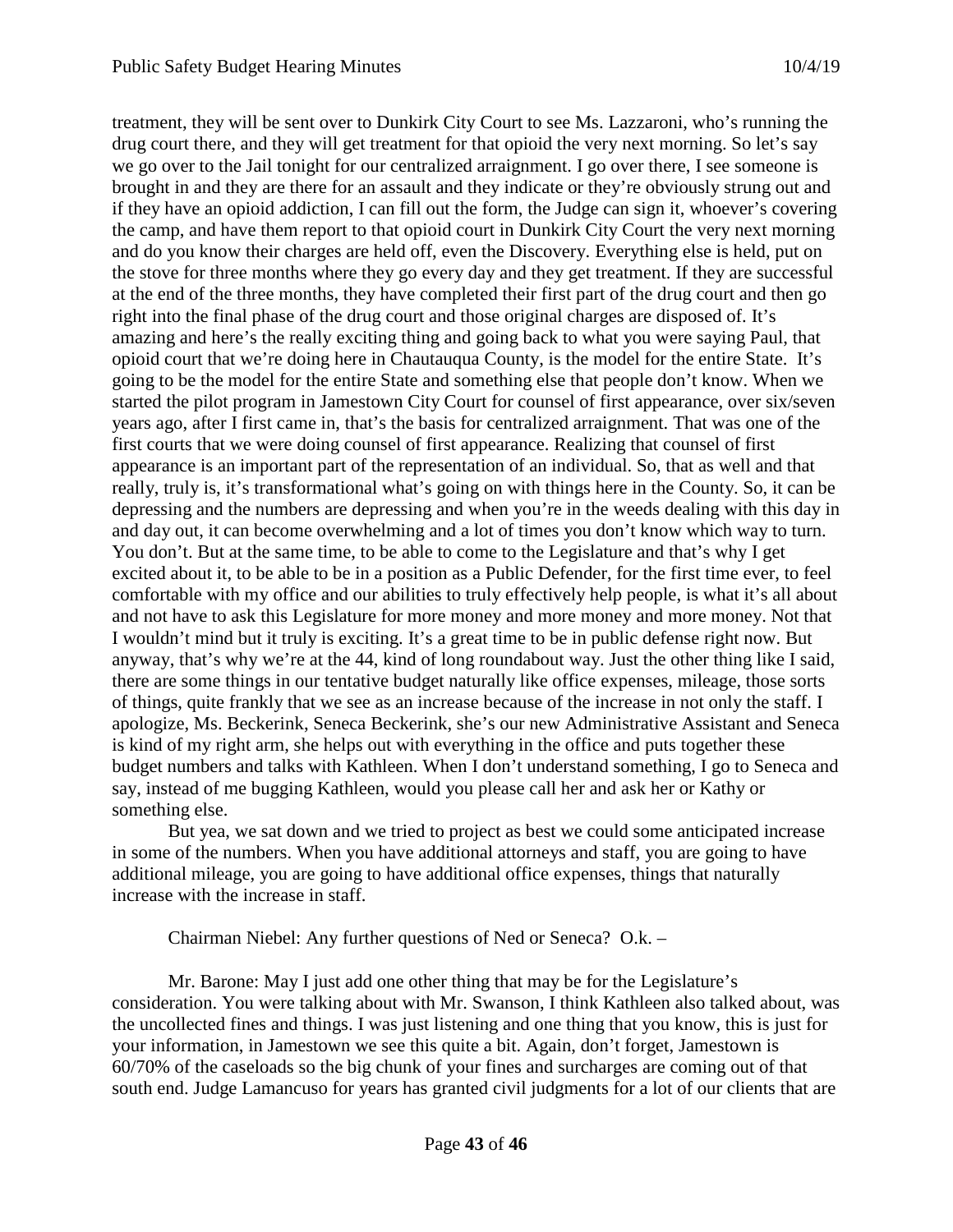not able to pay the surcharges or fines. So what you see a lot out of there and that may be a reason why you are not getting some of those monies but there is a huge amount of civil judgments and if you know, then, they don't have to pay the fines or surcharges and they are just reduced to a civil judgment.

Legislator Nazzaro: Do they have to do public services?

Mr. Barone: No. It's just –

Legislator Bankoski: They cut them loose.

Mr. Barone: Again, it's a fine line because a lot of these people that are not in a position to – and I have to tell ya, some of these surcharges and fines have really gone way up over the years. Like I said, a lot of people are hard pressed. It's amazing how much these fines can be and you look at a lot of these kids, you don't even know how they come up with like \$2 or \$3,000 just to get their license back. It's crazy amounts. I just wanted to point that out, that is one of the reasons why you maybe not seeing a lot of that money collected. But they will issue warrants if they are not reduced and they are not paid. City Court is pretty quick at sending out warrants if they are not paid. They don't send a letter, they'll send a warrant and they will get picked up because a lot of the people we see there on weekends even, are for unpaid fines.

Legislator Nazzaro: Does Jamestown have a separate narcotics court? You said Dunkirk

–

Mr. Barone: Jamestown has a drug court.

Legislator Nazzaro: They both do.

Mr. Barone: South end and north end. Judge Larson runs the one in Jamestown and Judge Kuzdale runs the one in the north end and they are both run on the same idea. They are a little bit different. Judge Kuzdale's approach is a little different than Judge Larson's approach but for the most part, yea, there all out of there. The nice thing is though for the opioid court, it could be an incident out of Jamestown or Town of Hanover, it all goes to Dunkirk. Before if you have a crime in the south end of the County, you stay in the south end for drug court. North end crime, north end drug court, but not for opioid court. So anyway, and again, I would welcome anybody that wants to come over and take a walk through our offices. For all of you that are in Jamestown, I know Paul, and Chuck, take a stop in sometime. I think you would be really amazed at the offices. It worked out extremely well and in Dunkirk, hopefully is right around the corner.

Legislator Muldowney: Is there a lot of people in the opioid courts?

Mr. Barone: I don't know what our numbers are right now. We just started so I think we have right now seven and we've only been doing it for a couple of weeks. But it's pretty exciting.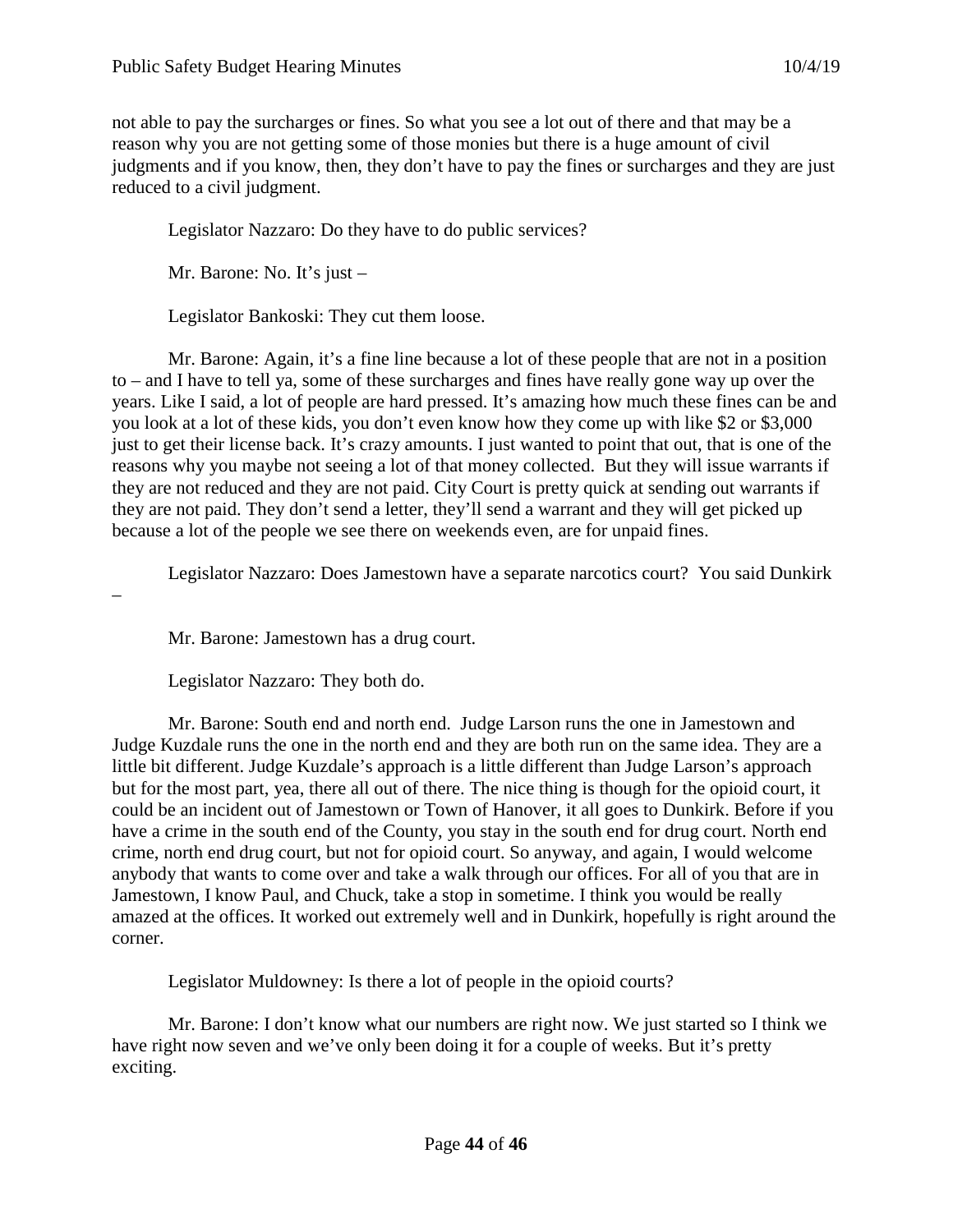Legislator Gould: You better call for an appointment before you go over there.

Mr. Barone: Where, to opioid court?

Legislator Gould: Your office.

Mr. Barone: Oh yes, I –

Legislator Gould: I've tried to get in there twice and couldn't get through the door.

Mr. Barone: Really? Oh, because it's security. Well that's only because of you Jay. Anyone else will get in.

*(Cross talk)*

Mr. Barone: We do appreciate all your help and if there is any other questions, please let me know.

Chairman Niebel: Ned, Seneca, thank you. Public Safety you're done.

Legislator Nazzaro: Doesn't Public Safety have to make some amendments?

Chairman Niebel: Kathleen, could you help me out?

Mrs. Dennison: If you would like me to recap the changes that were discussed and then you can decide if you would like to make a motion.

Chairman Niebel: We'll do them separately?

Mrs. Dennison: We can do them all together because they do all apply to the Sheriff's organization. That would be a decrease in appropriations in A.3020.ESEN.2 for \$20,000 reduction for the removal of tower expenses that will be added when a grant is approved to cover them. Also a reduction in A.3110.4, \$22,600 and that would be some of their contractual costs that will be applied to a capital project. A reduction in A.3020.E911.1, \$7,661, that's to remove a position number 1002300, reduction in A.3020E911.8, \$598.00 again to remove position 1002300 and then there is a reduction in A.3150 the Jail in personal services and employee benefits to remove position 1000077, but also an increase in the Jail, 3150, personal services and employee benefits to add Operations Assistant position. So that would be an increase in the personal services of \$17,781 and a net increase in employee benefits of \$18,315 and then lastly a reduction in revenues in A.3020.E911, a reduction of \$8,259. There would be in surcharge for emergency phone systems, it's revenue number R114.0000.

Chairman Niebel: So the overall impact is what?

Mrs. Dennison: Six thousand, five hundred and four.